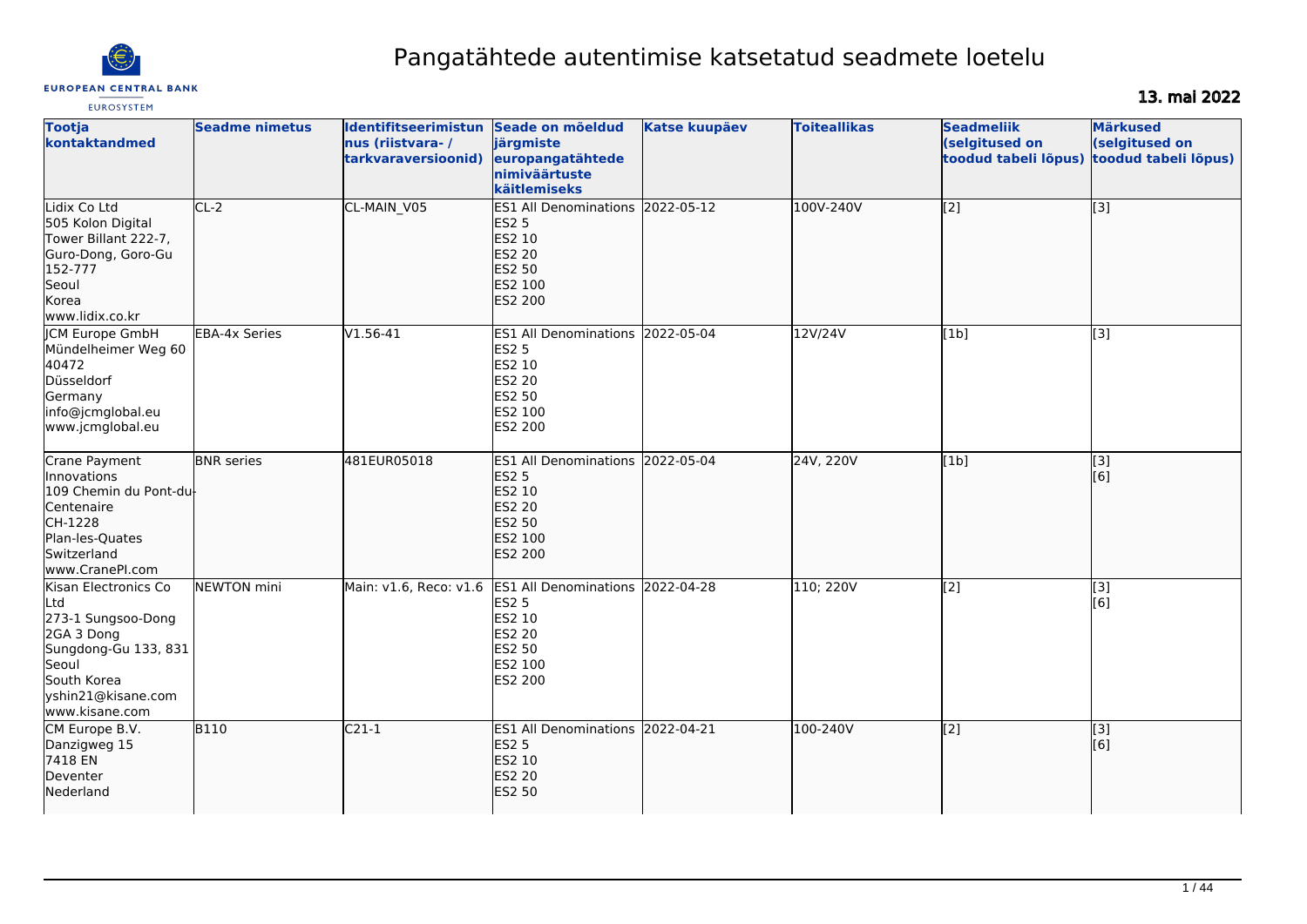

| <b>Tootja</b><br>kontaktandmed                                                                                                       | <b>Seadme nimetus</b> | Identifitseerimistun Seade on mõeldud<br>nus (riistvara-/<br>tarkvaraversioonid) | järgmiste<br>europangatähtede<br>nimiväärtuste<br>käitlemiseks                                                 | <b>Katse kuupäev</b> | <b>Toiteallikas</b>                                                                | <b>Seadmeliik</b><br>(selgitused on<br>toodud tabeli lõpus) | <b>Märkused</b><br>(selgitused on<br>toodud tabeli lõpus) |
|--------------------------------------------------------------------------------------------------------------------------------------|-----------------------|----------------------------------------------------------------------------------|----------------------------------------------------------------------------------------------------------------|----------------------|------------------------------------------------------------------------------------|-------------------------------------------------------------|-----------------------------------------------------------|
| info@cmeurope.com<br>www.cmeurope.com                                                                                                |                       |                                                                                  | ES2 100<br><b>ES2 200</b>                                                                                      |                      |                                                                                    |                                                             |                                                           |
| Iternet-European<br>Distribution<br>Via S. Merli 64/66<br>29122<br>Piacenza<br>Italy<br>www.iternet-<br>securitysystems.com          | HT-6070               | V12                                                                              | ES1 All Denominations 2022-04-14<br><b>ES2 5</b><br>ES2 10<br>ES2 20<br>ES2 50<br>ES2 100<br>ES2 200           |                      | DC 12 Vdc                                                                          | [1a]                                                        | [3]<br>[6]                                                |
| Iternet-European<br>Distribution<br>Via S. Merli 64/66<br>29122<br>Piacenza<br>Italy<br>www.iternet-<br>securitysystems.com          | HT-7100               | CO <sub>2</sub>                                                                  | <b>ES1 All Denominations</b><br><b>ES2 5</b><br><b>ES2 10</b><br>ES2 20<br>ES2 50<br>ES2 100<br><b>ES2 200</b> | 2022-04-14           | Rechargeable battery - [[1a]<br>Adapter (INPUT:100-24<br>l0Vac-<br>OUTPUT:12Vdc/1A |                                                             | [3]<br>[6]                                                |
| Masterwork<br>Automodules<br>4F, 223, Chong Yang<br>Rd<br>115 Nangang<br>Taipei<br>Taiwan<br>www.automodules.com                     | CashPoint (OEM)       | EUR 002.110                                                                      | ES1 All Denominations 2022-04-14<br><b>ES2 5</b><br>ES2 10<br>ES2 20<br>ES2 50<br>ES2 100<br>ES2 200           |                      | 110V; 220V                                                                         | [1b]                                                        | [3]<br>[6]                                                |
| Cashtester/Amwit<br>Security B.V.<br>De Corridor 9<br>3621 ZA<br>Breukelen<br>Netherlands<br>mw@cashtester.com<br>www.cashtester.com | CT411                 | V1.81                                                                            | ES1 All Denominations 2022-04-12<br><b>ES2 5</b><br>ES2 10<br><b>ES2 20</b><br>ES2 50<br>ES2 100<br>ES2 200    |                      | Other: 12V                                                                         | [1a]                                                        | $\overline{[}$ [3]<br>[6]                                 |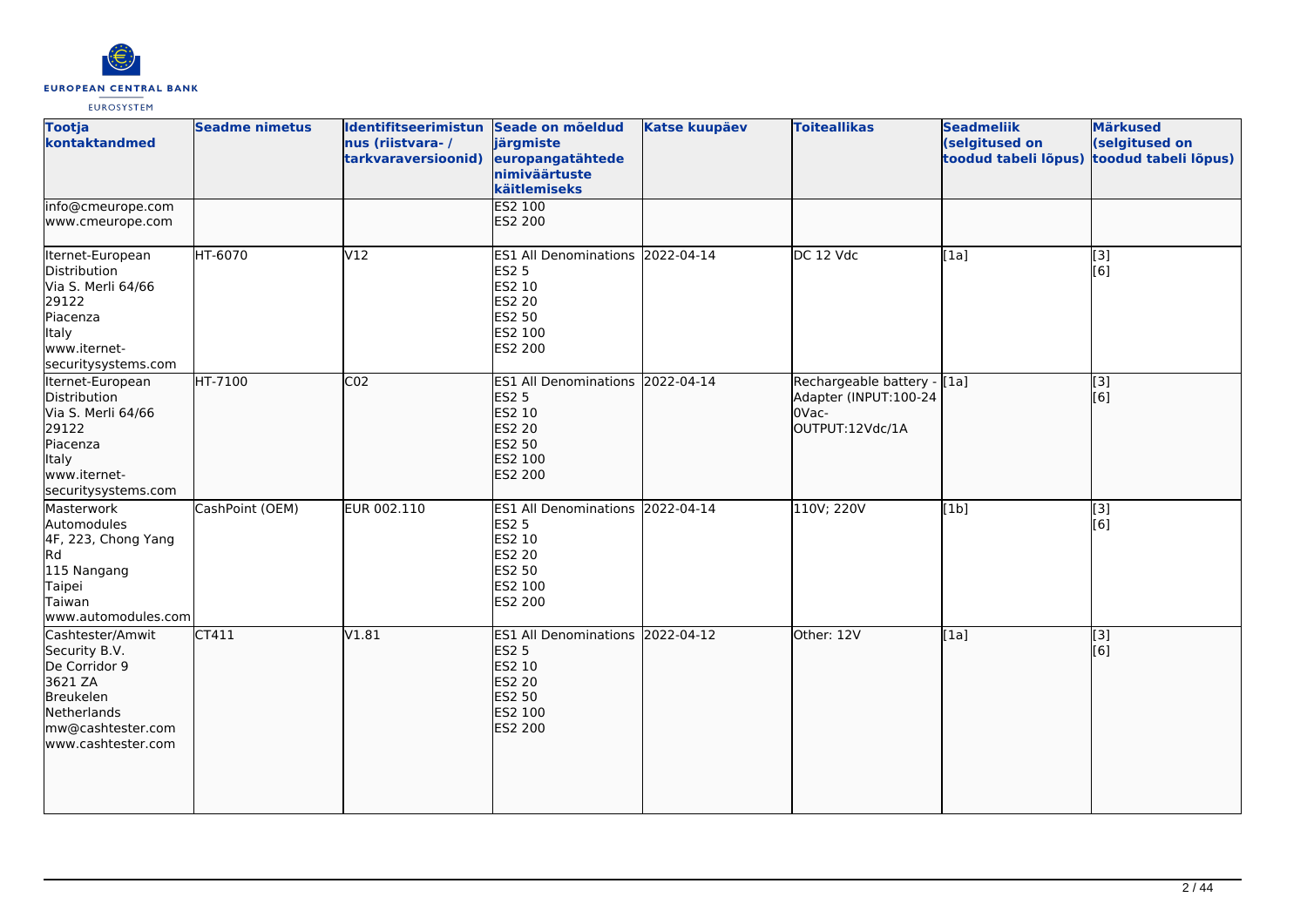

| <b>Tootja</b><br>kontaktandmed                                                                                   | <b>Seadme nimetus</b> | Identifitseerimistun Seade on mõeldud<br>nus (riistvara-/<br>tarkvaraversioonid)               | järgmiste<br>europangatähtede<br>nimiväärtuste<br>käitlemiseks                                                                                    | <b>Katse kuupäev</b> | <b>Toiteallikas</b> | <b>Seadmeliik</b><br>(selgitused on<br>toodud tabeli lõpus) | <b>Märkused</b><br>(selgitused on<br>toodud tabeli lõpus) |
|------------------------------------------------------------------------------------------------------------------|-----------------------|------------------------------------------------------------------------------------------------|---------------------------------------------------------------------------------------------------------------------------------------------------|----------------------|---------------------|-------------------------------------------------------------|-----------------------------------------------------------|
| Masterwork<br>Automodules<br>4F, 223, Chong Yang<br>Rd<br>115 Nangang<br>Taipei<br>Taiwan<br>www.automodules.com | <b>BEAM</b>           | EUR 002.117                                                                                    | ES1 All Denominations 2022-04-11<br><b>ES2 5</b><br>ES2 10<br><b>ES2 20</b><br>ES2 50<br>ES2 100<br>ES2 200                                       |                      | 110-220V            | $\overline{[2]}$                                            | $\vert$ [3]<br>[6]                                        |
| <b>TNSi Europe GmbH</b><br>Amsterdamsestrasse<br>230<br>50735<br>Köln<br>Germany<br>www.t-ns.co.jp               | <b>BR-7200B</b>       | <b>Banknote Circulary</b><br>Acceptor for Ticketing<br><b>Validation Software</b><br>Val. V.51 | <b>ES15</b><br>ES1 10<br><b>ES1 20</b><br>ES1 50<br>ES1 100<br>ES1 200<br><b>ES2 5</b><br>ES2 10<br><b>ES2 20</b><br>ES2 50<br>ES2 100<br>ES2 200 | 2022-03-30           | Other: 24V          | [1b]                                                        | $\sqrt{2}$<br>$\vert$ [3]<br>[6]<br>[8]                   |
| <b>TNSi Europe GmbH</b><br>Amsterdamsestrasse<br>230<br>50735<br>Köln<br>Germany<br>www.t-ns.co.jp               | <b>BV-6200G</b>       | <b>Validation Software</b><br>Val. V.51                                                        | <b>ES15</b><br>ES1 10<br>ES1 20<br>ES1 50<br>ES1 100<br>ES1 200<br><b>ES2 5</b><br>ES2 10<br>ES2 20<br>ES2 50<br>ES2 100<br>ES2 200               | 2022-03-30           | Other: 24 V         | [1b]                                                        | [2]<br>[3]<br>[6]<br>[8]                                  |
| Cashtester/Amwit<br>Security B.V.<br>De Corridor 9<br>3621 ZA<br>Breukelen                                       | <b>BC 141 SD</b>      | C41                                                                                            | ES1 All Denominations 2022-03-29<br><b>ES2 5</b><br>ES2 10<br><b>ES2 20</b><br><b>ES2 50</b>                                                      |                      | 220V                | $\overline{[2]}$                                            | [3]<br>[6]                                                |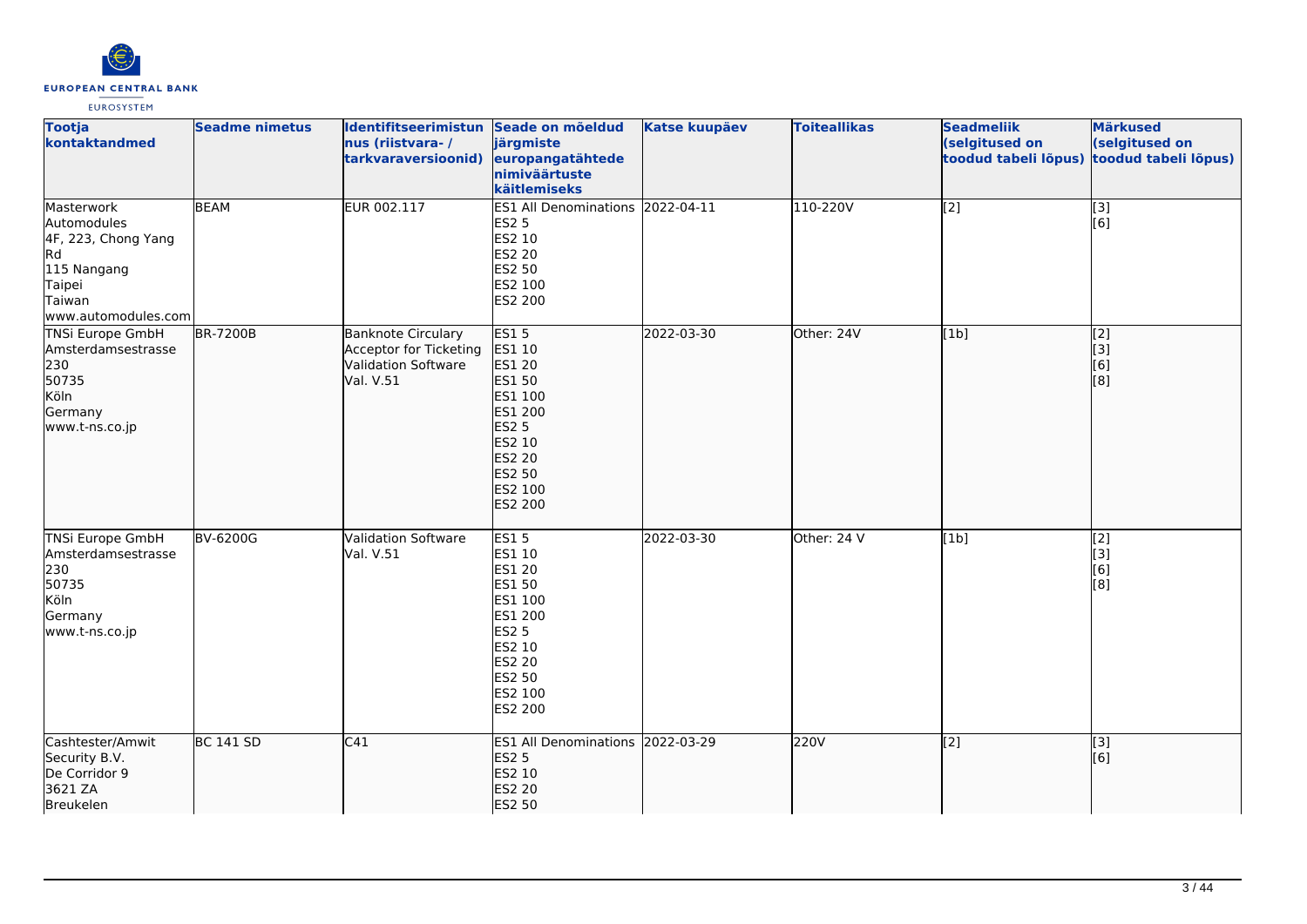

| <b>Tootja</b><br>kontaktandmed                                                                                                       | <b>Seadme nimetus</b>      | Identifitseerimistun Seade on mõeldud<br>nus (riistvara-/<br>tarkvaraversioonid) | järgmiste<br>europangatähtede<br>nimiväärtuste<br>käitlemiseks                                                     | <b>Katse kuupäev</b> | <b>Toiteallikas</b> | <b>Seadmeliik</b><br>(selgitused on<br>toodud tabeli lõpus) | <b>Märkused</b><br>(selgitused on<br>toodud tabeli lõpus) |
|--------------------------------------------------------------------------------------------------------------------------------------|----------------------------|----------------------------------------------------------------------------------|--------------------------------------------------------------------------------------------------------------------|----------------------|---------------------|-------------------------------------------------------------|-----------------------------------------------------------|
| Netherlands<br>mw@cashtester.com<br>www.cashtester.com                                                                               |                            |                                                                                  | ES2 100<br><b>ES2 200</b>                                                                                          |                      |                     |                                                             |                                                           |
| Cashtester/Amwit<br>Security B.V.<br>De Corridor 9<br>3621 ZA<br>Breukelen<br>Netherlands<br>mw@cashtester.com<br>www.cashtester.com | <b>BC 241 SD</b>           | C <sub>41</sub>                                                                  | ES1 All Denominations 2022-03-23<br><b>ES2 5</b><br>ES2 10<br>ES2 20<br>ES2 50<br>ES2 100<br><b>ES2 200</b>        |                      | 100-240V            | $\overline{[2]}$                                            | [3]<br>[6]                                                |
| Cashtester/Amwit<br>Security B.V.<br>De Corridor 9<br>3621 ZA<br>Breukelen<br>Netherlands<br>mw@cashtester.com<br>www.cashtester.com | $\overline{\text{CT}}$ 334 | C12                                                                              | <b>ES1 All Denominations</b><br><b>ES2 5</b><br>ES2 10<br><b>ES2 20</b><br>ES2 50<br>ES2 100<br><b>ES2 200</b>     | 2022-03-23           | 12V                 | [1a]                                                        | [3]<br>[6]<br>[4a]                                        |
| Safescan B.V.<br>Heliumstraat 14<br>2718 SL<br>Zoetermeer<br>Holland<br>info@safescan.com<br>www.safescan.com                        | Safescan 2865-S (G2)       | 2865SG2-E04                                                                      | ES1 All Denominations 2022-03-16<br><b>ES2 5</b><br>ES2 10<br>ES2 20<br>ES2 50<br>ES2 100<br>ES2 200               |                      | 100-240V            | $\overline{[2]}$                                            | $\overline{[3]}$<br>[6]                                   |
| Fujitsu Frontech<br>Limited<br>1766 Yanokuchi, Inagi-<br>lshi<br>206-855<br>Tokyo<br>Japan<br>www.frontech.fujitsu.c<br>om/en        | G60 BRU                    | BV <sub>10</sub><br>EU35AA                                                       | ES1 All Denominations 2022-03-04<br><b>ES2 5</b><br>ES2 10<br><b>ES2 20</b><br>ES2 50<br>ES2 100<br><b>ES2 200</b> |                      | $24V$ DC            | $\overline{[2]}$                                            | $\overline{[3]}$                                          |
| Hyundai MIB<br>International Co. Ltd.                                                                                                | MIB-1S                     | Main: 5.8; Image: 3.0                                                            | ES1 All Denominations 2022-02-24<br><b>ES2 5</b>                                                                   |                      | Mains               | [2]                                                         | [3]<br>[6]                                                |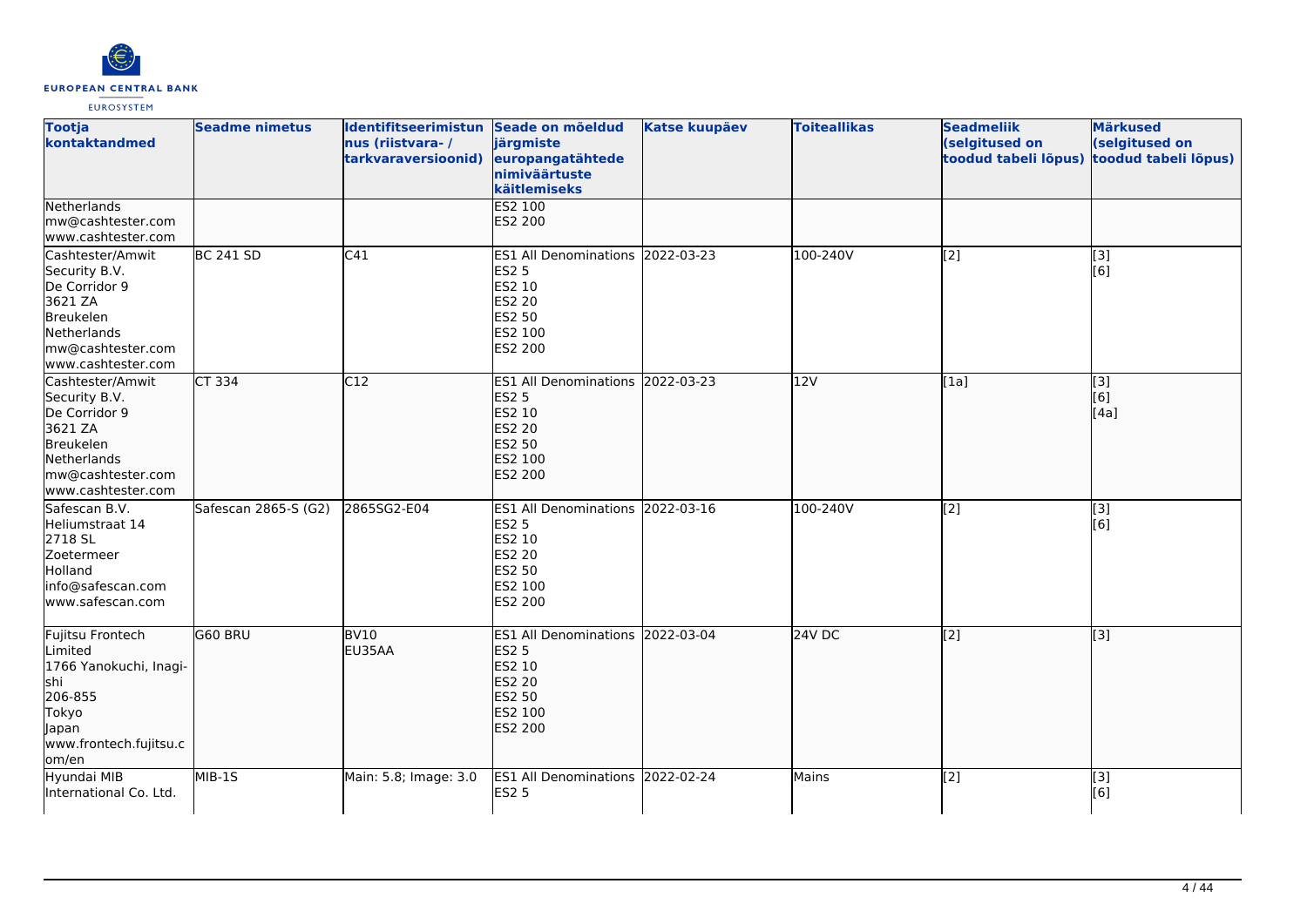

| <b>Tootja</b><br>kontaktandmed                                                                                                                                                       | <b>Seadme nimetus</b> | Identifitseerimistun Seade on mõeldud<br>nus (riistvara-/<br>tarkvaraversioonid)                                    | järgmiste<br>europangatähtede<br>nimiväärtuste<br>käitlemiseks                                                            | <b>Katse kuupäev</b> | <b>Toiteallikas</b> | <b>Seadmeliik</b><br>(selgitused on<br>toodud tabeli lõpus) | <b>Märkused</b><br>(selgitused on<br>toodud tabeli lõpus) |
|--------------------------------------------------------------------------------------------------------------------------------------------------------------------------------------|-----------------------|---------------------------------------------------------------------------------------------------------------------|---------------------------------------------------------------------------------------------------------------------------|----------------------|---------------------|-------------------------------------------------------------|-----------------------------------------------------------|
| 3301, A Bld, 17, Gosan-<br>ro 148beon-gil<br>15850<br>Gunpo-si, Gyeonggi-do,<br>15850, Gunpo City<br>KOREA (Republic)<br>sjpark5423@hyundaim<br>ib.com<br>www.hyundaimib.com         |                       |                                                                                                                     | ES2 10<br>ES2 20<br>ES2 50<br>ES2 100<br>ES2 200                                                                          |                      |                     |                                                             |                                                           |
| Comercial del Sur de<br>Papelariá, S.L.<br>C/. Bodequeros, 54<br>29006<br>Málaga<br>Spain<br>www.liderpapel.com                                                                      | KF14930-N2            | C <sub>22</sub>                                                                                                     | ES1 All Denominations 2022-02-22<br><b>ES2 5</b><br>ES2 10<br><b>ES2 20</b><br><b>ES2 50</b><br>ES2 100<br><b>ES2 200</b> |                      | Adapter 12V DC      | [1a]                                                        | $\overline{[}3]$                                          |
| Nanjing NUMENMATIC<br>TECH Co., LTD<br>$606#$ , Jiuzhou B<br>Building, PingYang<br>325400<br>WenZhou City<br>China<br>brian@numenmatic.co<br>lm.<br>www.numenmatic.com               | Numenmatic SH-27C     | Mainboard; CIS; IR;<br>MG; UV; Motor<br>SW1:11520<br>SW2:A8611333<br>SW3:CSNM06C10306<br>SW4:20220221190159 ES2 100 | ES1 All Denominations 2022-02-21<br><b>ES2 5</b><br>ES2 10<br>ES2 20<br>ES2 50<br>ES2 200                                 |                      | 110V 220V           | [2]                                                         | [3]<br>[6]                                                |
| Suzhou Ribao<br>Technology Co., Ltd<br>No.299, YuanQi Rd<br>Yuanhe Technology<br>Park<br>Xiangcheng<br>215133<br>Suzhou<br>China<br>info@nippo.com.cn<br>www.ribaotechnology.c<br>om | $BC-40$               | <b>ECB: 0002</b>                                                                                                    | ES1 All Denominations 2022-02-14<br><b>ES2 5</b><br>ES2 10<br><b>ES2 20</b><br>ES2 50<br>ES2 100<br><b>ES2 200</b>        |                      | 110V, 220V          | [2]                                                         | $\left[$ [3]<br>[6]                                       |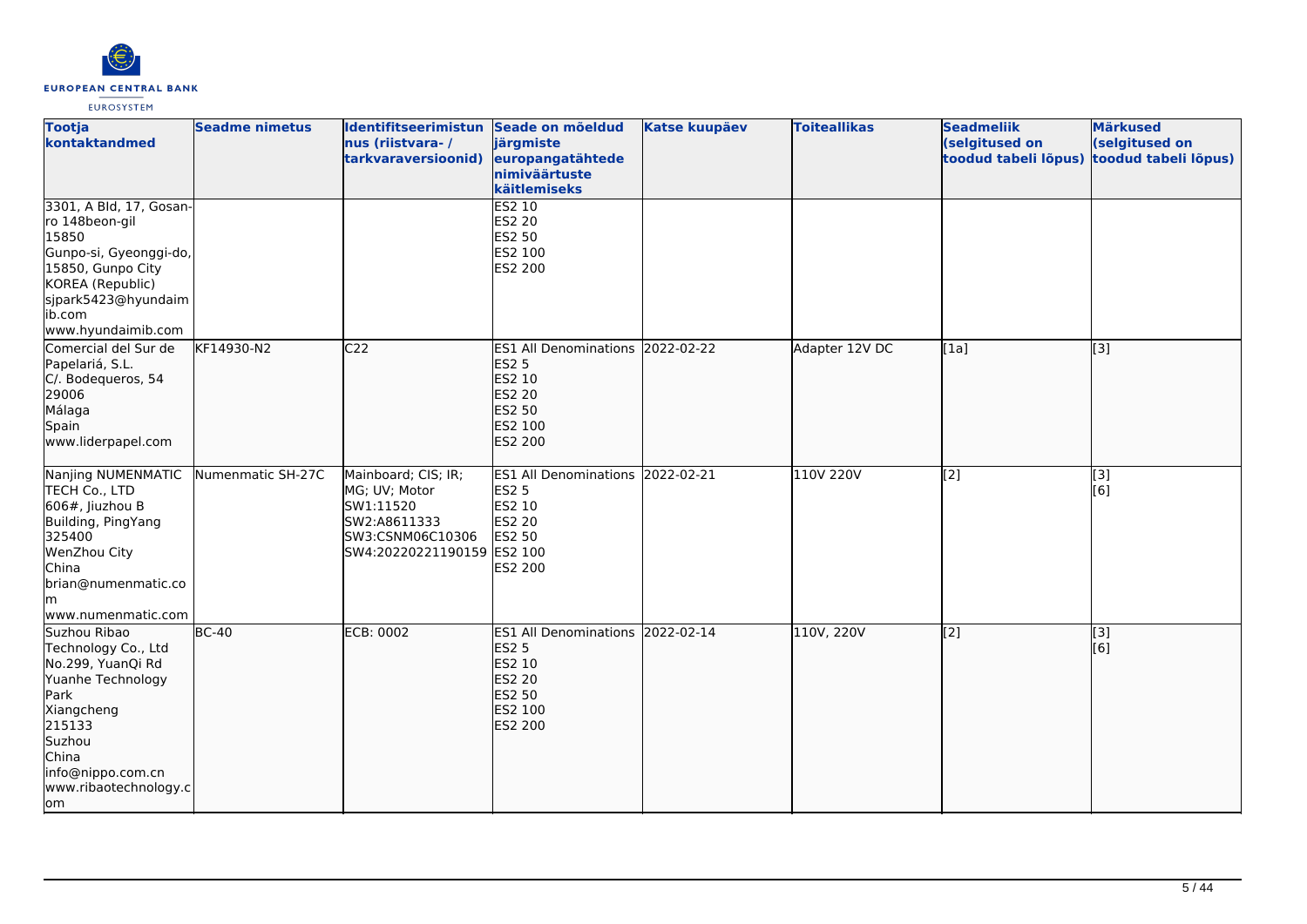

| <b>Tootja</b><br>kontaktandmed                                                                                                | <b>Seadme nimetus</b> | Identifitseerimistun Seade on mõeldud<br>nus (riistvara-/<br>tarkvaraversioonid) | järgmiste<br>europangatähtede<br>nimiväärtuste<br>käitlemiseks                                                            | <b>Katse kuupäev</b> | <b>Toiteallikas</b>                      | <b>Seadmeliik</b><br>(selgitused on<br>toodud tabeli lõpus) | <b>Märkused</b><br>(selgitused on<br>toodud tabeli lõpus) |
|-------------------------------------------------------------------------------------------------------------------------------|-----------------------|----------------------------------------------------------------------------------|---------------------------------------------------------------------------------------------------------------------------|----------------------|------------------------------------------|-------------------------------------------------------------|-----------------------------------------------------------|
| Masterwork<br>Automodules<br>4F, 223, Chong Yang<br><b>I</b> Rd<br>115 Nangang<br>Taipei<br>Taiwan<br>www.automodules.com     | NC-3301               | <b>EUR 002.007</b>                                                               | ES1 All Denominations 2022-02-09<br><b>ES2 5</b><br>ES2 10<br><b>ES2 20</b><br>ES2 50<br>ES2 100<br>ES2 200               |                      | 110V - 220V                              | $\overline{[2]}$                                            | $\overline{[}3]$<br>[6]                                   |
| Masterwork<br>Automodules<br>4F, 223, Chong Yang<br>lRd<br>115 Nangang<br>Taipei<br>Taiwan<br>www.automodules.com             | NC-3501               | EUR 002.007                                                                      | ES1 All Denominations 2022-02-09<br><b>ES2 5</b><br>ES2 10<br><b>ES2 20</b><br><b>ES2 50</b><br>ES2 100<br><b>ES2 200</b> |                      | 110V - 220V                              | $\overline{[2]}$                                            | [3]<br>[6]                                                |
| Masterwork<br>Automodules<br>4F, 223, Chong Yang<br>Rd<br>115 Nangang<br>Taipei<br>Taiwan<br>www.automodules.com              | <b>IIAN</b>           | v1.3                                                                             | ES1 All Denominations 2022-02-03<br><b>ES2 5</b><br>ES2 10<br><b>ES2 20</b><br>ES2 50<br>ES2 100<br>ES2 200               |                      | Adapter 5V or AA<br>Batterie             | [1b]                                                        | [3]<br>[6]                                                |
| Giesecke+Devrient<br>Currency Technology<br>GmbH<br>Prinzregentenstraße<br>159<br>81677<br>Munich<br>Germany<br>www.gi-de.com | ProNote 1a            | 200.3                                                                            | ES1 All Denominations 2022-01-19<br><b>ES2 5</b><br>ES2 10<br><b>ES2 20</b><br>ES2 50<br>ES2 100<br><b>ES2 200</b>        |                      | 110V/120V, Other:<br>100-240V 50/60Hz 3A | [[2]                                                        | [3]<br>[6]                                                |
| CM Europe B.V.<br>Danzigweg 15<br>7418 EN<br>Deventer<br>Nederland                                                            | <b>B108</b>           | 1.0                                                                              | ES1 All Denominations 2022-01-17<br><b>ES2 5</b><br>ES2 10<br>ES2 20<br><b>ES2 50</b>                                     |                      | Mains 220V                               | $\overline{[2]}$                                            | [3]<br>[6]                                                |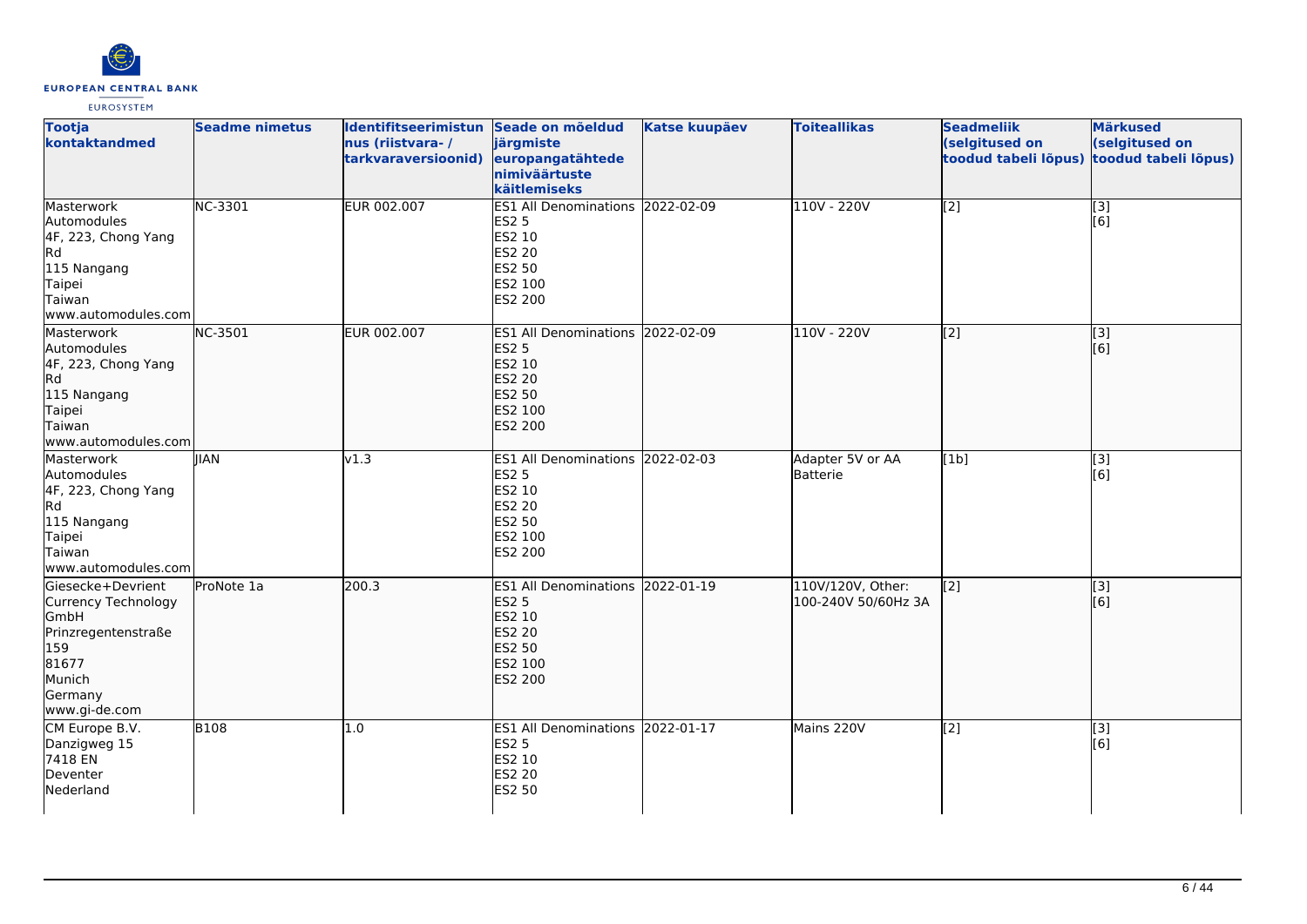

| <b>Tootja</b><br>kontaktandmed                                                                                 | <b>Seadme nimetus</b>       | Identifitseerimistun Seade on mõeldud<br>nus (riistvara-/<br>tarkvaraversioonid) | järgmiste<br>europangatähtede<br>nimiväärtuste<br>käitlemiseks                                                     | <b>Katse kuupäev</b> | <b>Toiteallikas</b> | <b>Seadmeliik</b><br>(selgitused on<br>toodud tabeli lõpus) | <b>Märkused</b><br>(selgitused on<br>toodud tabeli lõpus) |
|----------------------------------------------------------------------------------------------------------------|-----------------------------|----------------------------------------------------------------------------------|--------------------------------------------------------------------------------------------------------------------|----------------------|---------------------|-------------------------------------------------------------|-----------------------------------------------------------|
| info@cmeurope.com<br>www.cmeurope.com                                                                          |                             |                                                                                  | ES2 100<br>ES2 200                                                                                                 |                      |                     |                                                             |                                                           |
| CM Europe B.V.<br>Danzigweg 15<br>7418 EN<br>Deventer<br>Nederland<br>info@cmeurope.com<br>www.cmeurope.com    | D001                        | 329                                                                              | ES1 All Denominations 2022-01-17<br><b>ES2 5</b><br>ES2 10<br>ES2 20<br>ES2 50<br>ES2 100<br>ES2 200               |                      | Mains 220V          | [1a]                                                        | [3]<br>[6]                                                |
| CM Europe B.V.<br>Danzigweg 15<br>7418 EN<br>Deventer<br>Nederland<br>info@cmeurope.com<br>www.cmeurope.com    | D005                        | <b>B21</b>                                                                       | ES1 All Denominations 2022-01-17<br><b>ES2 5</b><br>ES2 10<br><b>ES2 20</b><br>ES2 50<br>ES2 100<br>ES2 200        |                      | Mains 220V          | [1a]                                                        | [3]<br>[6]                                                |
| Safescan B.V.<br>Heliumstraat 14<br>2718 SL<br>Zoetermeer<br>Holland<br>info@safescan.com<br>www.safescan.com  | Safescan 155-S (GD-<br>R2)  | $531 - 71$                                                                       | ES1 All Denominations 2022-01-12<br><b>ES2 5</b><br>ES2 10<br><b>ES2 20</b><br>ES2 50<br>ES2 100<br><b>ES2 200</b> |                      | 110V-220V           | [1a]                                                        | $\overline{[}3]$<br>[6]                                   |
| Safescan B.V.<br>Heliumstraat 14<br>2718 SL<br>Zoetermeer<br>Holland<br>info@safescan.com<br>lwww.safescan.com | Safescan 155-S (NT-<br> R1) | S31-71                                                                           | ES1 All Denominations 2022-01-12<br><b>ES2 5</b><br>ES2 10<br>ES2 20<br>ES2 50<br>ES2 100<br>ES2 200               |                      | 110V-220V           | [1a]                                                        | [3]<br>[6]                                                |
| Safescan B.V.<br>Heliumstraat 14<br>2718 SL                                                                    | Safescan 2665-S             | S61-11                                                                           | ES1 All Denominations 2022-01-12<br><b>ES2 5</b><br>ES2 10                                                         |                      | Mains 110V-220V     | [[2]                                                        | $\left[ \begin{matrix} 3 \end{matrix} \right]$<br>[6]     |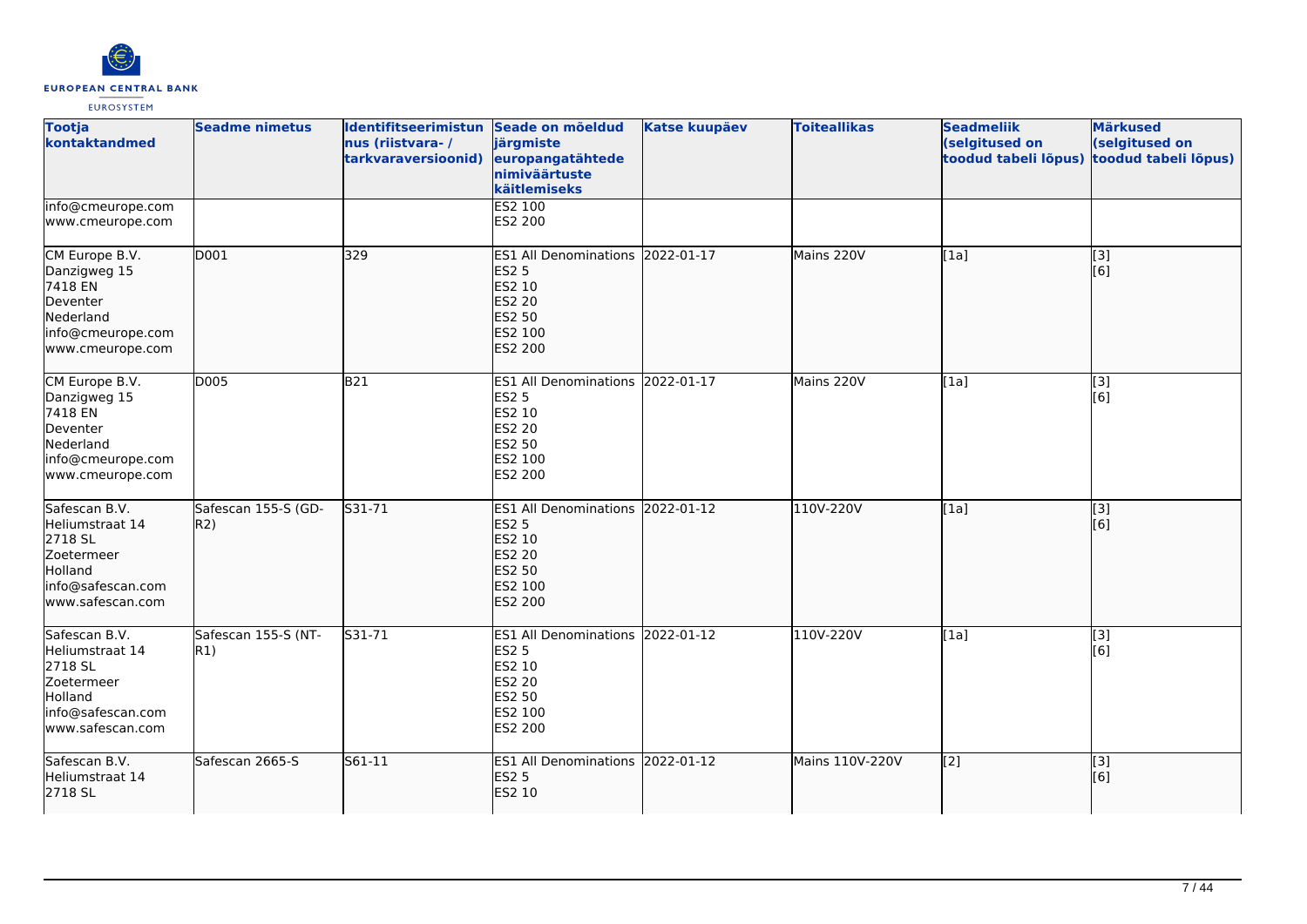

| <b>Tootja</b><br>kontaktandmed                                                                                                   | <b>Seadme nimetus</b> | Identifitseerimistun Seade on mõeldud<br>nus (riistvara-/<br>tarkvaraversioonid) | järgmiste<br>europangatähtede<br>nimiväärtuste<br>käitlemiseks                                              | <b>Katse kuupäev</b> | <b>Toiteallikas</b> | <b>Seadmeliik</b><br>(selgitused on<br>toodud tabeli lõpus) | <b>Märkused</b><br>(selgitused on<br>toodud tabeli lõpus) |
|----------------------------------------------------------------------------------------------------------------------------------|-----------------------|----------------------------------------------------------------------------------|-------------------------------------------------------------------------------------------------------------|----------------------|---------------------|-------------------------------------------------------------|-----------------------------------------------------------|
| Zoetermeer<br>Holland<br>info@safescan.com<br>www.safescan.com                                                                   |                       |                                                                                  | <b>ES2 20</b><br>ES2 50<br>ES2 100<br>ES2 200                                                               |                      |                     |                                                             |                                                           |
| <b>GO Europe GmbH</b><br>Zum Kraftwerk 1<br>45527<br>Hattingen<br>Germany<br>Bemd.koenig@go-<br>europe.com<br>www.go-europe.com  | <b>NC 620</b>         | U30 008                                                                          | <b>ES2 5</b><br>ES2 10<br>ES2 20<br>ES2 50<br>ES2 100<br>ES2 200                                            | 2021-12-15           | Mains, 220V         | $\left[2\right]$                                            | [3]<br>[6]                                                |
| lSafescan B.V.<br>Heliumstraat 14<br>2718 SL<br>Zoetermeer<br>Holland<br>info@safescan.com<br>lwww.safescan.com                  | Safescan 155-S (G2)   | $EU-01$                                                                          | ES1 All Denominations 2021-12-15<br><b>ES2 5</b><br>ES2 10<br><b>ES2 20</b><br>ES2 50<br>ES2 100<br>ES2 200 |                      | 110V 220V           | [1a]                                                        | $\vert$ [3]<br>[6]                                        |
| Safescan B.V.<br>Heliumstraat 14<br>2718 SL<br>Zoetermeer<br>Holland<br>info@safescan.com<br>www.safescan.com                    | Safescan 2465-S       | S55-71                                                                           | ES1 All Denominations 2021-12-15<br>ES2 5<br>ES2 10<br>ES2 20<br>ES2 50<br>ES2 100<br>ES2 200               |                      | Mains 110V 220V     | [2]                                                         | [3]<br>[6]                                                |
| <b>GO Europe GmbH</b><br>Zum Kraftwerk 1<br>45527<br>Hattingen<br>Germany<br>Bemd.koenig@go-<br>europe.com<br>www .go-europe.com | <b>NC 590</b>         | BJ-LSJ-MB<br>U30 008                                                             | <b>ES2 5</b><br>ES2 10<br>ES2 20<br>ES2 50<br>ES2 100<br>ES2 200                                            | 2021-12-15           | Mains, 220V         | $\overline{[2]}$                                            | $\overline{[}3]$<br>[6]                                   |
| GO Europe GmbH                                                                                                                   | <b>NC 570</b>         | BJ-82+1000-MB                                                                    | ES2 <sub>5</sub>                                                                                            | 2021-12-15           | Mains, 220V         | [2]                                                         | $\overline{[}3]$                                          |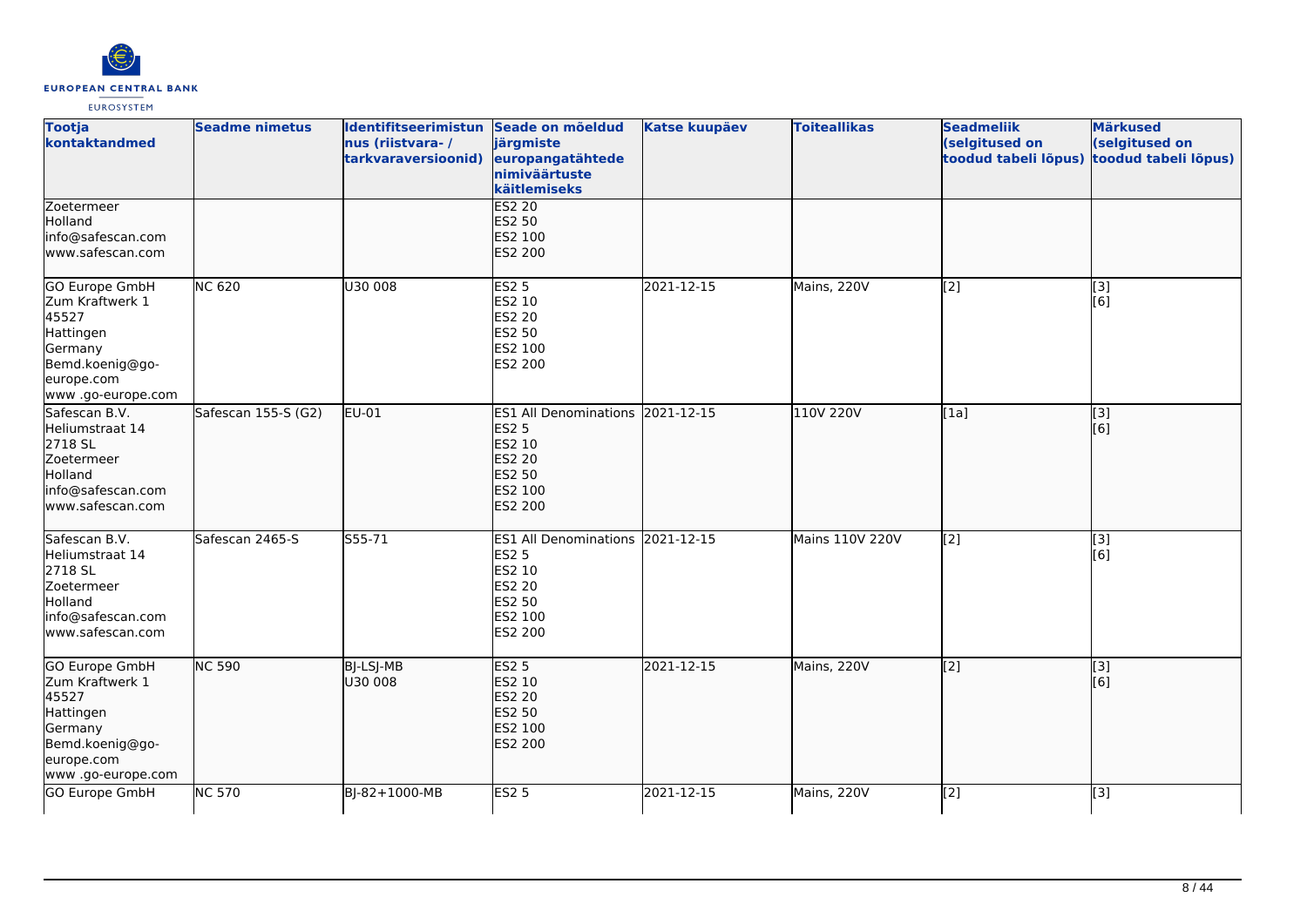

| <b>Tootja</b><br>kontaktandmed                                                                                                                                                                                                                   | <b>Seadme nimetus</b>                  | Identifitseerimistun Seade on mõeldud<br>nus (riistvara-/<br>tarkvaraversioonid) | järgmiste<br>europangatähtede<br>nimiväärtuste<br>käitlemiseks                                                     | <b>Katse kuupäev</b> | <b>Toiteallikas</b> | <b>Seadmeliik</b><br>(selgitused on<br>toodud tabeli lõpus) | <b>Märkused</b><br>(selgitused on<br>toodud tabeli lõpus) |
|--------------------------------------------------------------------------------------------------------------------------------------------------------------------------------------------------------------------------------------------------|----------------------------------------|----------------------------------------------------------------------------------|--------------------------------------------------------------------------------------------------------------------|----------------------|---------------------|-------------------------------------------------------------|-----------------------------------------------------------|
| Zum Kraftwerk 1<br>45527<br>Hattingen<br>Germany<br>Bemd.koenig@go-<br>europe.com<br>www.go-europe.com                                                                                                                                           |                                        | U30 008                                                                          | ES2 10<br>ES2 20<br>ES2 50<br>ES2 100<br>ES2 200                                                                   |                      |                     |                                                             | [6]                                                       |
| Cashtester/Amwit<br>Security B.V.<br>De Corridor 9<br>3621 ZA<br>Breukelen<br>Netherlands<br>mw@cashtester.com<br>www.cashtester.com                                                                                                             | <b>BC 242 SD</b>                       | $C21 - 1$                                                                        | ES1 All Denominations 2021-12-13<br><b>ES2 5</b><br>ES2 10<br><b>ES2 20</b><br>ES2 50<br>ES2 100<br><b>ES2 200</b> |                      | 100-240V            | $\overline{[2]}$                                            | $\sqrt{3}$<br>$\overline{[}6\overline{)}$                 |
| <b>ZHEJIANG SEMTOM</b><br>ELECTRONIC CO. LTD<br>1 Bldg, Section B<br>Shoes Ind. Zone Eco.<br>Development Area,<br>Pingyan<br>325401 Wenzhou<br>Zhejiang<br><b>CHINA</b><br>sales3@semtom.com<br>http://www.semtom.co<br>$\mathsf{Im}/\mathsf{I}$ | ST-1400                                | V1.0                                                                             | ES1 All Denominations 2021-12-13<br><b>ES2 5</b><br>ES2 10<br>ES2 20<br>ES2 50<br>ES2 100<br>ES2 200               |                      | Mains 220V          | [2]                                                         | [3]<br>[6]                                                |
| Suzo international NL.<br>B.V. / Suzohapp<br>Rijnzathe 12<br>3454PV<br>De Meern<br>Netherlands<br>info@suzohapp.nl<br>eu.suzohapp.com                                                                                                            | Bill-to-Bill 100/200/300 EU1111<br>lхE |                                                                                  | ES1 All Denominations 2021-12-09<br><b>ES2 5</b><br>ES2 10<br>ES2 20<br><b>ES2 50</b><br>ES2 100<br><b>ES2 200</b> |                      | Other_12/24_V       | [1b]                                                        | $\vert$ [3]<br>[6]                                        |
| Suzo international NL.<br>B.V. / Suzohapp<br>Rijnzathe 12                                                                                                                                                                                        | MFL-XXXX-EU1230<br><b>CCNET</b>        | <b>EU1230</b>                                                                    | ES1 All Denominations 2021-12-09<br><b>ES2 5</b><br>ES2 10                                                         |                      | Other: 12/24_V      | [1b]                                                        | [3]<br>[6]                                                |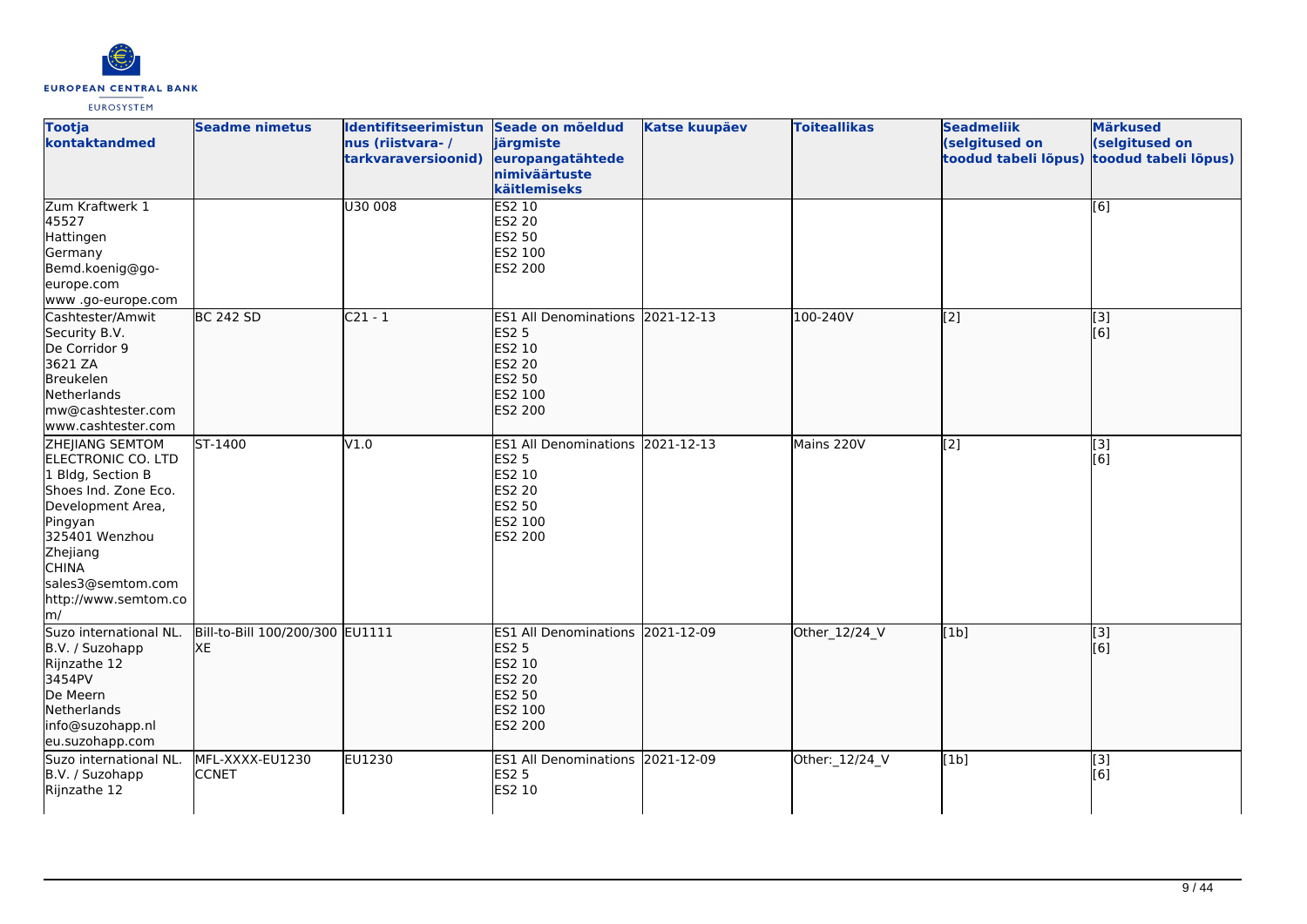

| <b>Tootja</b><br>kontaktandmed                                                                                                                                                   | <b>Seadme nimetus</b>           | Identifitseerimistun Seade on mõeldud<br>nus (riistvara-/<br>tarkvaraversioonid) | järgmiste<br>europangatähtede<br>nimiväärtuste<br>käitlemiseks                                              | <b>Katse kuupäev</b> | <b>Toiteallikas</b> | <b>Seadmeliik</b><br>(selgitused on<br>toodud tabeli lõpus) | <b>Märkused</b><br>(selgitused on<br>toodud tabeli lõpus) |
|----------------------------------------------------------------------------------------------------------------------------------------------------------------------------------|---------------------------------|----------------------------------------------------------------------------------|-------------------------------------------------------------------------------------------------------------|----------------------|---------------------|-------------------------------------------------------------|-----------------------------------------------------------|
| 3454PV<br>De Meern<br>Netherlands<br>info@suzohapp.nl<br>eu.suzohapp.com                                                                                                         |                                 |                                                                                  | <b>ES2 20</b><br>ES2 50<br>ES2 100<br>ES2 200                                                               |                      |                     |                                                             |                                                           |
| Suzo international NL.<br>B.V. / Suzohapp<br>Rijnzathe 12<br>3454PV<br>De Meern<br>Netherlands<br>info@suzohapp.nl<br>eu.suzohapp.com                                            | Bill-to-Bill 100/200/300 EU1192 |                                                                                  | ES1 All Denominations 2021-12-09<br><b>ES2 5</b><br>ES2 10<br><b>ES2 20</b><br>ES2 50<br>ES2 100<br>ES2 200 |                      | Other_12/24_V       | [1b]                                                        | $\overline{[3]}$<br>[6]                                   |
| Hilton Europe S.L.<br>Principe de Vergara<br>5-bajo dcha.<br>28001<br>Madrid<br>Spain<br>www.hiltoneurope.com                                                                    | b8000                           | $C21-1$                                                                          | ES1 All Denominations 2021-12-02<br><b>ES2 5</b><br>ES2 10<br>ES2 20<br>ES2 50<br>ES2 100<br>ES2 200        |                      | Mains, 220V         | [2]                                                         | [3]                                                       |
| Shenzhen Double<br>Power Electronics Co.,<br>Ltd<br>Rm 1281, 12/F,<br>Yunsong Building<br>Tairan 8rh Road<br>District Shenzen<br>Chegongmiao Futian<br>China<br>www.szdpower.com | DP-7300                         | $C21-1$                                                                          | ES1 All Denominations 2021-11-26<br><b>ES2 5</b><br>ES2 10<br><b>ES2 20</b><br>ES2 50<br>ES2 100<br>ES2 200 |                      | Other: 100-240V     | [2]                                                         | [3]<br>[6]                                                |
| Shenzhen Double<br>Power Electronics Co.,<br>Ltd<br>Rm 1281, 12/F,<br>Yunsong Building<br>Tairan 8rh Road<br>District Shenzen                                                    | DP-2288                         | CO <sub>3</sub>                                                                  | ES1 All Denominations 2021-11-26<br>ES2 5<br>ES2 10<br>ES2 20<br>ES2 50<br>ES2 100<br>ES2 200               |                      | other: 12V Adapter  | [1a]                                                        | [3]<br>[6]                                                |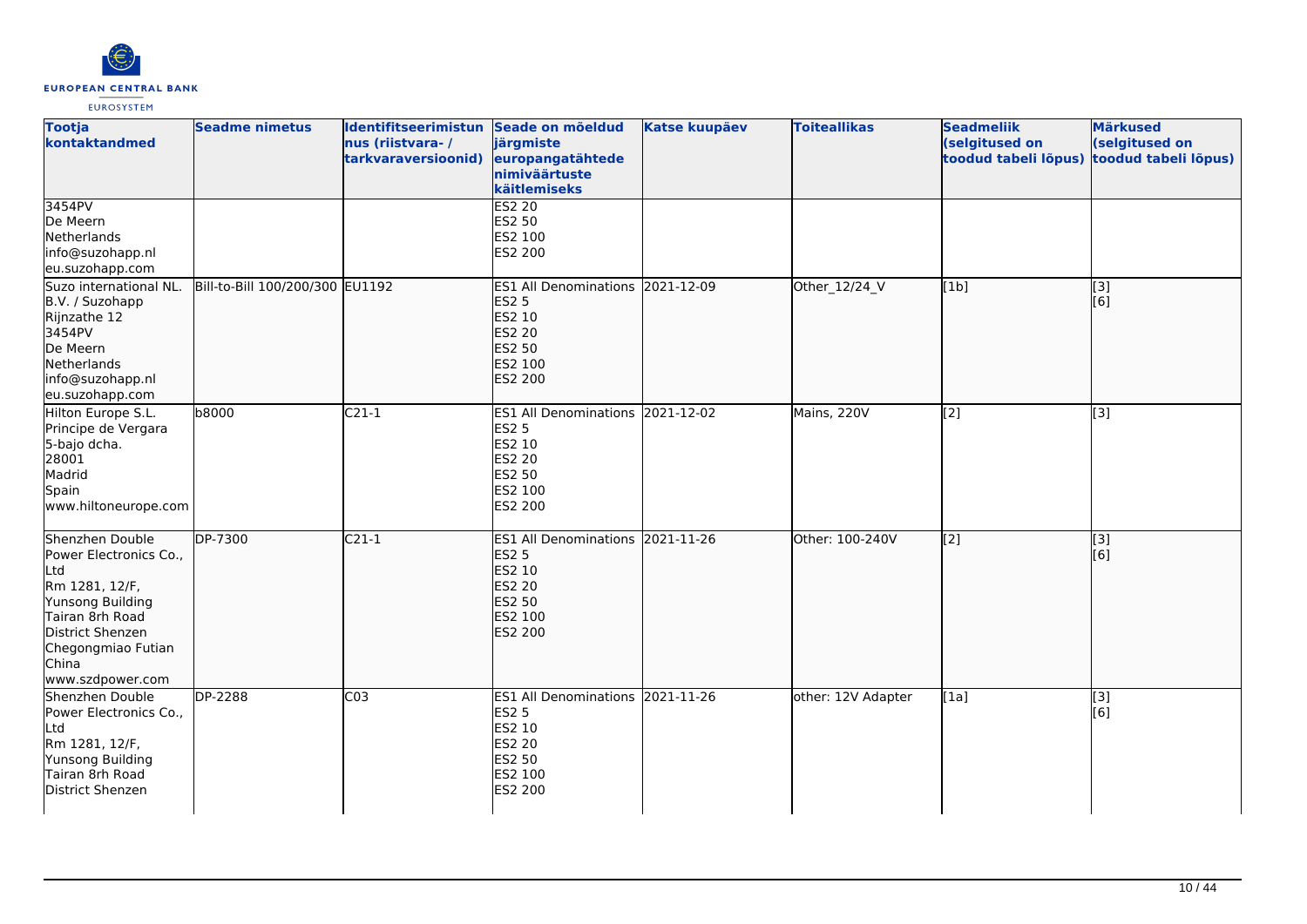

| <b>Tootja</b><br>kontaktandmed                                                                                                              | <b>Seadme nimetus</b> | Identifitseerimistun Seade on mõeldud<br>nus (riistvara-/<br>tarkvaraversioonid) | järgmiste<br>europangatähtede<br>nimiväärtuste<br>käitlemiseks                                                     | <b>Katse kuupäev</b> | <b>Toiteallikas</b> | <b>Seadmeliik</b><br>(selgitused on<br>toodud tabeli lõpus) | <b>Märkused</b><br>(selgitused on<br>toodud tabeli lõpus) |
|---------------------------------------------------------------------------------------------------------------------------------------------|-----------------------|----------------------------------------------------------------------------------|--------------------------------------------------------------------------------------------------------------------|----------------------|---------------------|-------------------------------------------------------------|-----------------------------------------------------------|
| Chegongmiao Futian<br>China<br>www.szdpower.com                                                                                             |                       |                                                                                  |                                                                                                                    |                      |                     |                                                             |                                                           |
| Laurel Bank Machines<br>Co Ltd<br>1-1-2 Toranomon<br>Minato-ku<br>Tokyo<br>Japan<br>www.lbm.co.jp                                           | $1-923$               | -923-Main V04<br>Currency Counter                                                | ES1 All Denominations 2021-11-26<br><b>ES2 5</b><br>ES2 10<br>ES2 20<br><b>ES2 50</b><br>ES2 100<br><b>ES2 200</b> |                      | 100V - 240V         | $\overline{[2]}$                                            | $\overline{[3]}$                                          |
| Innovative Technology NV201 Spectral<br>Ltd<br>Derker Street<br>OL1 4EQ<br>Oldham<br>United Kingdom<br>sales@innovativetechn<br>ology.co.uk |                       | <b>BNV</b><br>EUR01011                                                           | ES1 All Denominations 2021-11-25<br><b>ES2 5</b><br>ES2 10<br>ES2 20<br>ES2 50<br>ES2 100<br><b>ES2 200</b>        |                      | 24V DC              | [1b]                                                        | $\begin{bmatrix} 13 \\ 6 \end{bmatrix}$                   |
| Innovative Technology NV9 Spectral<br>Ltd<br>Derker Street<br>OL1 4EQ<br>Oldham<br>United Kingdom<br>sales@innovativetechn<br>ology.co.uk   |                       | <b>BNV</b><br>EUR01015                                                           | ES1 All Denominations 2021-11-25<br><b>ES2 5</b><br>ES2 10<br>ES2 20<br>ES2 50<br>ES2 100<br><b>ES2 200</b>        |                      | 12V DC 24V DC       | [1b]                                                        | $\overline{[3]}$<br>[6]                                   |
| Innovative Technology NV9USB+<br>Ltd<br>Derker Street<br>OL1 4EQ<br>Oldham<br>United Kingdom<br>sales@innovativetechn<br>ology.co.uk        |                       | <b>BNV</b><br><b>EUR45F66</b>                                                    | ES1 All Denominations 2021-11-25<br>ES2 5<br>ES2 10<br>ES2 20<br>ES2 50<br>ES2 100<br>ES2 200                      |                      | 12V DC              | [1b]                                                        | [3]<br>[6]                                                |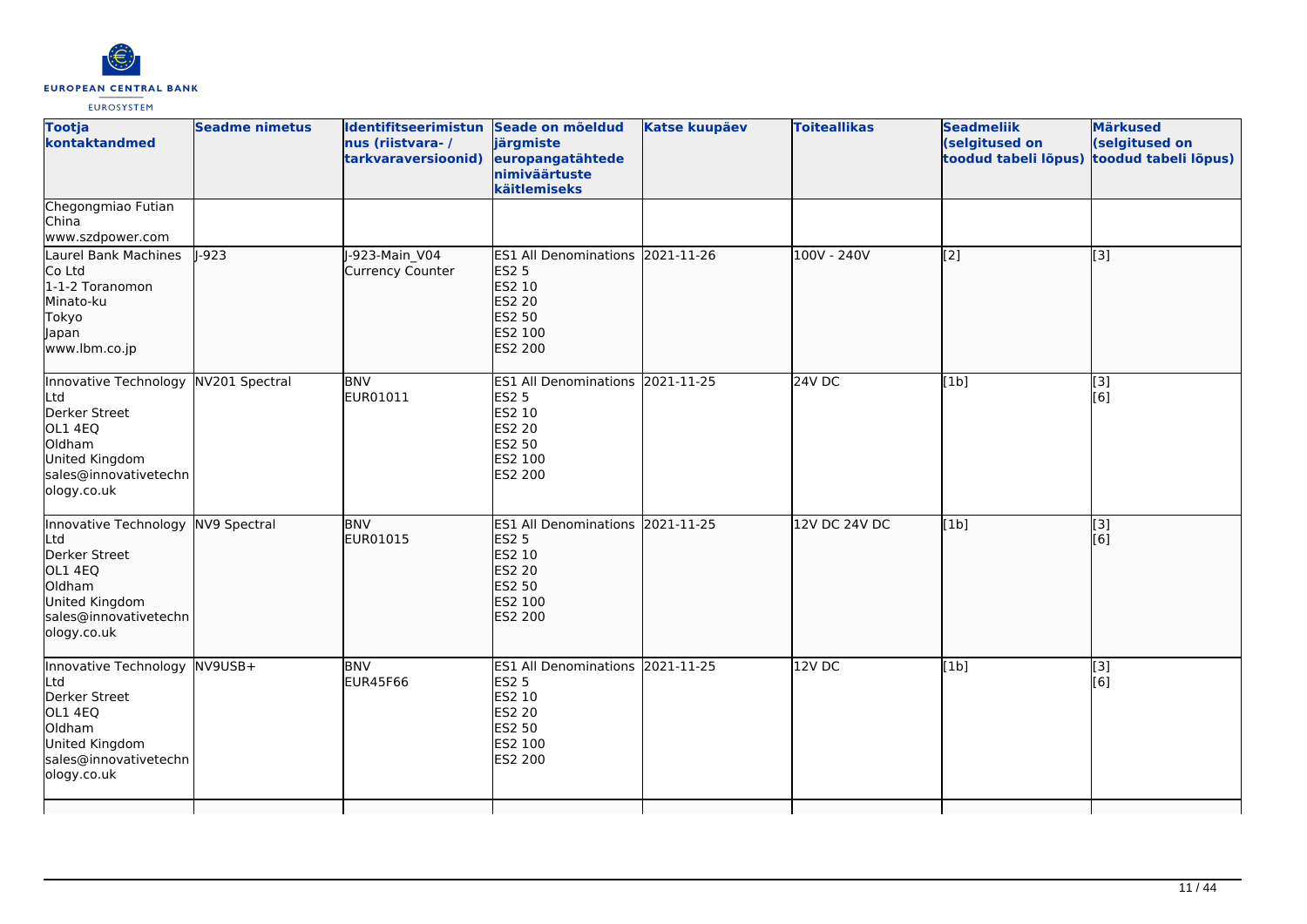

| <b>Tootja</b><br>kontaktandmed                                                                                                        | <b>Seadme nimetus</b> | Identifitseerimistun Seade on mõeldud<br>nus (riistvara-/<br>tarkvaraversioonid) | järgmiste<br>europangatähtede<br>nimiväärtuste<br>käitlemiseks                                                            | <b>Katse kuupäev</b> | <b>Toiteallikas</b> | <b>Seadmeliik</b><br>(selgitused on<br>toodud tabeli lõpus) | <b>Märkused</b><br>(selgitused on<br>toodud tabeli lõpus) |
|---------------------------------------------------------------------------------------------------------------------------------------|-----------------------|----------------------------------------------------------------------------------|---------------------------------------------------------------------------------------------------------------------------|----------------------|---------------------|-------------------------------------------------------------|-----------------------------------------------------------|
| Innovative Technology NV10USB+<br>Ltd<br>Derker Street<br>OL1 4EQ<br>Oldham<br>United Kingdom<br>sales@innovativetechn<br>ology.co.uk |                       | <b>BNV</b><br><b>EUR45H56</b>                                                    | ES1 All Denominations 2021-11-25<br><b>ES2 5</b><br>ES2 10<br><b>ES2 20</b><br><b>ES2 50</b><br>ES2 100<br><b>ES2 200</b> |                      | $12V$ DC            | [1b]                                                        | $\overline{[}$ [3]<br>$\overline{[}6\overline{)}$         |
| Innovative Technology<br>Ltd<br>Derker Street<br>OL1 4EQ<br>Oldham<br>United Kingdom<br>sales@innovativetechn<br>ology.co.uk          | NV200                 | <b>BNV</b><br>EUR01G47                                                           | ES1 All Denominations 2021-11-25<br><b>ES2 5</b><br>ES2 10<br><b>ES2 20</b><br><b>ES2 50</b><br>ES2 100<br>ES2 200        |                      | 12V/24V DC          | [1b]                                                        | [3]<br>[6]                                                |
| Innovative Technology<br>Ltd<br>Derker Street<br>OL1 4EQ<br>Oldham<br>United Kingdom<br>sales@innovativetechn<br>ology.co.uk          | NV200 Spectral        | <b>BNV</b><br>EUR01039                                                           | ES1 All Denominations 2021-11-25<br><b>ES2 5</b><br>ES2 10<br><b>ES2 20</b><br><b>ES2 50</b><br>ES2 100<br>ES2 200        |                      | 12V/24V DC          | [1b]                                                        | [3]<br>[6]                                                |
| Innovative Technology NV201<br>Ltd<br>Derker Street<br>OL1 4EQ<br>Oldham<br>United Kingdom<br>sales@innovativetechn<br>ology.co.uk    |                       | <b>BNV</b><br>EUR01C68                                                           | ES1 All Denominations 2021-11-25<br><b>ES2 5</b><br>ES2 10<br><b>ES2 20</b><br><b>ES2 50</b><br>ES2 100<br>ES2 200        |                      | 24V DC              | [1b]                                                        | [3]<br>[6]                                                |
| e-Banking Tech Co, Ltd EB-1500+<br>A-1104 Digital Empire                                                                              |                       | with CIS                                                                         | Banknote Discriminator ES1 All Denominations 2021-11-24<br><b>ES2 5</b>                                                   |                      | 220V                | [2]                                                         | $\overline{[}$ [3]<br>[6]                                 |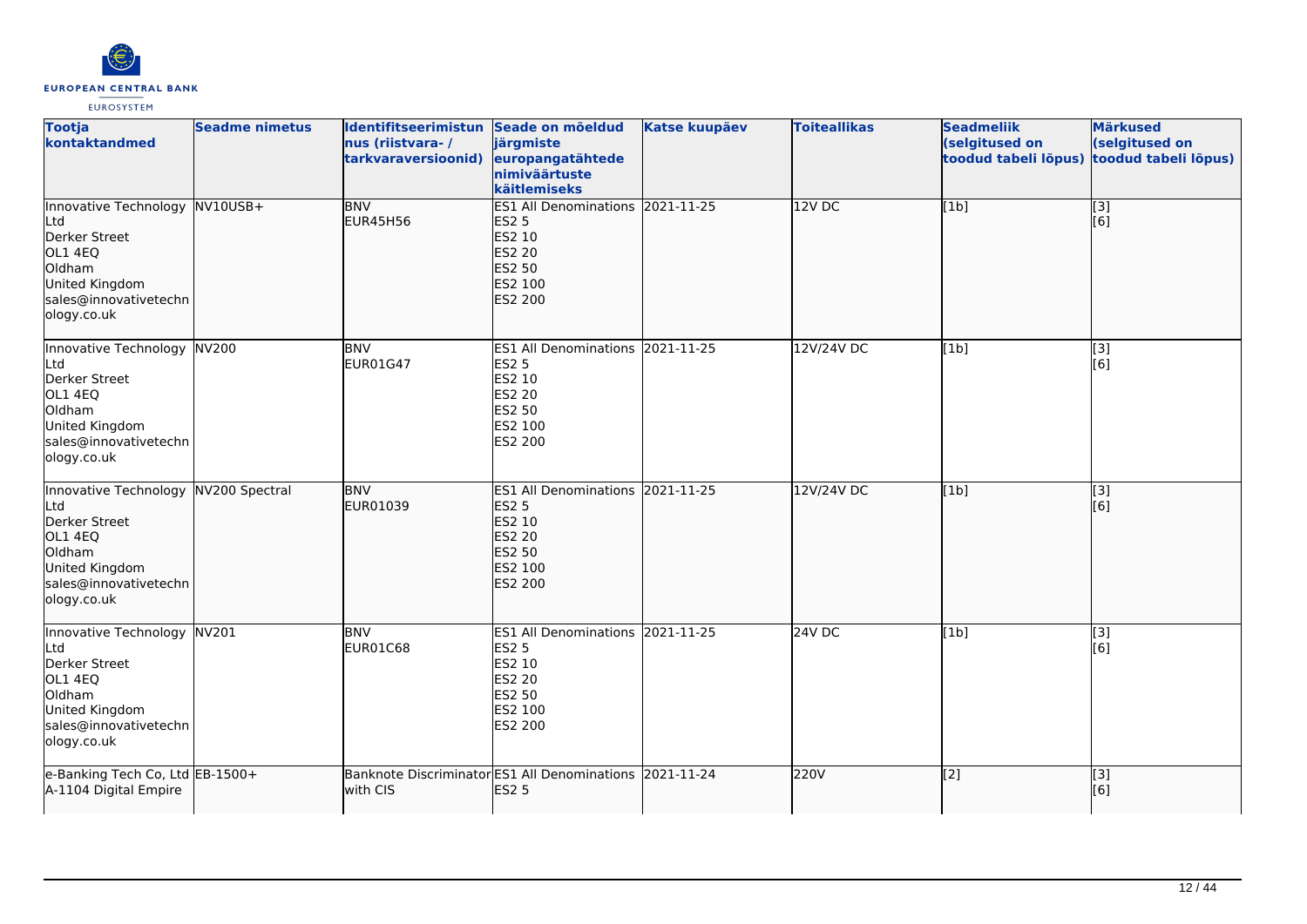

| <b>Tootja</b><br>kontaktandmed                                                                                                                                                        | <b>Seadme nimetus</b> | Identifitseerimistun Seade on mõeldud<br>nus (riistvara-/<br>tarkvaraversioonid) | järgmiste<br>europangatähtede<br>nimiväärtuste<br>käitlemiseks                                                                     | <b>Katse kuupäev</b> | <b>Toiteallikas</b> | <b>Seadmeliik</b><br>(selgitused on<br>toodud tabeli lõpus) | <b>Märkused</b><br>(selgitused on<br>toodud tabeli lõpus) |
|---------------------------------------------------------------------------------------------------------------------------------------------------------------------------------------|-----------------------|----------------------------------------------------------------------------------|------------------------------------------------------------------------------------------------------------------------------------|----------------------|---------------------|-------------------------------------------------------------|-----------------------------------------------------------|
| 906-1, Gwanyangdong<br>431-060<br>Dongangu, Anyang-si<br>Korea<br>www.ebankingtech.co<br>Im                                                                                           |                       | 09.01.01                                                                         | <b>ES2 10</b><br><b>ES2 20</b><br>ES2 50<br>ES2 100<br><b>ES2 200</b>                                                              |                      |                     |                                                             |                                                           |
| e-Banking Tech Co, Ltd EB-1500<br>A-1104 Digital Empire<br>906-1, Gwanyangdong<br>431-060<br>Dongangu, Anyang-si<br>Korea<br>www.ebankingtech.co<br>lm                                |                       | with CIS<br>09.01.01                                                             | Banknote Discriminator ES1 All Denominations 2021-11-24<br><b>ES2 5</b><br>ES2 10<br><b>ES2 20</b><br>ES2 50<br>ES2 100<br>ES2 200 |                      | 220V                | [2]                                                         | $[3]$<br>[6]                                              |
| Plus Banking Machines P16<br>Co Ltd<br>Dangsandong-6Ka,<br>Youngdeungpo-Ku<br>340-4<br>Seoul<br>Korea<br>plus@plus.co.kr<br>www.plus.co.kr                                            |                       | Micro Processor type<br>Main P-1.7.1 14.2.4                                      | ES1 All Denominations 2021-11-18<br><b>ES2 5</b><br>ES2 10<br><b>ES2 20</b><br>ES2 50<br>ES2 100<br><b>ES2 200</b>                 |                      | 110V/220V           | $\overline{[2]}$                                            | [3]<br>[6]                                                |
| Suzhou Ribao<br>Technology Co., Ltd<br>No.299, YuanQi Rd<br>Yuanhe Technology<br>Park<br>Xiangcheng<br>215133<br>Suzhou<br>China<br>info@nippo.com.cn<br>www.ribaotechnology.c<br>lom | $BC-55$               | 020105                                                                           | ES1 All Denominations 2021-11-10<br><b>ES2 5</b><br>ES2 10<br><b>ES2 20</b><br>ES2 50<br>ES2 100<br>ES2 200                        |                      | 110V, 220V          | [2]                                                         | $[3]$<br>[6]                                              |
| Suzhou Ribao<br>Technology Co., Ltd<br>No.299, YuanQi Rd                                                                                                                              | Magner 125            | 020105                                                                           | ES1 All Denominations 2021-11-10<br><b>ES2 5</b><br>ES2 10                                                                         |                      | 110V, 220V          | $\overline{[2]}$                                            | $\overline{[}$ [3]<br>[6]                                 |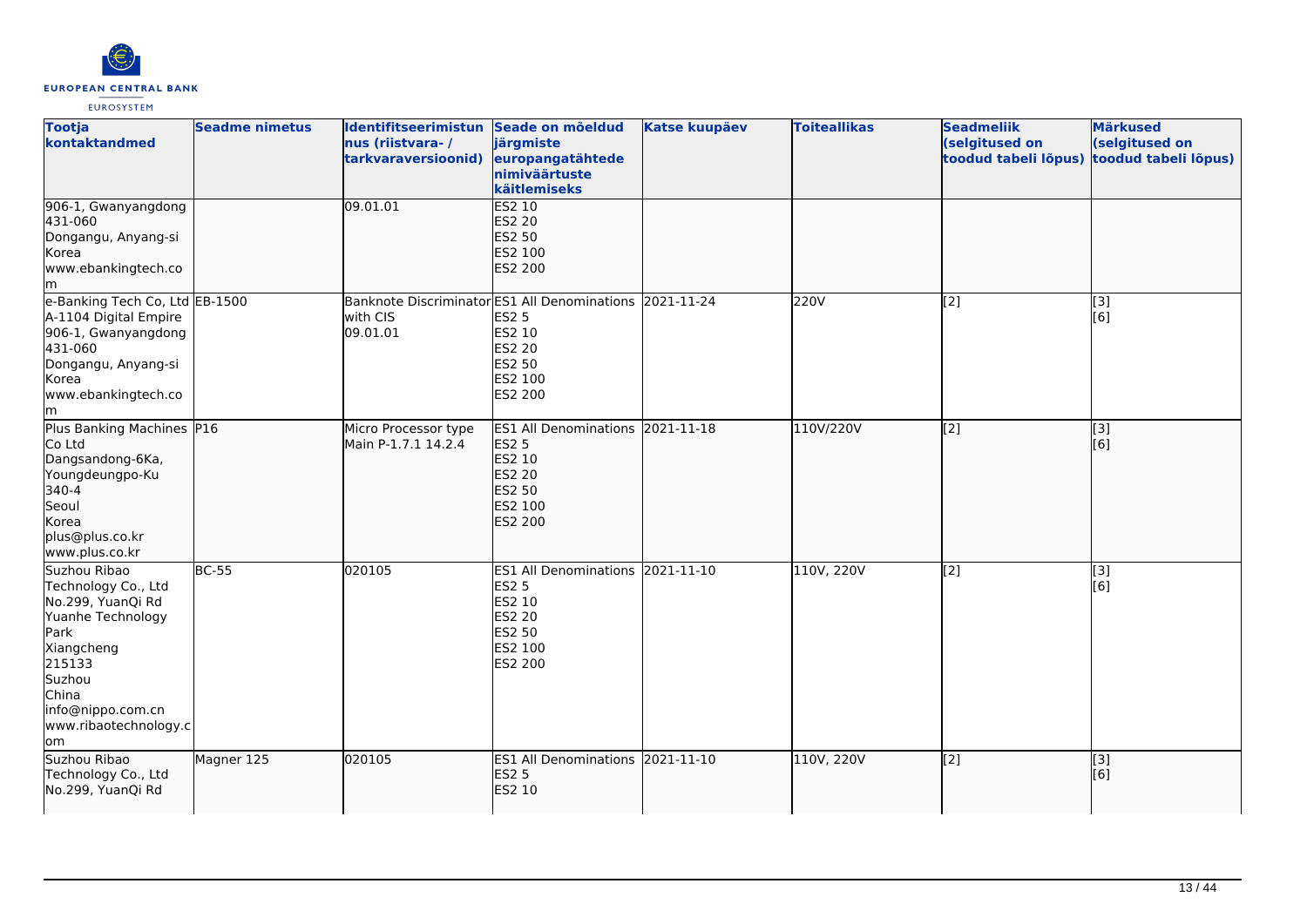

| <b>Tootja</b><br>kontaktandmed                                                                                                       | <b>Seadme nimetus</b> | Identifitseerimistun Seade on mõeldud<br>nus (riistvara-/<br>tarkvaraversioonid) | järgmiste<br>europangatähtede<br>nimiväärtuste<br>käitlemiseks                                                            | <b>Katse kuupäev</b> | <b>Toiteallikas</b> | <b>Seadmeliik</b><br>(selgitused on<br>toodud tabeli lõpus) | <b>Märkused</b><br>(selgitused on<br>toodud tabeli lõpus) |
|--------------------------------------------------------------------------------------------------------------------------------------|-----------------------|----------------------------------------------------------------------------------|---------------------------------------------------------------------------------------------------------------------------|----------------------|---------------------|-------------------------------------------------------------|-----------------------------------------------------------|
| Yuanhe Technology<br>Park<br>Xiangcheng<br>215133<br>Suzhou<br>China<br>info@nippo.com.cn<br>www.ribaotechnology.c<br>om,            |                       |                                                                                  | <b>ES2 20</b><br><b>ES2 50</b><br>ES2 100<br>ES2 200                                                                      |                      |                     |                                                             |                                                           |
| Astrosystems Ltd<br>Grove Technology Park<br>Wantage, Oxfordshire<br>United Kingdom<br>www.globalbillacceptor<br>s.com               | ST <sub>1C</sub>      | ST2 S 99 144<br>2021-08-10                                                       | ES15<br>ES1 10<br><b>ES2 5</b><br>ES2 10                                                                                  | 2021-11-10           | 12V                 | [1b]                                                        | [2]<br>$\begin{bmatrix} 3 \\ 6 \end{bmatrix}$<br>[8]      |
| Fujitsu Frontech<br>Limited<br>1766 Yanokuchi, Inagi-<br><b>s</b> hi<br>206-855<br>Tokyo<br>Japan<br>www.frontech.fujitsu.c<br>om/en | G60 BRU               | BV <sub>10</sub><br>EU32AA                                                       | ES1 All Denominations 2021-11-04<br><b>ES2 5</b><br>ES2 10<br>ES2 20<br>ES2 50<br>ES2 100<br><b>ES2 200</b>               |                      | $24V$ DC            | $\overline{[2]}$                                            | $\overline{[}3]$                                          |
| <b>BellCon Aps</b><br>Messingvei 64A<br>8940<br>Randers SV<br>Denmark<br>www.bellcon.com                                             | Evision SD            | C20(039)                                                                         | <b>ES2 5</b><br>ES2 10<br>ES2 20<br>ES2 50<br>ES2 100<br>ES2 200                                                          | 2021-11-03           | Mains, 230V         | [1a]                                                        | [3]<br>[6]                                                |
| <b>BellCon Aps</b><br>Messingvei 64A<br>8940<br>Randers SV<br>Denmark<br>www.bellcon.com                                             | BellCount V610        | SW: 002.006                                                                      | ES1 All Denominations 2021-11-03<br><b>ES2 5</b><br><b>ES2 10</b><br><b>ES2 20</b><br>ES2 50<br>ES2 100<br><b>ES2 200</b> |                      | Mains, 110V, 220V   | $\sqrt{2}$                                                  | [3]<br>[6]                                                |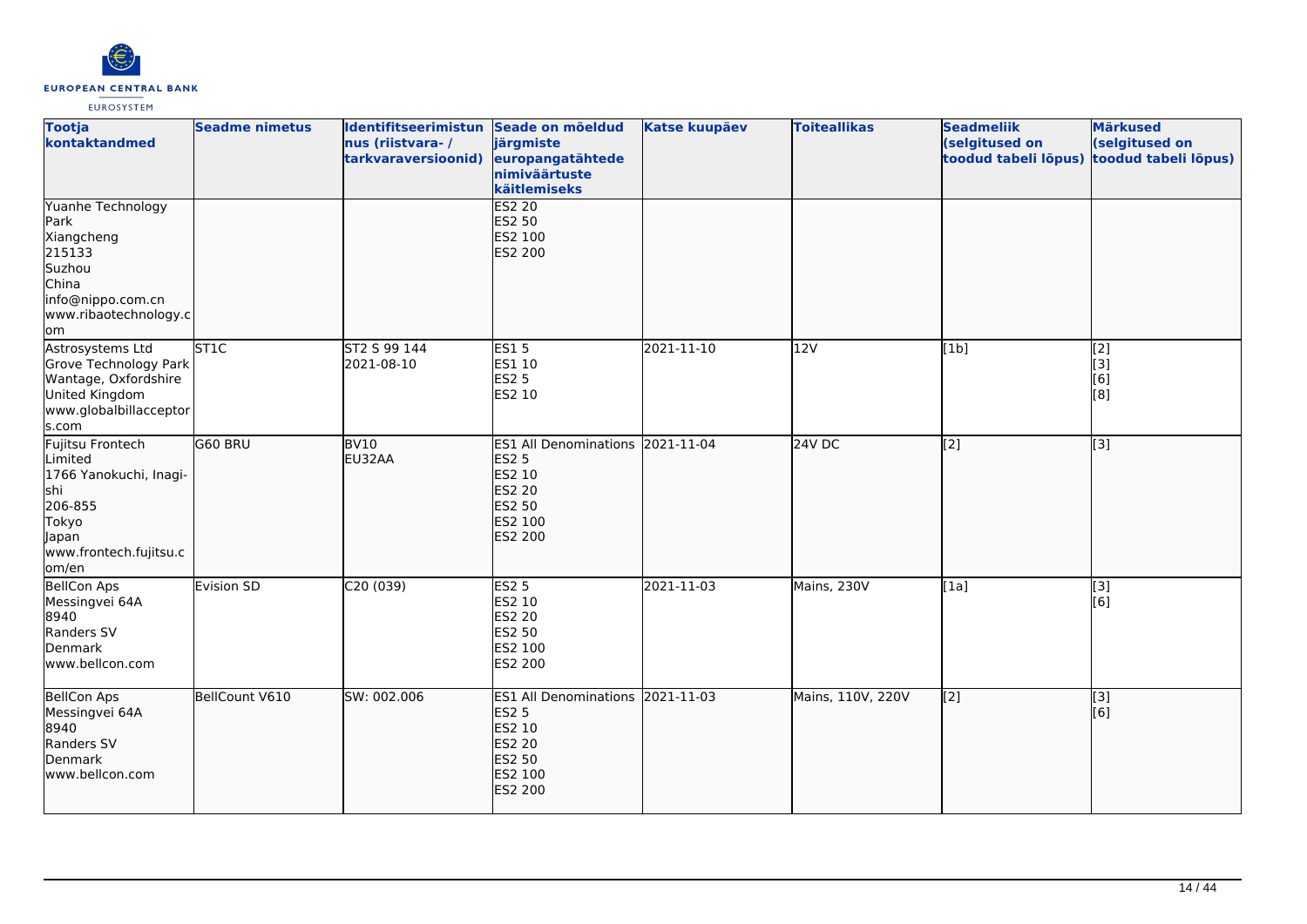

| <b>Tootja</b><br>kontaktandmed                                                                                               | <b>Seadme nimetus</b> | Identifitseerimistun Seade on mõeldud<br>nus (riistvara-/<br>tarkvaraversioonid) | järgmiste<br>europangatähtede<br>nimiväärtuste<br>käitlemiseks                                                     | <b>Katse kuupäev</b> | <b>Toiteallikas</b> | <b>Seadmeliik</b><br>(selgitused on<br>toodud tabeli lõpus) | <b>Märkused</b><br>(selgitused on<br>toodud tabeli lõpus) |
|------------------------------------------------------------------------------------------------------------------------------|-----------------------|----------------------------------------------------------------------------------|--------------------------------------------------------------------------------------------------------------------|----------------------|---------------------|-------------------------------------------------------------|-----------------------------------------------------------|
| <b>BellCon Aps</b><br>Messingvei 64A<br>8940<br>Randers SV<br>Denmark<br>www.bellcon.com                                     | Evision SD            | C10(039)                                                                         | <b>ES15</b><br>ES1 10<br>ES1 20<br>ES1 50<br><b>ES2 5</b><br>ES2 10<br>ES2 20<br>ES2 50<br>ES2 100<br>ES2 200      | 2021-11-03           | Mains, 230V         | [1a]                                                        | $\begin{bmatrix} 3 \\ 6 \end{bmatrix}$                    |
| Cummins-Allison Corp<br>891 Feehandville Drive<br>IL 60056<br>MT. Prospect<br>USA<br>www.cumminsallison.c<br>om              | let Scan iFX1-LC i106 | EURO REVISION 7.31                                                               | ES1 All Denominations 2021-11-03<br><b>ES2 5</b><br>ES2 10<br><b>ES2 20</b><br>ES2 50<br>ES2 100<br>ES2 200        |                      | 110V, 220V          | [[2]                                                        | $\overline{[}3]$<br>[6]                                   |
| Fujitsu Frontech<br>Limited<br>1766 Yanokuchi, Inagi-<br>shi<br>206-855<br>Tokyo<br>Japan<br>www.frontech.fujitsu.c<br>om/en | GSR50-BNA             | GSR50-BV<br>EU0129                                                               | ES1 All Denominations 2021-11-03<br><b>ES2 5</b><br>ES2 10<br>ES2 20<br>ES2 50<br>ES2 100<br>ES2 200               |                      | 24V DC              | $\overline{[2]}$                                            | $\overline{[3]}$                                          |
| <b>BellCon Aps</b><br>Messingvei 64A<br>8940<br>Randers SV<br>Denmark<br>www.bellcon.com                                     | BellCount V2510M      | C20 (EUR: V2.003)                                                                | ES1 All Denominations 2021-10-29<br><b>ES2 5</b><br>ES2 10<br><b>ES2 20</b><br><b>ES2 50</b><br>ES2 100<br>ES2 200 |                      | Mains, 110V, 220V   | [[2]                                                        | $\overline{[}3]$<br>[6]                                   |
| Iternet-European<br>Distribution                                                                                             | Holenburg PIXEL S2    | V12                                                                              | ES1 All Denominations 2021-10-28<br><b>ES2 5</b>                                                                   |                      | DC 12 Vdc           | [1a]                                                        | $\overline{[3]}$<br>[6]                                   |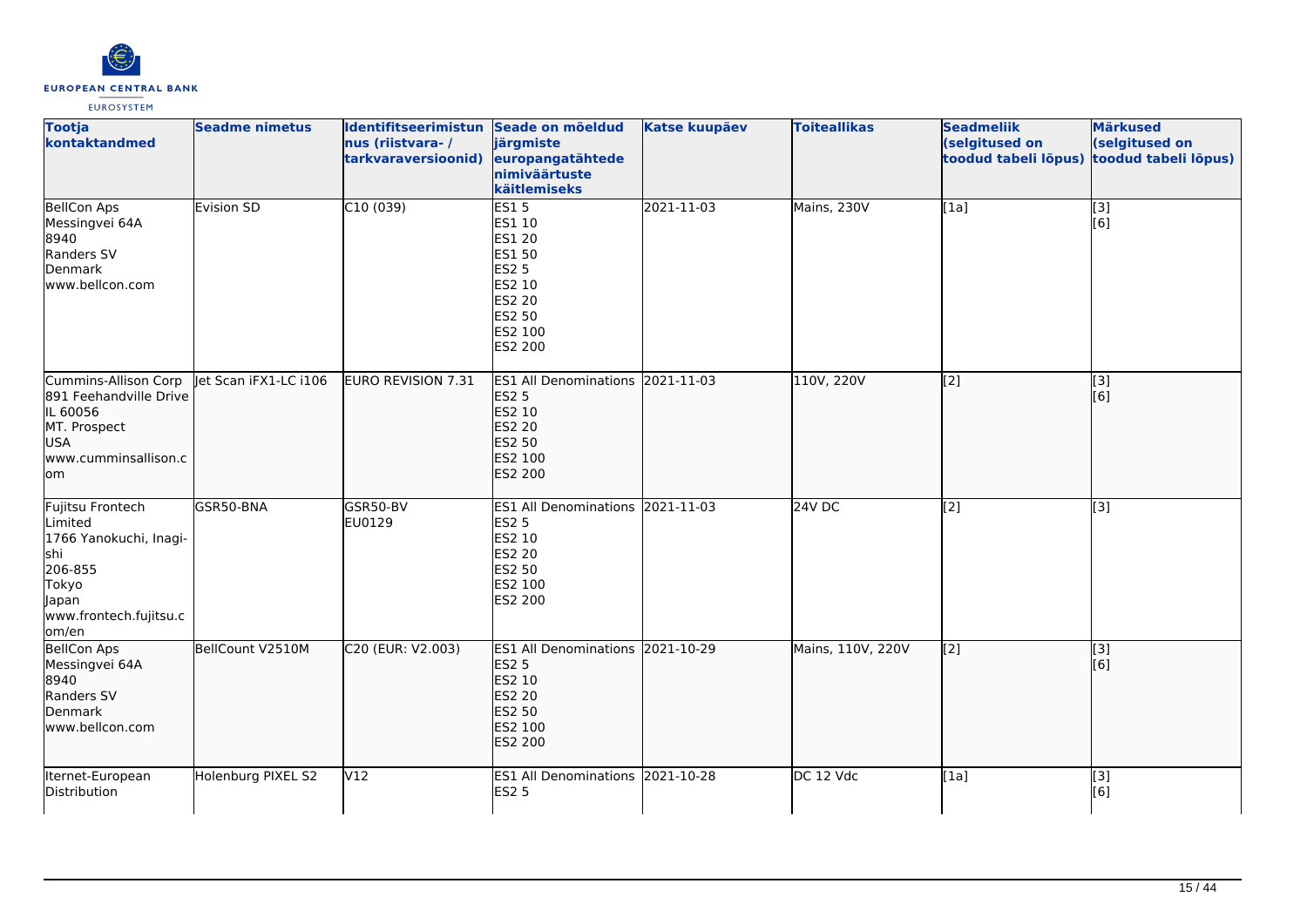

| <b>Tootja</b><br>kontaktandmed                                                                                                     | <b>Seadme nimetus</b> | Identifitseerimistun Seade on mõeldud<br>nus (riistvara-/<br>tarkvaraversioonid) | järgmiste<br>europangatähtede<br>nimiväärtuste<br>käitlemiseks                                                            | <b>Katse kuupäev</b> | <b>Toiteallikas</b>                                                        | <b>Seadmeliik</b><br>(selgitused on<br>toodud tabeli lõpus) | <b>Märkused</b><br>(selgitused on<br>toodud tabeli lõpus) |
|------------------------------------------------------------------------------------------------------------------------------------|-----------------------|----------------------------------------------------------------------------------|---------------------------------------------------------------------------------------------------------------------------|----------------------|----------------------------------------------------------------------------|-------------------------------------------------------------|-----------------------------------------------------------|
| Via S. Merli 64/66<br>29122<br>Piacenza<br>Italy<br>www.iternet-<br>securitysystems.com                                            |                       |                                                                                  | ES2 10<br><b>ES2 20</b><br>ES2 50<br>ES2 100<br>ES2 200                                                                   |                      |                                                                            |                                                             |                                                           |
| Cummins-Allison Corp<br>891 Feehandville Drive<br>IL 60056<br>MT. Prospect<br><b>USA</b><br>lwww.cumminsallison.c<br>lom           | let Scan iFX1 i126    | <b>EURO REVISION 7.31</b>                                                        | ES1 All Denominations 2021-10-28<br><b>ES2 5</b><br>ES2 10<br><b>ES2 20</b><br>ES2 50<br>ES2 100<br>ES2 200               |                      | 110V, 220V                                                                 | $\overline{[2]}$                                            | [3]<br>[6]                                                |
| Cummins-Allison Corp<br>891 Feehandville Drive<br>IL 60056<br>MT. Prospect<br><b>USA</b><br>www.cumminsallison.c<br>lom            | let Scan iFX1-LC i104 | EURO REVISION 7.31                                                               | ES1 All Denominations 2021-10-28<br><b>ES2 5</b><br><b>ES2 10</b><br><b>ES2 20</b><br>ES2 50<br>ES2 100<br>ES2 200        |                      | 110V, 220V                                                                 | $\left[2\right]$                                            | [3]<br>[6]                                                |
| Cummins-Allison Corp<br>891 Feehandville Drive<br>IL 60056<br>MT. Prospect<br><b>USA</b><br>www.cumminsallison.c<br>lom            | llet Scan iFX2 i126   | EURO REVISION 7.31                                                               | ES1 All Denominations 2021-10-28<br><b>ES2 5</b><br><b>ES2 10</b><br><b>ES2 20</b><br><b>ES2 50</b><br>ES2 100<br>ES2 200 |                      | 110V/220V                                                                  | $\overline{[2]}$                                            | $\left[ \begin{matrix} 3 \end{matrix} \right]$<br>[6]     |
| Iternet-European<br>Distribution<br>Via S. Merli 64/66<br>29122<br>Piacenza<br><b>Italy</b><br>www.iternet-<br>securitysystems.com | Holenburg HT 8913     | CO <sub>3</sub>                                                                  | ES1 All Denominations 2021-10-28<br><b>ES2 5</b><br>ES2 10<br>ES2 20<br><b>ES2 50</b><br>ES2 100<br>ES2 200               |                      | Rechargeable battery - [1a]<br>Adapter (INPUT:<br>100-240Vac OUTPUT:<br>12 |                                                             | [3]<br>[6]                                                |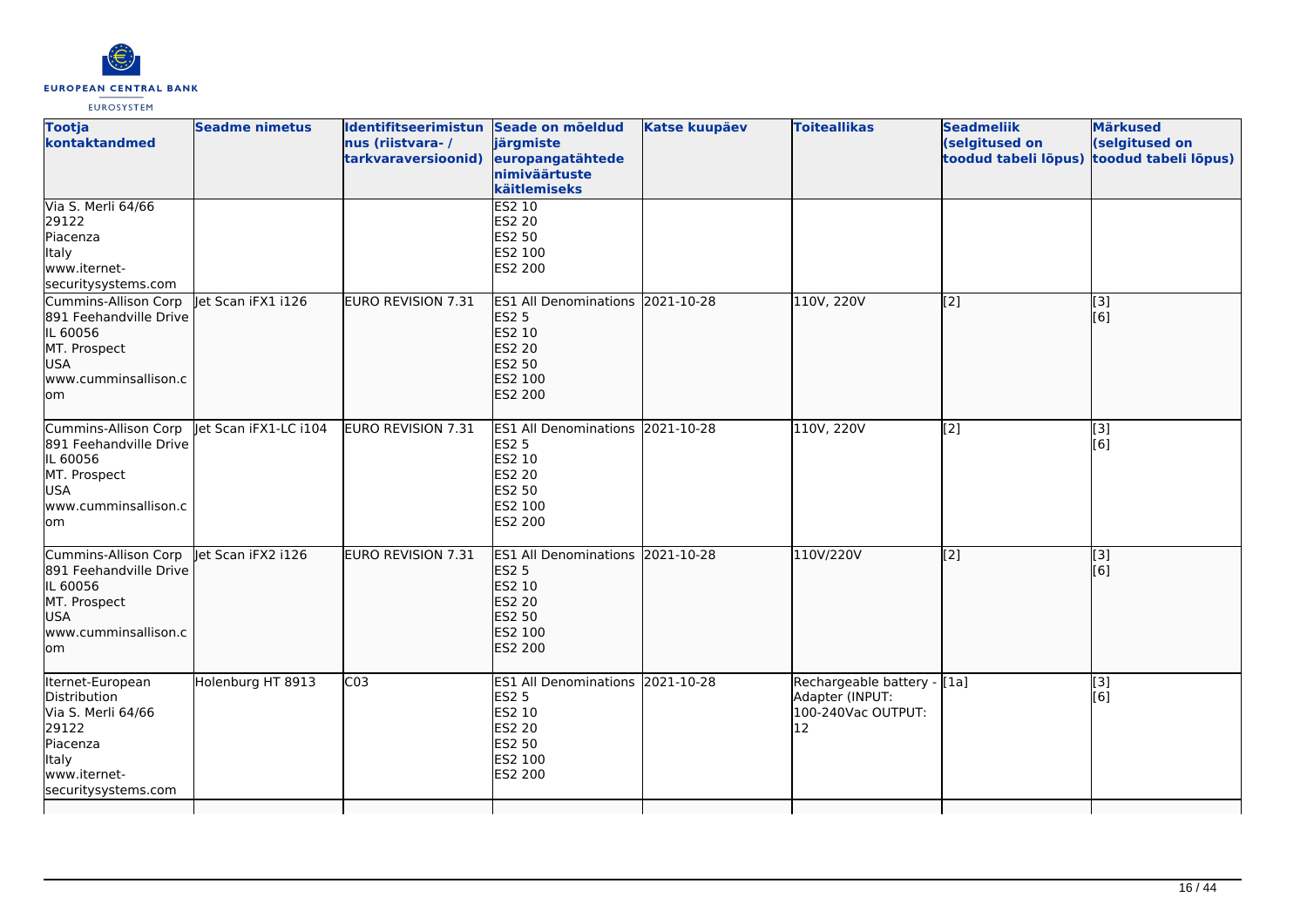

| <b>Tootja</b><br>kontaktandmed                                                                                              | <b>Seadme nimetus</b> | Identifitseerimistun Seade on mõeldud<br>nus (riistvara-/<br>tarkvaraversioonid) | järgmiste<br>europangatähtede<br>nimiväärtuste<br>käitlemiseks                                                     | <b>Katse kuupäev</b> | <b>Toiteallikas</b>                                                               | <b>Seadmeliik</b><br>(selgitused on<br>toodud tabeli lõpus) | <b>Märkused</b><br>(selgitused on<br>toodud tabeli lõpus) |
|-----------------------------------------------------------------------------------------------------------------------------|-----------------------|----------------------------------------------------------------------------------|--------------------------------------------------------------------------------------------------------------------|----------------------|-----------------------------------------------------------------------------------|-------------------------------------------------------------|-----------------------------------------------------------|
| Iternet-European<br>Distribution<br>Via S. Merli 64/66<br>29122<br>Piacenza<br>Italy<br>www.iternet-<br>securitysystems.com | Holenburg HT 7.0      | CO <sub>2</sub>                                                                  | <b>ES1 All Denominations</b><br><b>ES2 5</b><br>ES2 10<br>ES2 20<br><b>ES2 50</b><br>ES2 100<br><b>ES2 200</b>     | 2021-10-28           | Rechargeable battery - [[1a]<br>Adapter (INPUT:100-24<br>OVac-<br>OUTPUT:12Vdc/1A |                                                             | [3]<br>[6]                                                |
| Iternet-European<br>Distribution<br>Via S. Merli 64/66<br>29122<br>Piacenza<br>Italy<br>www.iternet-<br>securitysystems.com | Holenburg HT 3000     | C <sub>21</sub>                                                                  | ES1 All Denominations 2021-10-28<br><b>ES2 5</b><br>ES2 10<br>ES2 20<br>ES2 50<br>ES2 100<br>ES2 200               |                      | Mains - 220V                                                                      | $\overline{[2]}$                                            | $\overline{[3]}$<br>[6]                                   |
| YOUGO srl<br>Strada Albareto 11<br>10012<br>Bollengo (TO)<br>Italy<br>info@yougo-tech.com<br>www.yougo-tech.com             | U-ONE_600             | 0.12                                                                             | ES1 All Denominations 2021-10-26<br><b>ES2 5</b><br>ES2 10<br><b>ES2 20</b><br>ES2 50<br>ES2 100<br><b>ES2 200</b> |                      | 220V                                                                              | [1a]                                                        | $\vert$ [3]<br>[6]                                        |
| YOUGO srl<br>Strada Albareto 11<br>10012<br>Bollengo (TO)<br>Italy<br>info@yougo-tech.com<br>www.yougo-tech.com             | U-ONE_1200            | 0.12                                                                             | ES1 All Denominations 2021-10-26<br><b>ES2 5</b><br>ES2 10<br>ES2 20<br>ES2 50<br>ES2 100<br>ES2 200               |                      | 110V-220V                                                                         | [1a]                                                        | [3]<br>[6]                                                |
| YOUGO srl<br>Strada Albareto 11<br>10012<br>Bollengo (TO)<br>Italy<br>info@yougo-tech.com                                   | <b>U-ONE</b>          | 0.12                                                                             | ES1 All Denominations 2021-10-26<br><b>ES2 5</b><br>ES2 10<br>ES2 20<br>ES2 50<br>ES2 100                          |                      | 220V                                                                              | [1a]                                                        | $\left[ \begin{matrix} 3 \end{matrix} \right]$<br>[6]     |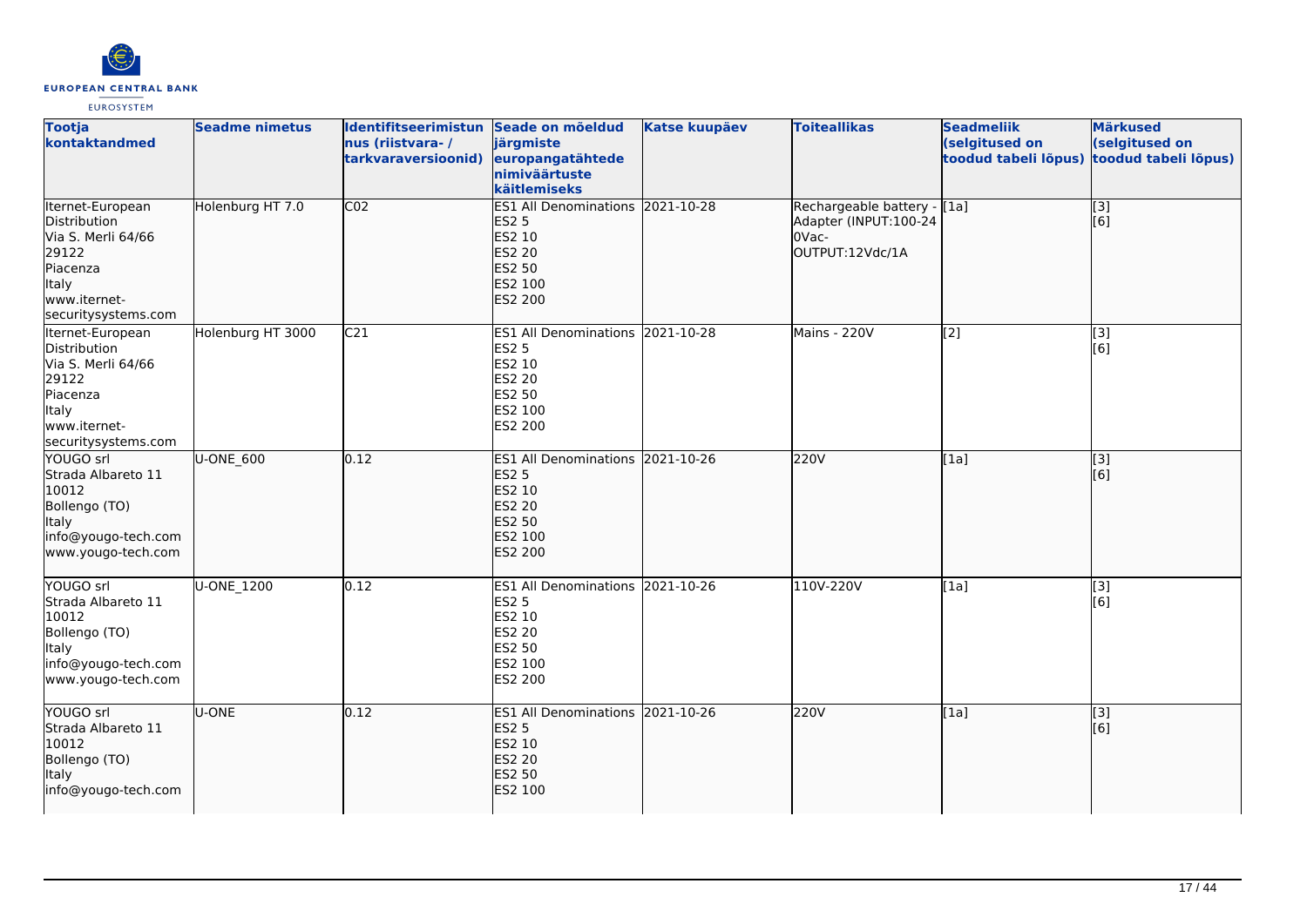

| <b>Tootja</b><br>kontaktandmed                                                                                           | <b>Seadme nimetus</b> | Identifitseerimistun Seade on mõeldud<br>nus (riistvara-/<br>tarkvaraversioonid) | järgmiste<br>europangatähtede<br>nimiväärtuste<br>käitlemiseks                                                     | <b>Katse kuupäev</b> | <b>Toiteallikas</b> | <b>Seadmeliik</b><br>(selgitused on<br>toodud tabeli lõpus) | <b>Märkused</b><br>(selgitused on<br>toodud tabeli lõpus) |
|--------------------------------------------------------------------------------------------------------------------------|-----------------------|----------------------------------------------------------------------------------|--------------------------------------------------------------------------------------------------------------------|----------------------|---------------------|-------------------------------------------------------------|-----------------------------------------------------------|
| www.yougo-tech.com                                                                                                       |                       |                                                                                  | <b>ES2 200</b>                                                                                                     |                      |                     |                                                             |                                                           |
| YOUGO srl<br>Strada Albareto 11<br>10012<br>Bollengo (TO)<br>Italy<br>info@yougo-tech.com<br>www.yougo-tech.com          | U-ONE_2000            | 0.12                                                                             | ES1 All Denominations 2021-10-26<br>ES2 5<br>ES2 10<br>ES2 20<br>ES2 50<br>ES2 100<br>ES2 200                      |                      | 220V                | [1a]                                                        | $\overline{[3]}$<br>[6]                                   |
| YOUGO srl<br>Strada Albareto 11<br>10012<br>Bollengo (TO)<br>ltaly<br>info@yougo-tech.com<br>www.yougo-tech.com          | U-ONE 5000            | 0.12                                                                             | ES1 All Denominations 2021-10-26<br><b>ES2 5</b><br>ES2 10<br>ES2 20<br><b>ES2 50</b><br>ES2 100<br><b>ES2 200</b> |                      | 220V                | [1a]                                                        | [3]<br>[6]                                                |
| Cummins-Allison Corp<br>891 Feehandville Drive<br>IL 60056<br>MT. Prospect<br><b>USA</b><br>www.cumminsallison.c<br>lom  | let Scan iFX3 i136    | EURO REVISION 7.31                                                               | <b>ES1 All Denominations</b><br><b>ES2 5</b><br>ES2 10<br>ES2 20<br>ES2 50<br>ES2 100<br>ES2 200                   | 2021-10-22           | 110V, 220V          | [2]                                                         | [3]<br>[6]                                                |
| Cummins-Allison Corp<br>891 Feehandville Drive<br>IL 60056<br>MT. Prospect<br><b>USA</b><br>www.cumminsallison.c<br>lom. | Jet Scan iFX1-LC i126 | EURO REVISION 7.31                                                               | ES1 All Denominations 2021-10-22<br><b>ES2 5</b><br>ES2 10<br><b>ES2 20</b><br><b>ES2 50</b><br>ES2 100<br>ES2 200 |                      | 110V, 220V          | [2]                                                         | [3]<br>[6]                                                |
| Cummins-Allison Corp<br>891 Feehandville Drive<br>IL 60056<br>MT. Prospect                                               | Jet Scan iFX1 i104    | EURO REVISION 7.31                                                               | ES1 All Denominations 2021-10-22<br><b>ES2 5</b><br>ES2 10<br><b>ES2 20</b>                                        |                      | 110V, 220V          | [2]                                                         | [3]<br>[6]                                                |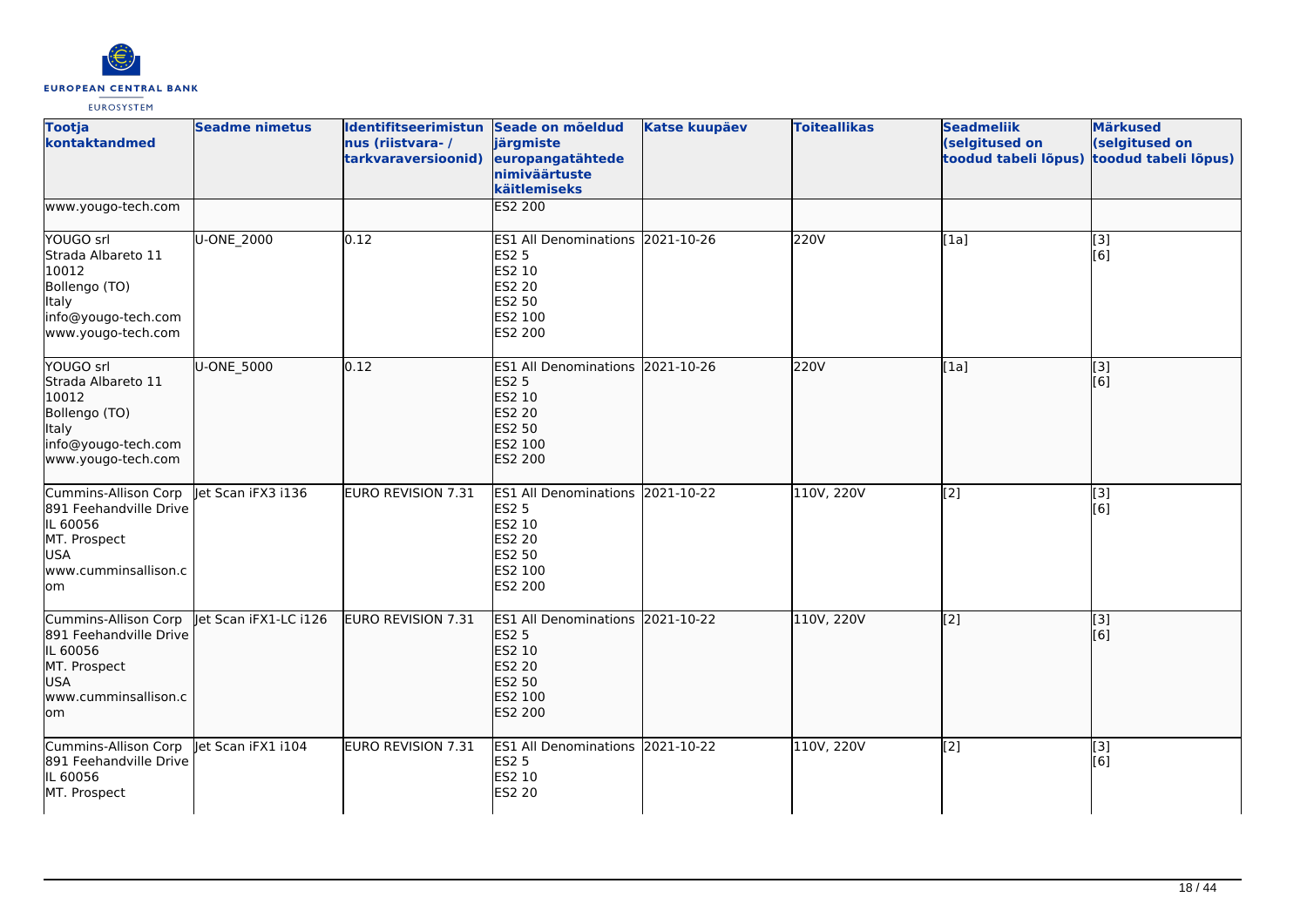

| <b>Tootja</b><br>kontaktandmed                                                                                           | <b>Seadme nimetus</b> | Identifitseerimistun Seade on mõeldud<br>nus (riistvara-/<br>tarkvaraversioonid) | järgmiste<br>europangatähtede<br>nimiväärtuste<br>käitlemiseks                                                     | <b>Katse kuupäev</b> | <b>Toiteallikas</b> | <b>Seadmeliik</b><br>(selgitused on<br>toodud tabeli lõpus) | <b>Märkused</b><br>(selgitused on<br>toodud tabeli lõpus) |
|--------------------------------------------------------------------------------------------------------------------------|-----------------------|----------------------------------------------------------------------------------|--------------------------------------------------------------------------------------------------------------------|----------------------|---------------------|-------------------------------------------------------------|-----------------------------------------------------------|
| <b>USA</b><br>www.cumminsallison.c<br>lom                                                                                |                       |                                                                                  | ES2 50<br>ES2 100<br>ES2 200                                                                                       |                      |                     |                                                             |                                                           |
| Cummins-Allison Corp<br>891 Feehandville Drive<br>IL 60056<br>MT. Prospect<br>USA<br>www.cumminsallison.c<br>lom         | let Scan iFX1 i106    | EURO REVISION 7.31                                                               | ES1 All Denominations 2021-10-22<br><b>ES2 5</b><br>ES2 10<br><b>ES2 20</b><br><b>ES2 50</b><br>ES2 100<br>ES2 200 |                      | 110V, 220V          | [2]                                                         | [3]<br>[6]                                                |
| Cummins-Allison Corp<br>891 Feehandville Drive<br>IL 60056<br>MT. Prospect<br><b>USA</b><br>www.cumminsallison.c<br>lom. | let Scan iFX2 i106    | <b>EURO REVISION 7.31</b>                                                        | ES1 All Denominations 2021-10-22<br><b>ES2 5</b><br>ES2 10<br>ES2 20<br>ES2 50<br>ES2 100<br>ES2 200               |                      | 110V, 220V          | [2]                                                         | [3]<br>[6]                                                |
| Cummins-Allison Corp<br>891 Feehandville Drive<br>IL 60056<br>MT. Prospect<br><b>USA</b><br>lwww.cumminsallison.c<br>lom | let Scan iFX3 i138    | EURO REVISION 7.31                                                               | ES1 All Denominations 2021-10-22<br><b>ES2 5</b><br>ES2 10<br>ES2 20<br><b>ES2 50</b><br>ES2 100<br><b>ES2 200</b> |                      | 110V, 220V          | [2]                                                         | [3]<br>[6]                                                |
| JCM Europe GmbH<br>Mündelheimer Weg 60<br>40472<br>Düsseldorf<br>Germany<br>info@jcmglobal.eu<br>www.jcmglobal.eu        | <b>VEGA-100</b>       | VEGA-10x<br>V2.52-18                                                             | ES1 All Denominations 2021-10-20<br><b>ES2 5</b><br>ES2 10<br>ES2 20<br>ES2 50<br>ES2 100<br>ES2 200               |                      | 12V                 | [1b]                                                        | [3]<br>[6]                                                |
| Volumatic Ltd<br>Taurus House,                                                                                           | CCi                   | <b>EBA-40</b><br>V1.49-33                                                        | ES1 All Denominations 2021-10-19<br><b>ES2 5</b>                                                                   |                      | 12V AC Adapter      | [1b]                                                        | $\overline{[}$ [3]<br>[6]                                 |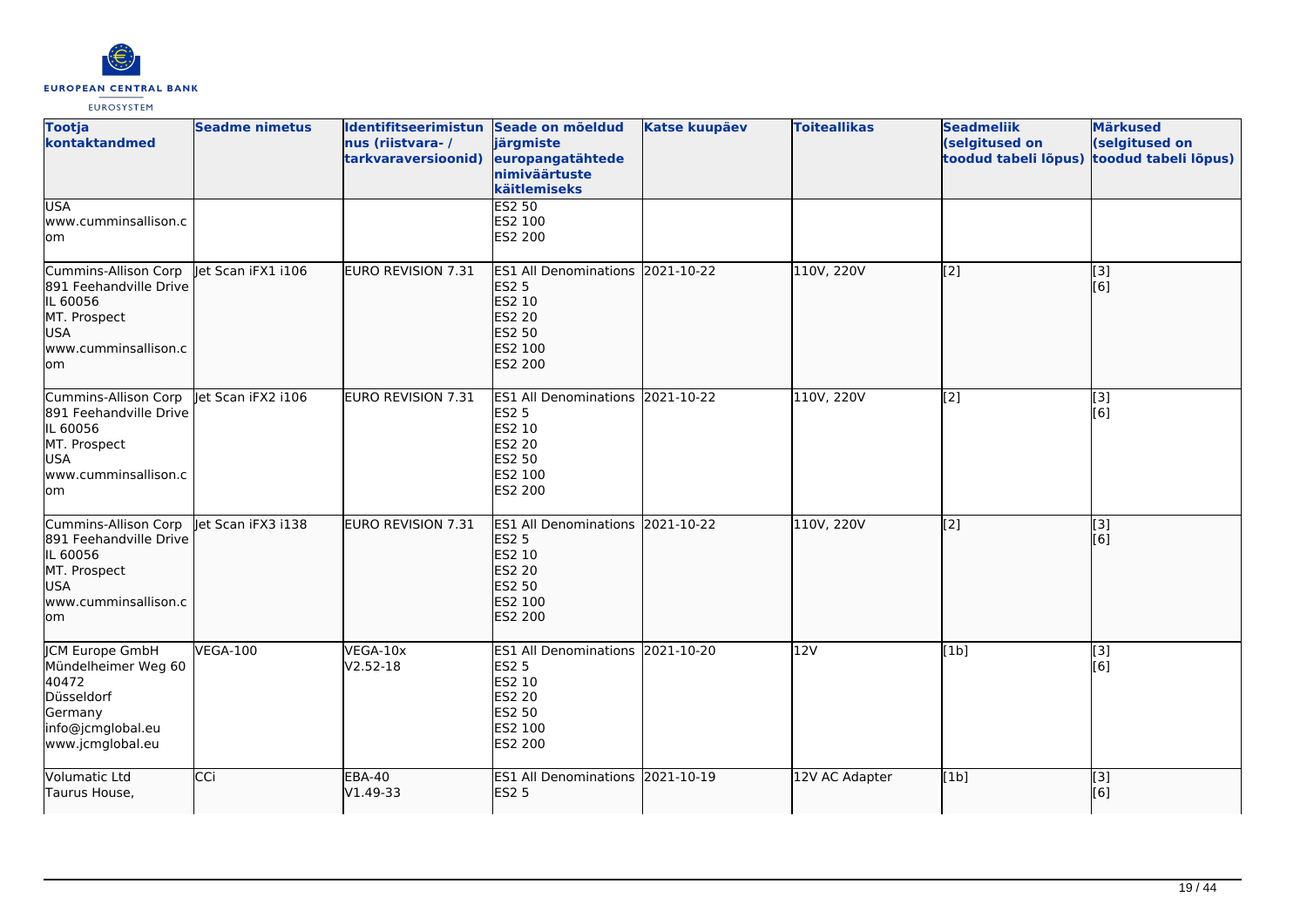

| <b>Tootja</b><br>kontaktandmed                                                                                                                                           | <b>Seadme nimetus</b> | Identifitseerimistun Seade on mõeldud<br>nus (riistvara-/<br>tarkvaraversioonid) | järgmiste<br>europangatähtede<br>nimiväärtuste<br>käitlemiseks                                                     | <b>Katse kuupäev</b> | <b>Toiteallikas</b> | <b>Seadmeliik</b><br>(selgitused on<br>toodud tabeli lõpus) | <b>Märkused</b><br>(selgitused on<br>toodud tabeli lõpus) |
|--------------------------------------------------------------------------------------------------------------------------------------------------------------------------|-----------------------|----------------------------------------------------------------------------------|--------------------------------------------------------------------------------------------------------------------|----------------------|---------------------|-------------------------------------------------------------|-----------------------------------------------------------|
| Endemere Road<br>Warwicks<br>CV6 5PY<br>Coventry<br>United Kingdom<br>www.volumatic.com                                                                                  |                       |                                                                                  | <b>ES2 10</b><br><b>ES2 20</b><br>ES2 50<br>ES2 100<br>ES2 200                                                     |                      |                     |                                                             | $\overline{[8]}$                                          |
| JCM Europe GmbH<br>Mündelheimer Weg 60<br>40472<br>Düsseldorf<br>Germany<br>info@jcmglobal.eu<br>www.jcmglobal.eu                                                        | RDM-100 Series        | 3590T0302607                                                                     | ES1 All Denominations 2021-10-19<br><b>ES2 5</b><br>ES2 10<br>ES2 20<br>ES2 50<br>ES2 100<br>ES2 200               |                      | other: 24V          | [1b]                                                        | [3]<br>[6]<br>[8]                                         |
| <b>ICM Europe GmbH</b><br>Mündelheimer Weg 60<br>40472<br>Düsseldorf<br>Germany<br>info@jcmglobal.eu<br>www.jcmglobal.eu                                                 | <b>MRX</b> Series     | V110011-219                                                                      | ES1 All Denominations 2021-10-19<br><b>ES2 5</b><br>ES2 10<br><b>ES2 20</b><br><b>ES2 50</b><br>ES2 100<br>ES2 200 |                      | Other: 24V          | [1b]                                                        | [3]<br>[6]<br>[8]                                         |
| Kobo Science &<br>Technology Co Ltd<br>Room 906 No.1<br><b>Building Runjie</b><br>Mansion Dengwei Rd<br>PC 215011<br>Suzhou Jiangsu<br>China<br>www.kobotechweb.co<br>lm | BC-8EI                | <b>DSP 18</b>                                                                    | ES1 All Denominations 2021-10-15<br>ES2 5<br>ES2 10<br>ES2 20<br>ES2 50<br>ES2 100<br>ES2 200                      |                      | Mains, 220V         | $\overline{[2]}$                                            | [3]                                                       |
| Kobo Science &<br>Technology Co Ltd<br>Room 906 No.1<br><b>Building Runjie</b><br>Mansion Dengwei Rd<br>PC 215011                                                        | <b>BT-6000</b>        | <b>IMAGE 2.9.3.9</b>                                                             | ES1 All Denominations 2021-10-15<br><b>ES2 5</b><br>ES2 10<br><b>ES2 20</b><br>ES2 50<br>ES2 100                   |                      | Mains, 220V         | $\left[2\right]$                                            | $\left[ \begin{matrix} 3 \end{matrix} \right]$            |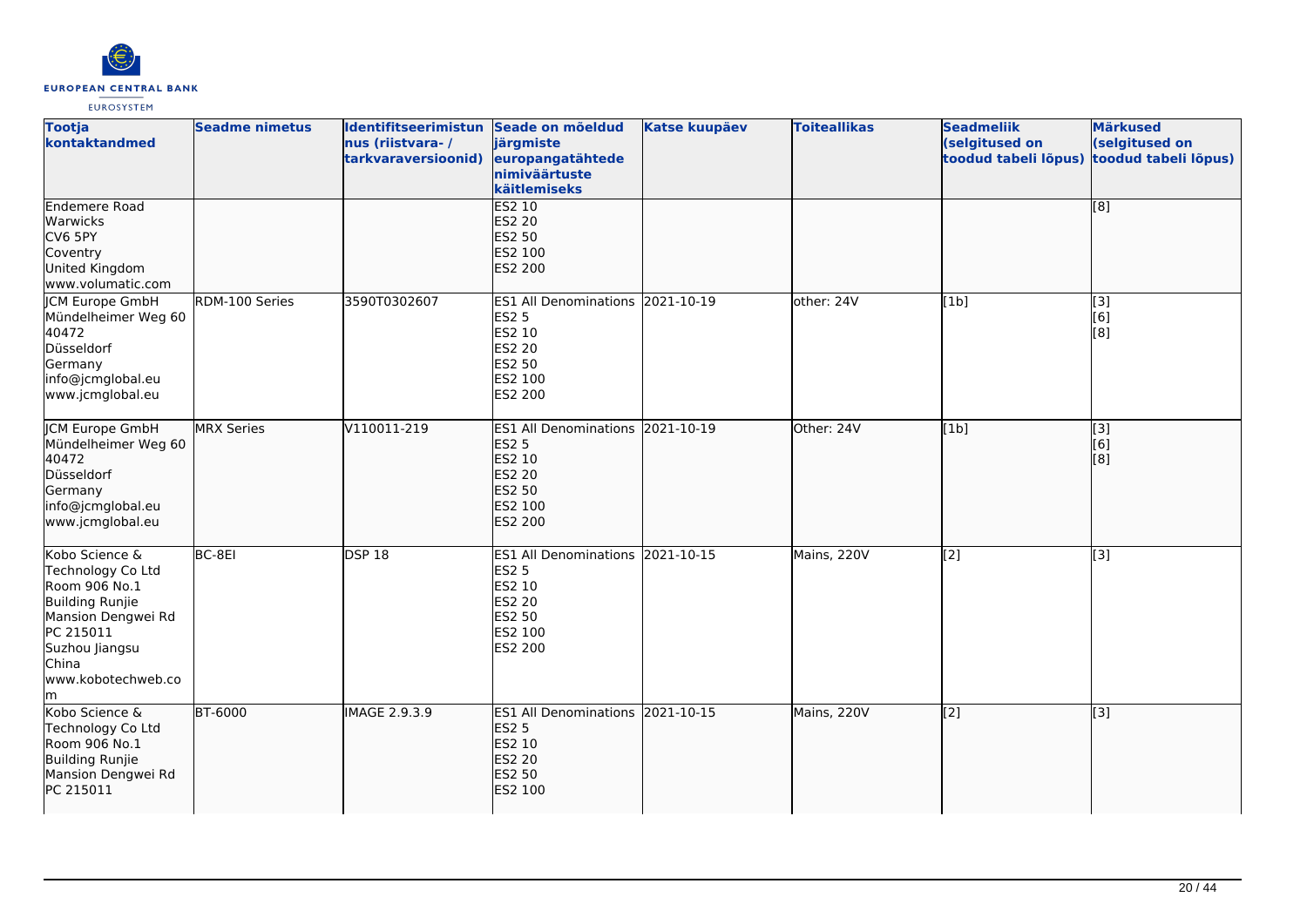

| <b>Tootja</b><br>kontaktandmed                                                                                                       | <b>Seadme nimetus</b>     | Identifitseerimistun Seade on mõeldud<br>nus (riistvara-/<br>tarkvaraversioonid) | järgmiste<br>europangatähtede<br>nimiväärtuste<br>käitlemiseks                                                          | <b>Katse kuupäev</b> | <b>Toiteallikas</b> | <b>Seadmeliik</b><br>(selgitused on<br>toodud tabeli lõpus) | <b>Märkused</b><br>(selgitused on<br>toodud tabeli lõpus) |
|--------------------------------------------------------------------------------------------------------------------------------------|---------------------------|----------------------------------------------------------------------------------|-------------------------------------------------------------------------------------------------------------------------|----------------------|---------------------|-------------------------------------------------------------|-----------------------------------------------------------|
| Suzhou Jiangsu<br>China<br>www.kobotechweb.co<br>m                                                                                   |                           |                                                                                  | <b>ES2 200</b>                                                                                                          |                      |                     |                                                             |                                                           |
| Giesecke+Devrient<br>Currency Technology<br>GmbH<br>Prinzregentenstraße<br>159<br>81677<br>Munich<br>Germany<br>www.gi-de.com        | ProNote1                  | 200.3                                                                            | <b>ES1 All Denominations</b><br><b>ES2 5</b><br>ES2 10<br>ES2 20<br><b>ES2 50</b><br>ES2 100<br>ES2 200                 | 2021-10-13           | 110V, 220V          | [2]                                                         | [3]<br>[6]                                                |
| Giesecke+Devrient<br>Currency Technology<br>GmbH<br>Prinzregentenstraße<br>159<br>81677<br>Munich<br>Germany<br>www.gi-de.com        | ProNote 200               | 200.4                                                                            | ES1 All Denominations 2021-10-12<br><b>ES2 5</b><br>ES2 10<br>ES2 20<br>ES2 50<br>ES2 100<br><b>ES2 200</b>             |                      | 110V, 220V          | $\overline{[2]}$                                            | $\overline{[3]}$<br>[6]                                   |
| Crane Payment<br>Innovations<br>109 Chemin du Pont-du-<br>Centenaire<br>CH-1228<br>Plan-les-Quates<br>Switzerland<br>www.CranePI.com | <b>SCN series - SCN83</b> |                                                                                  | 520025431 SCN83 EU ES1 All Denominations 2021-10-05<br><b>ES2 5</b><br>ES2 10<br>ES2 20<br>ES2 50<br>ES2 100<br>ES2 200 |                      | 24V, 220V           | [1b]                                                        | [3]<br>[6]<br>[8]                                         |
| <b>GO Europe GmbH</b><br>Zum Kraftwerk 1<br>45527<br>Hattingen<br>Germany<br>Bemd.koenig@go-<br>europe.com<br>www.go-europe.com      | Olympia NC 315            | $BT-112$<br>u6.04                                                                | <b>ES15</b><br>ES1 10<br><b>ES1 20</b><br><b>ES1 50</b><br>ES1 200<br><b>ES2 5</b><br><b>ES2 10</b><br><b>ES2 20</b>    | 2021-10-05           | 12V                 | [1a]                                                        | [2]<br>[3]<br>[6]<br>[8]                                  |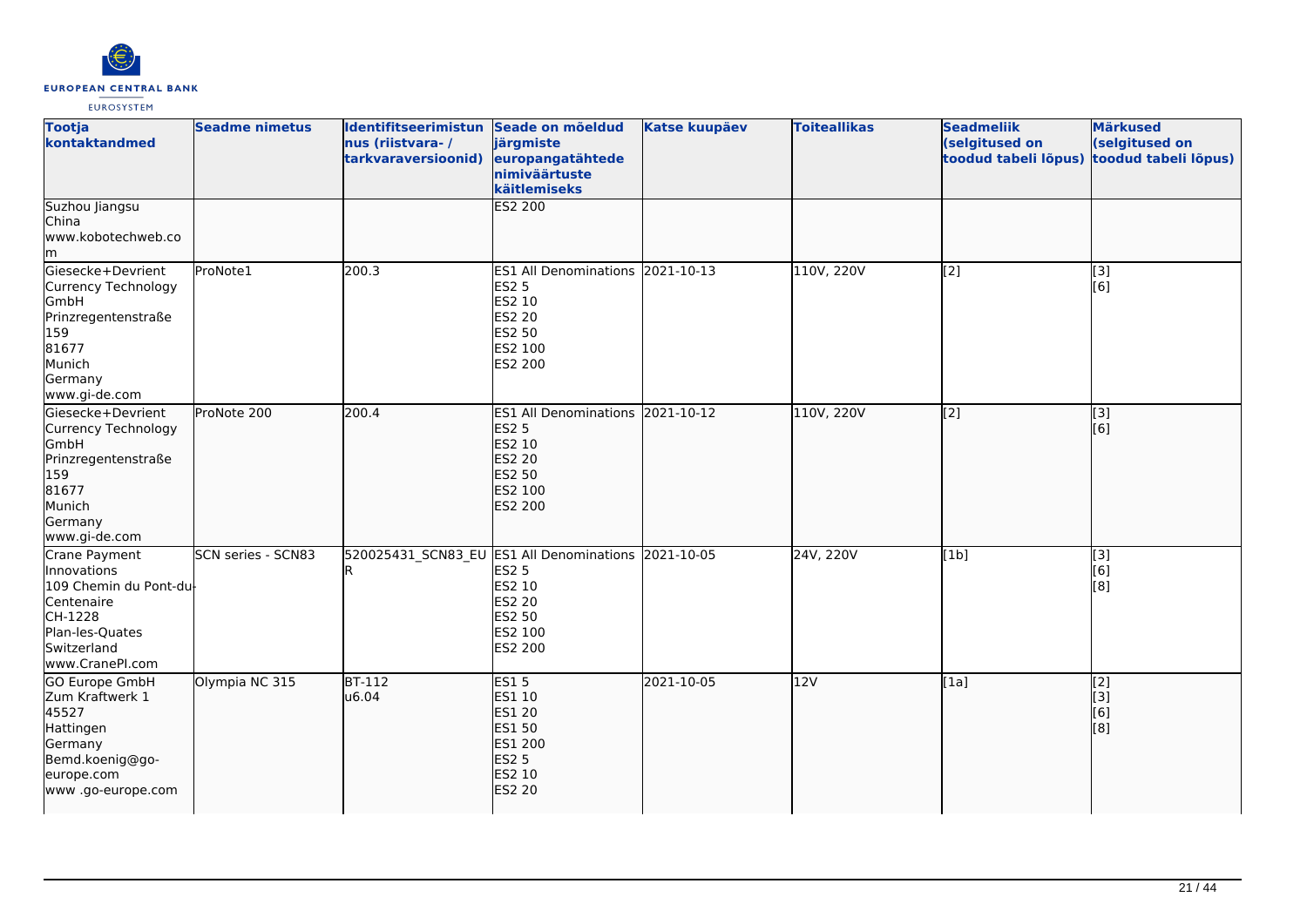

| <b>Tootja</b><br>kontaktandmed                                                                                           | <b>Seadme nimetus</b> | Identifitseerimistun Seade on mõeldud<br>nus (riistvara-/<br>tarkvaraversioonid) | järgmiste<br>europangatähtede<br>nimiväärtuste<br>käitlemiseks                                                                  | <b>Katse kuupäev</b> | <b>Toiteallikas</b> | <b>Seadmeliik</b><br>(selgitused on<br>toodud tabeli lõpus) | <b>Märkused</b><br>(selgitused on<br>toodud tabeli lõpus) |
|--------------------------------------------------------------------------------------------------------------------------|-----------------------|----------------------------------------------------------------------------------|---------------------------------------------------------------------------------------------------------------------------------|----------------------|---------------------|-------------------------------------------------------------|-----------------------------------------------------------|
|                                                                                                                          |                       |                                                                                  | <b>ES2 50</b><br>ES2 100<br>ES2 200                                                                                             |                      |                     |                                                             |                                                           |
| GO Europe GmbH<br>Zum Kraftwerk 1<br>45527<br>Hattingen<br>Germany<br>Bemd.koenig@go-<br>europe.com<br>www.go-europe.com | Olympia NC 325        | <b>BT-112</b><br>u6.04                                                           | <b>ES15</b><br>ES1 10<br>ES1 20<br>ES1 50<br>ES1 200<br><b>ES2 5</b><br>ES2 10<br>ES2 20<br>ES2 50<br>ES2 100<br>ES2 200        | 2021-10-05           | other: 12V          | [1a]                                                        | [2]<br>[3]<br>[6]                                         |
| GO Europe GmbH<br>Zum Kraftwerk 1<br>45527<br>Hattingen<br>Germany<br>Bemd.koenig@go-<br>europe.com<br>www.go-europe.com | Olympia NC 335        | $BT-112$<br>u6-07                                                                | <b>ES15</b><br>ES1 10<br>ES1 20<br>ES1 50<br>ES1 200<br><b>ES2 5</b><br>ES2 10<br><b>ES2 20</b><br>ES2 50<br>ES2 100<br>ES2 200 | 2021-10-05           | other: 12V          | [1a]                                                        | [2]<br> 3]<br>[6]                                         |
| Safescan B.V.<br>Heliumstraat 14<br>2718 SL<br>Zoetermeer<br>Holland<br>info@safescan.com<br>www.safescan.com            | Safescan 185-S        | S32-81                                                                           | ES1 All Denominations 2021-09-30<br>ES2 5<br>ES2 10<br>ES2 20<br>ES2 50<br>ES2 100<br>ES2 200                                   |                      | 110V 220V           | [1a]                                                        | $\overline{[3]}$<br>[6]                                   |
| <b>BellCon Aps</b><br>Messingvei 64A                                                                                     | SuperVision mc2       | FW 01.22, DM 01.36                                                               | ES1 All Denominations 2021-09-29<br><b>ES2 5</b>                                                                                |                      | Mains, 110V, 230V   | [1a]                                                        | [3]<br>[6]                                                |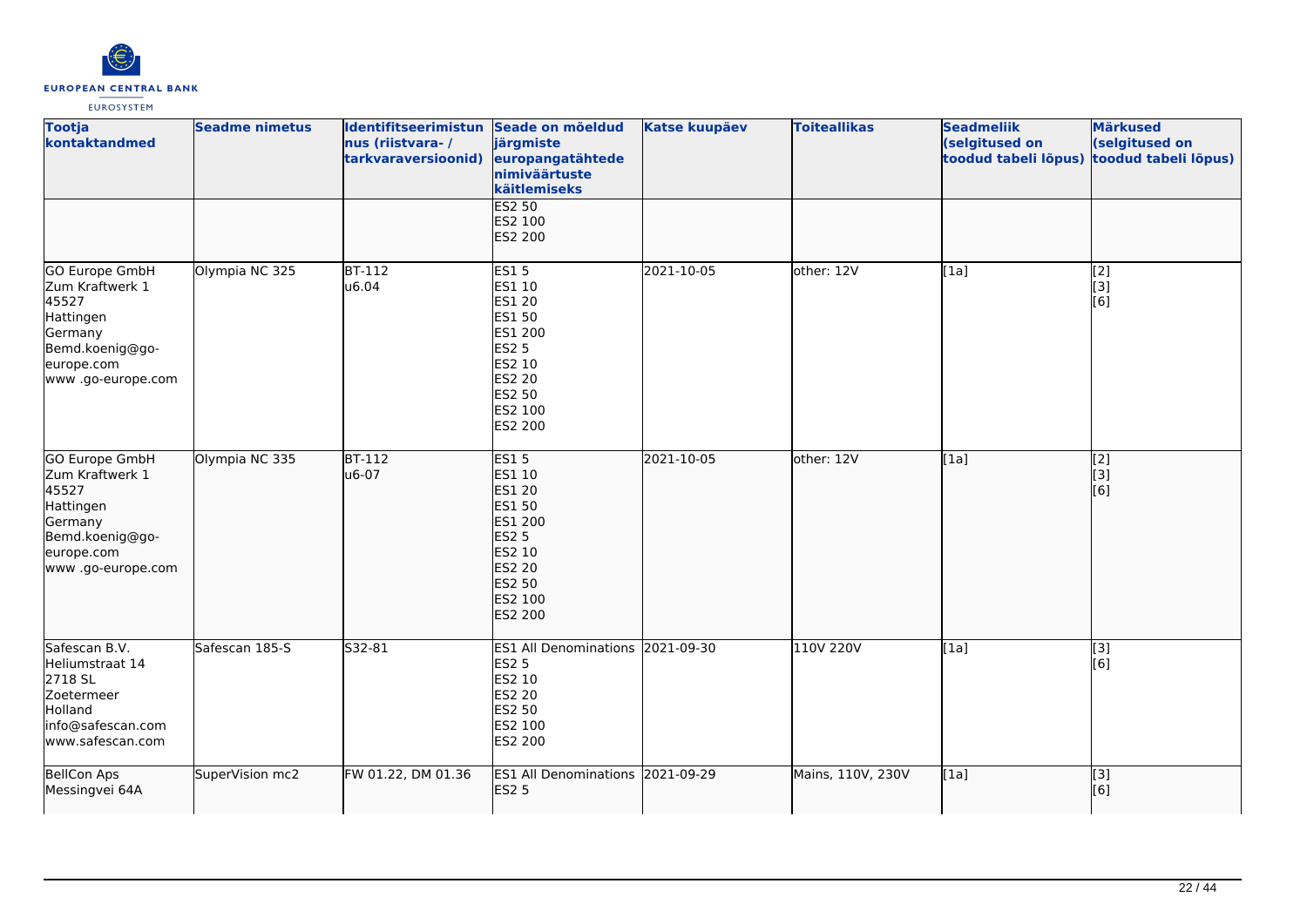

| <b>Tootja</b><br>kontaktandmed                                                                                                      | <b>Seadme nimetus</b> | Identifitseerimistun Seade on mõeldud<br>nus (riistvara-/<br>tarkvaraversioonid) | järgmiste<br>europangatähtede<br>nimiväärtuste<br>käitlemiseks                                              | <b>Katse kuupäev</b> | <b>Toiteallikas</b> | <b>Seadmeliik</b><br>(selgitused on<br>toodud tabeli lõpus) | <b>Märkused</b><br>(selgitused on<br>toodud tabeli lõpus) |
|-------------------------------------------------------------------------------------------------------------------------------------|-----------------------|----------------------------------------------------------------------------------|-------------------------------------------------------------------------------------------------------------|----------------------|---------------------|-------------------------------------------------------------|-----------------------------------------------------------|
| 8940<br>Randers SV<br>Denmark<br>www.bellcon.com                                                                                    |                       |                                                                                  | <b>ES2 10</b><br>ES2 20<br>ES2 50<br>ES2 100<br>ES2 200                                                     |                      |                     |                                                             |                                                           |
| <b>BellCon Aps</b><br>Messingvei 64A<br>8940<br>Randers SV<br>Denmark<br>lwww.bellcon.com                                           | Evision 5             | CO <sub>2</sub>                                                                  | ES1 All Denominations 2021-09-29<br><b>ES2 5</b><br>ES2 10<br>ES2 20<br>ES2 50<br>ES2 100<br>ES2 200        |                      | Mains, 230V         | [1a]                                                        | $\overline{[3]}$<br>[6]                                   |
| <b>BellCon Aps</b><br>Messingvei 64A<br>8940<br>Randers SV<br>Denmark<br>www.bellcon.com                                            | BellCount V2510       | C20 (EUR: V2.004a)                                                               | ES1 All Denominations 2021-09-28<br><b>ES2 5</b><br>ES2 10<br>ES2 20<br>ES2 50<br>ES2 100<br><b>ES2 200</b> |                      | Mains, 110V, 220V   | [[2]                                                        | [3]<br>[6]                                                |
| Hilton Europe S.L.<br>Principe de Vergara<br>5-bajo dcha.<br>28001<br>Madrid<br>Spain<br>www.hiltoneurope.com                       | b330                  | CO <sub>2</sub>                                                                  | ES1 All Denominations 2021-09-28<br>ES2 5<br>ES2 10<br>ES2 20<br>ES2 50<br>ES2 100<br>ES2 200               |                      | Mains, 220V         | [1a]                                                        | $\overline{[}3]$                                          |
| SOUTH Automation<br>International GmbH<br>Waldeckerstr. 6<br>64546<br>Walldorf-Mörfelden<br>Germany<br>mjb@southautomation.<br> net | <b>TN10</b>           | <b>EUR SW: EUR.03.03</b>                                                         | ES1 All Denominations 2021-09-27<br><b>ES2 5</b><br>ES2 10<br>ES2 20<br>ES2 50<br>ES2 100<br><b>ES2 200</b> |                      | Mains: 110V, 220V   | $\sqrt{2}$                                                  | [3]<br>[6]                                                |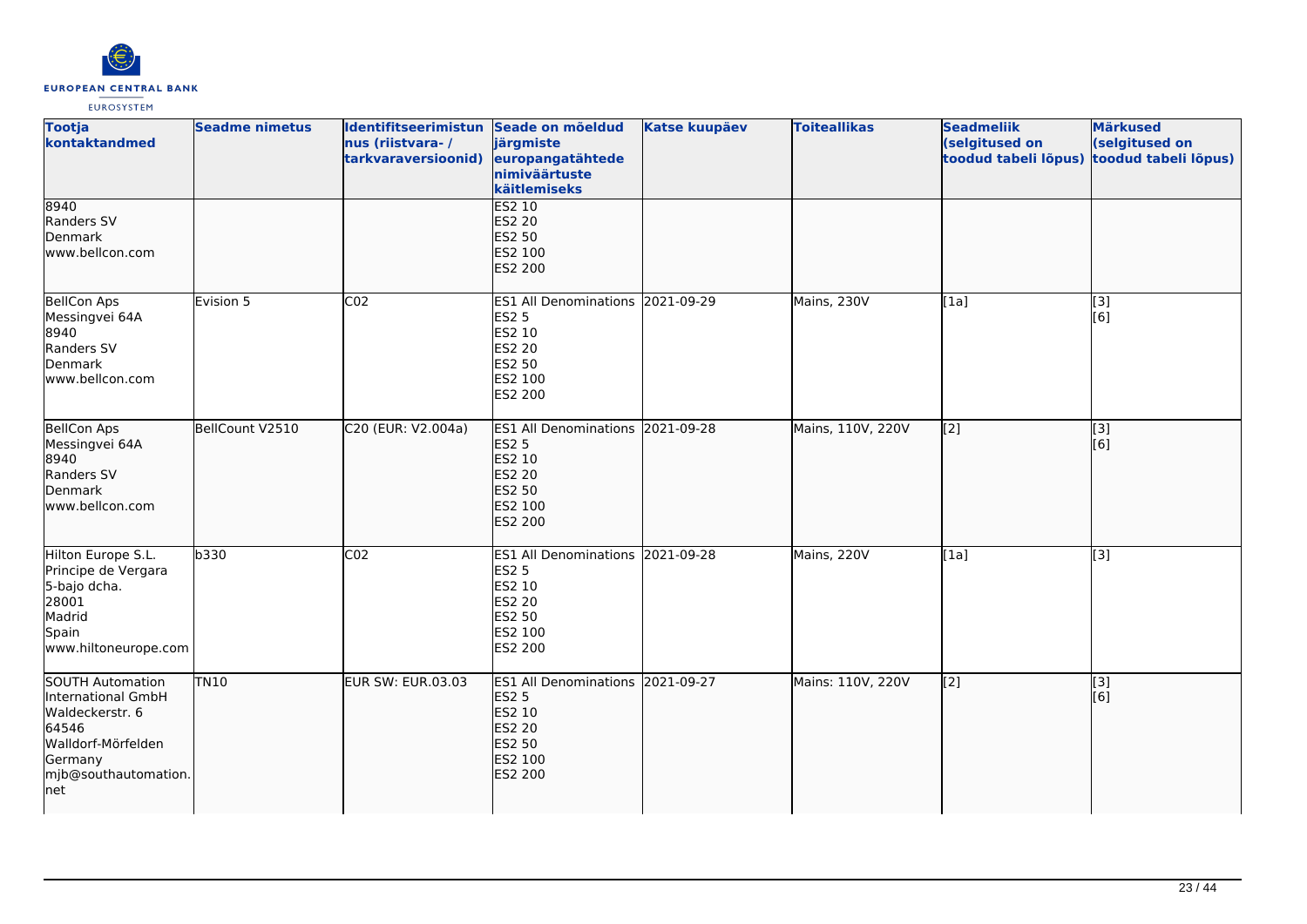

| <b>Tootja</b><br>kontaktandmed                                                                                                                    | <b>Seadme nimetus</b> | Identifitseerimistun Seade on mõeldud<br>nus (riistvara-/<br>tarkvaraversioonid) | järgmiste<br>europangatähtede<br>nimiväärtuste<br>käitlemiseks                                                            | <b>Katse kuupäev</b> | <b>Toiteallikas</b> | <b>Seadmeliik</b><br>(selgitused on<br>toodud tabeli lõpus) | <b>Märkused</b><br>(selgitused on<br>toodud tabeli lõpus) |
|---------------------------------------------------------------------------------------------------------------------------------------------------|-----------------------|----------------------------------------------------------------------------------|---------------------------------------------------------------------------------------------------------------------------|----------------------|---------------------|-------------------------------------------------------------|-----------------------------------------------------------|
| www.southautomation.<br> net                                                                                                                      |                       |                                                                                  |                                                                                                                           |                      |                     |                                                             |                                                           |
| Detectalia Europe<br>S.L.U.<br>C/Catalunya 25B<br>Poligono Industrial El<br>Pastoret<br>3640<br>Monóvar (Alicante)<br>Spain<br>www.detectalia.com | D7X                   | CO <sub>2</sub>                                                                  | ES1 All Denominations 2021-09-24<br>ES2 5<br>ES2 10<br><b>ES2 20</b><br>ES2 50<br>ES2 100<br>ES2 200                      |                      | Mains, 220V         | [1a]                                                        | $\overline{[3]}$                                          |
| Strongpoint AB<br>Torshamnsgatan 5<br>16440<br>Kista<br>Sweden<br>dario.costamagna@str<br>ongpoint.com<br>www.strongpoint.com                     | Note Cassette SV      | (01.08.21)                                                                       | <b>ES1 All Denominations</b><br><b>ES2 5</b><br>ES2 10<br><b>ES2 20</b><br><b>ES2 50</b><br>ES2 100<br><b>ES2 200</b>     | 2021-09-23           | Other: 12-24V       | [1b]                                                        | [3]<br>[6]                                                |
| Strongpoint AB<br>Torshamnsgatan 5<br>16440<br>Kista<br>Sweden<br>dario.costamagna@str<br>ongpoint.com<br>www.strongpoint.com                     | Note Cassette SV      | 11(01.09.21)                                                                     | ES1 All Denominations 2021-09-23<br><b>ES2 5</b><br>ES2 10<br><b>ES2 20</b><br><b>ES2 50</b><br>ES2 100<br>ES2 200        |                      | Other: 12-24V       | [1b]                                                        | [3]<br>[6]                                                |
| Strongpoint AB<br>Torshamnsgatan 5<br>16440<br>Kista<br>Sweden<br>dario.costamagna@str<br>ongpoint.com<br>www.strongpoint.com                     | Note Cassette HV      | <b>EUR</b><br>7(01.09.21)                                                        | ES1 All Denominations 2021-09-23<br><b>ES2 5</b><br>ES2 10<br><b>ES2 20</b><br><b>ES2 50</b><br>ES2 100<br><b>ES2 200</b> |                      | lOther: 12-24V      | [1b]                                                        | [3]<br>[6]                                                |
| <b>GRG Banking</b><br>Equipment Co Ltd<br>9 Kelin Road Science                                                                                    | <b>BA-08</b>          | M520040030                                                                       | ES1 All Denominations 2021-09-23<br><b>ES2 5</b><br>ES2 10                                                                |                      | 12V                 | [1a]                                                        | [3]<br>[6]                                                |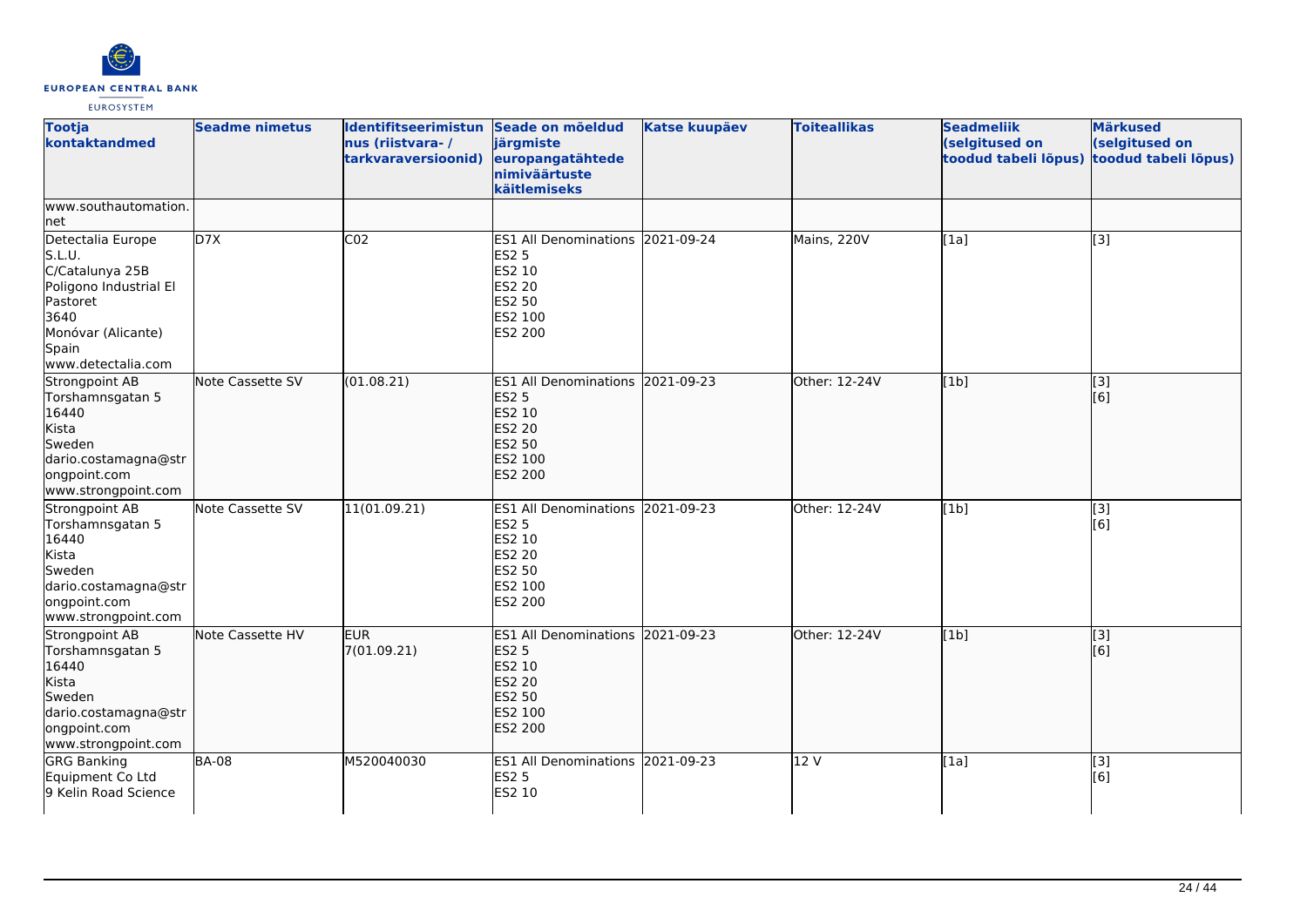

| <b>Tootja</b><br>kontaktandmed                                                                           | <b>Seadme nimetus</b> | Identifitseerimistun Seade on mõeldud<br>nus (riistvara-/<br>tarkvaraversioonid) | järgmiste<br>europangatähtede<br>nimiväärtuste<br>käitlemiseks                                                            | <b>Katse kuupäev</b> | <b>Toiteallikas</b> | <b>Seadmeliik</b><br>(selgitused on<br>toodud tabeli lõpus) | <b>Märkused</b><br>(selgitused on<br>toodud tabeli lõpus) |
|----------------------------------------------------------------------------------------------------------|-----------------------|----------------------------------------------------------------------------------|---------------------------------------------------------------------------------------------------------------------------|----------------------|---------------------|-------------------------------------------------------------|-----------------------------------------------------------|
| City<br>510663<br>Guangzhou, District<br>Luogang<br>China<br>www.grgbanking.com                          |                       |                                                                                  | <b>ES2 20</b><br>ES2 50<br>ES2 100<br>ES2 200                                                                             |                      |                     |                                                             |                                                           |
| Cima S.p.A.<br>Via di Mezzo 2/4<br>41037<br>Mirandola (MO)<br>ltaly<br>info@cimaspa.it<br>www.cimaspa.it | <b>BV1000</b>         | <b>BV1000</b><br>B1-EUR-105001                                                   | ES1 All Denominations 2021-09-14<br><b>ES2 5</b><br>ES2 10<br><b>ES2 20</b><br>ES2 50<br>ES2 100<br>ES2 200               |                      | Mains               | [1b]                                                        | [3]<br>[6]                                                |
| Cima S.p.A.<br>Via di Mezzo 2/4<br>41037<br>Mirandola (MO)<br>Italy<br>info@cimaspa.it<br>www.cimaspa.it | <b>SDM-50</b>         | <b>BV1000L</b><br>B1-EUR-106001                                                  | <b>ES1 All Denominations</b><br><b>ES2 5</b><br>ES2 10<br>ES2 20<br><b>ES2 50</b><br>ES2 100<br>ES2 200                   | 2021-09-14           | Mains               | [1a]                                                        | $\left[ \begin{matrix} 1 & 3 \end{matrix} \right]$<br>[6] |
| Cima S.p.A.<br>Via di Mezzo 2/4<br>41037<br>Mirandola (MO)<br>Italy<br>info@cimaspa.it<br>www.cimaspa.it | <b>SDM-10</b>         | <b>BV1000L</b><br>B1-EUR-106001                                                  | ES1 All Denominations 2021-09-14<br><b>ES2 5</b><br><b>ES2 10</b><br><b>ES2 20</b><br><b>ES2 50</b><br>ES2 100<br>ES2 200 |                      | Mains               | [1a]                                                        | $\sqrt{3}$<br>[6]                                         |
| Cima S.p.A.<br>Via di Mezzo 2/4<br>41037<br>Mirandola (MO)<br>Italy<br>info@cimaspa.it<br>www.cimaspa.it | <b>BV1000</b>         | <b>BV1000</b><br>B1-EUR-106001                                                   | ES1 All Denominations 2021-09-14<br><b>ES2 5</b><br>ES2 10<br><b>ES2 20</b><br>ES2 50<br>ES2 100<br>ES2 200               |                      | Mains               | [1b]                                                        | [3]<br>[6]                                                |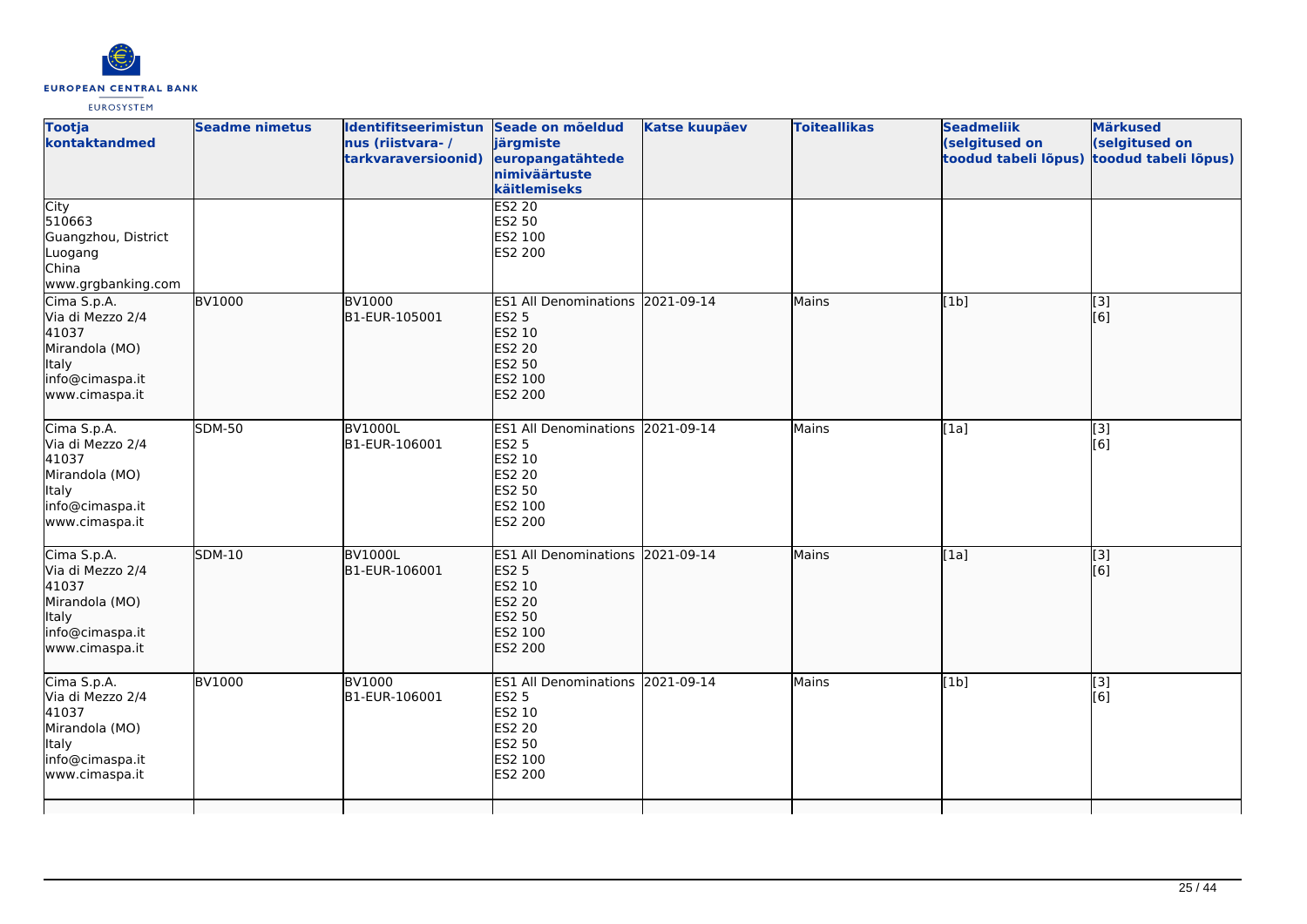

| <b>Tootja</b><br>kontaktandmed                                                                                                                                                                                             | <b>Seadme nimetus</b> | Identifitseerimistun Seade on mõeldud<br>nus (riistvara-/<br>tarkvaraversioonid) | järgmiste<br>europangatähtede<br>nimiväärtuste<br>käitlemiseks                                              | <b>Katse kuupäev</b> | <b>Toiteallikas</b> | <b>Seadmeliik</b><br>(selgitused on<br>toodud tabeli lõpus) | <b>Märkused</b><br>(selgitused on<br>toodud tabeli lõpus) |
|----------------------------------------------------------------------------------------------------------------------------------------------------------------------------------------------------------------------------|-----------------------|----------------------------------------------------------------------------------|-------------------------------------------------------------------------------------------------------------|----------------------|---------------------|-------------------------------------------------------------|-----------------------------------------------------------|
| <b>SHENZEN POLYFIT</b><br>TECHNOLOGY Co.Ltd.<br>6/F, Blk Hengtemei,<br>No. 3 Ganli Road,<br>Longgang District<br>518112<br>Shenzhen<br>China<br>info@futuremoneydete<br>ctor.com<br>http://www.futuremone<br>ydetector.com | <b>FMD-520</b>        | <b>Banknote Detector</b><br>U15 108                                              | <b>ES1 All Denominations</b><br><b>ES2 5</b><br>ES2 10<br>ES2 20<br>ES2 50<br>ES2 100<br><b>ES2 200</b>     | 2021-09-06           | 100V-240V           | [1a]                                                        | $\begin{bmatrix} 3 \\ 6 \end{bmatrix}$                    |
| Francopost srl<br>Via Prina 15<br>20154<br>Milano<br><b>Italy</b><br>www.francopost.it                                                                                                                                     | Flash                 | <b>FMD-520</b><br>U15 108                                                        | ES1 All Denominations 2021-09-06<br><b>ES2 5</b><br>ES2 10<br>ES2 20<br>ES2 50<br>ES2 100<br>ES2 200        |                      | 100V-240V           | [1a]                                                        | $\overline{[}3]$<br>[6]                                   |
| Shenzhen Double<br>Power Electronics Co.,<br>Ltd<br>Rm 1281, 12/F,<br>Yunsong Building<br>Tairan 8rh Road<br>District Shenzen<br>Chegongmiao Futian<br><b>China</b><br>www.szdpower.com                                    | DP-2258               | Software type?C22                                                                | ES1 All Denominations 2021-09-02<br><b>ES2 5</b><br>ES2 10<br>ES2 20<br>ES2 50<br>ES2 100<br><b>ES2 200</b> |                      | 12V Adapter         | [1a]                                                        | [3]<br>[6]                                                |
| CCE - Cash Concepts<br>Europe GmbH<br>Kemtener Strasse 99<br>88131<br>Lindau<br>Germany<br>www.cce.gmbh                                                                                                                    | <b>CCE 6000</b>       | Software type: C21-1                                                             | ES1 All Denominations 2021-09-02<br><b>ES2 5</b><br>ES2 10<br>ES2 20<br>ES2 50<br>ES2 100<br>ES2 200        |                      | Other: 100-240V     | [2]                                                         | [3]<br>[6]                                                |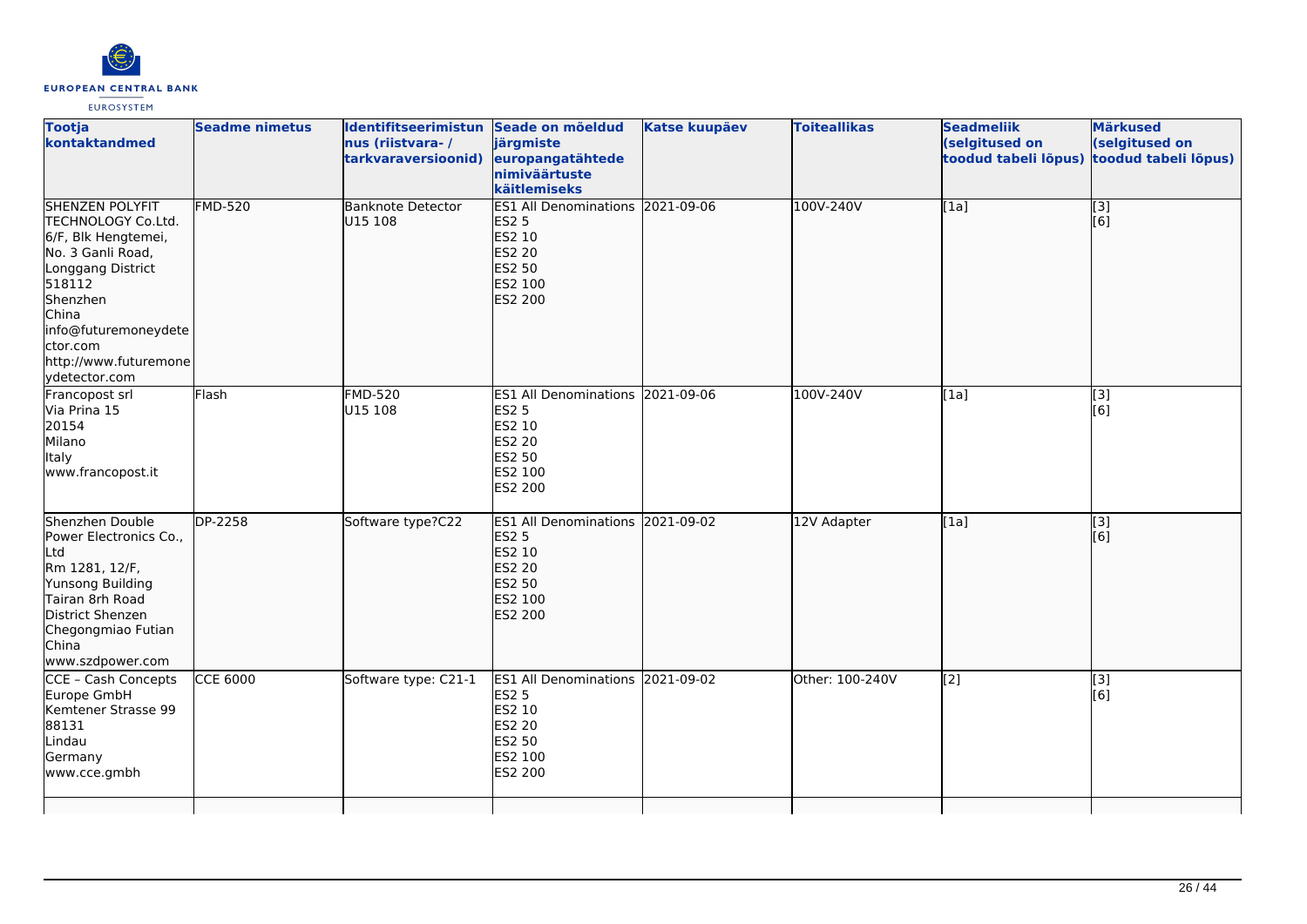

| <b>Tootja</b><br>kontaktandmed                                                                                                                                                   | <b>Seadme nimetus</b> | Identifitseerimistun Seade on mõeldud<br>nus (riistvara-/<br>tarkvaraversioonid) | järgmiste<br>europangatähtede<br>nimiväärtuste<br>käitlemiseks                                                 | <b>Katse kuupäev</b> | <b>Toiteallikas</b> | <b>Seadmeliik</b><br>(selgitused on<br>toodud tabeli lõpus) | <b>Märkused</b><br>(selgitused on<br>toodud tabeli lõpus) |
|----------------------------------------------------------------------------------------------------------------------------------------------------------------------------------|-----------------------|----------------------------------------------------------------------------------|----------------------------------------------------------------------------------------------------------------|----------------------|---------------------|-------------------------------------------------------------|-----------------------------------------------------------|
| Shenzhen Double<br>Power Electronics Co.,<br>Ltd<br>Rm 1281, 12/F,<br>Yunsong Building<br>Tairan 8rh Road<br>District Shenzen<br>Chegongmiao Futian<br>China<br>www.szdpower.com | DP-2318               | Software type: C02                                                               | <b>ES1 All Denominations</b><br><b>ES2 5</b><br>ES2 10<br><b>ES2 20</b><br>ES2 50<br>ES2 100<br><b>ES2 200</b> | 2021-09-02           | other:12V Adapter   | [1a]                                                        | [3]<br>[6]                                                |
| Shenzhen Double<br>Power Electronics Co.,<br>Ltd<br>Rm 1281, 12/F,<br>Yunsong Building<br>Tairan 8rh Road<br>District Shenzen<br>Chegongmiao Futian<br>China<br>www.szdpower.com | DP-7300Plus           | $C21-1$                                                                          | <b>ES1 All Denominations</b><br><b>ES2 5</b><br>ES2 10<br><b>ES2 20</b><br><b>ES2 50</b><br>ES2 100<br>ES2 200 | 2021-08-31           | Other: 100-240V     | [2]                                                         | [3]<br>[6]                                                |
| Shenzhen Double<br>Power Electronics Co.,<br>Ltd<br>Rm 1281, 12/F,<br>Yunsong Building<br>Tairan 8rh Road<br>District Shenzen<br>Chegongmiao Futian<br>China<br>www.szdpower.com | DP-2268               | C12                                                                              | <b>ES1 All Denominations</b><br><b>ES2 5</b><br>ES2 10<br><b>ES2 20</b><br>ES2 50<br>ES2 100<br>ES2 200        | 2021-08-31           | 12V Adapter         | [1a]                                                        | [6]<br>[4a]                                               |
| CCE - Cash Concepts<br>Europe GmbH<br>Kemtener Strasse 99<br>88131<br>Lindau<br>Germany<br>www.cce.gmbh                                                                          | <b>CCE 10</b>         | C <sub>01</sub>                                                                  | ES1 All Denominations 2021-08-27<br><b>ES2 5</b><br>ES2 10<br><b>ES2 20</b><br>ES2 50<br>ES2 100<br>ES2 200    |                      | Other: 12V Adapter  | [1a]                                                        | [3]<br>[6]                                                |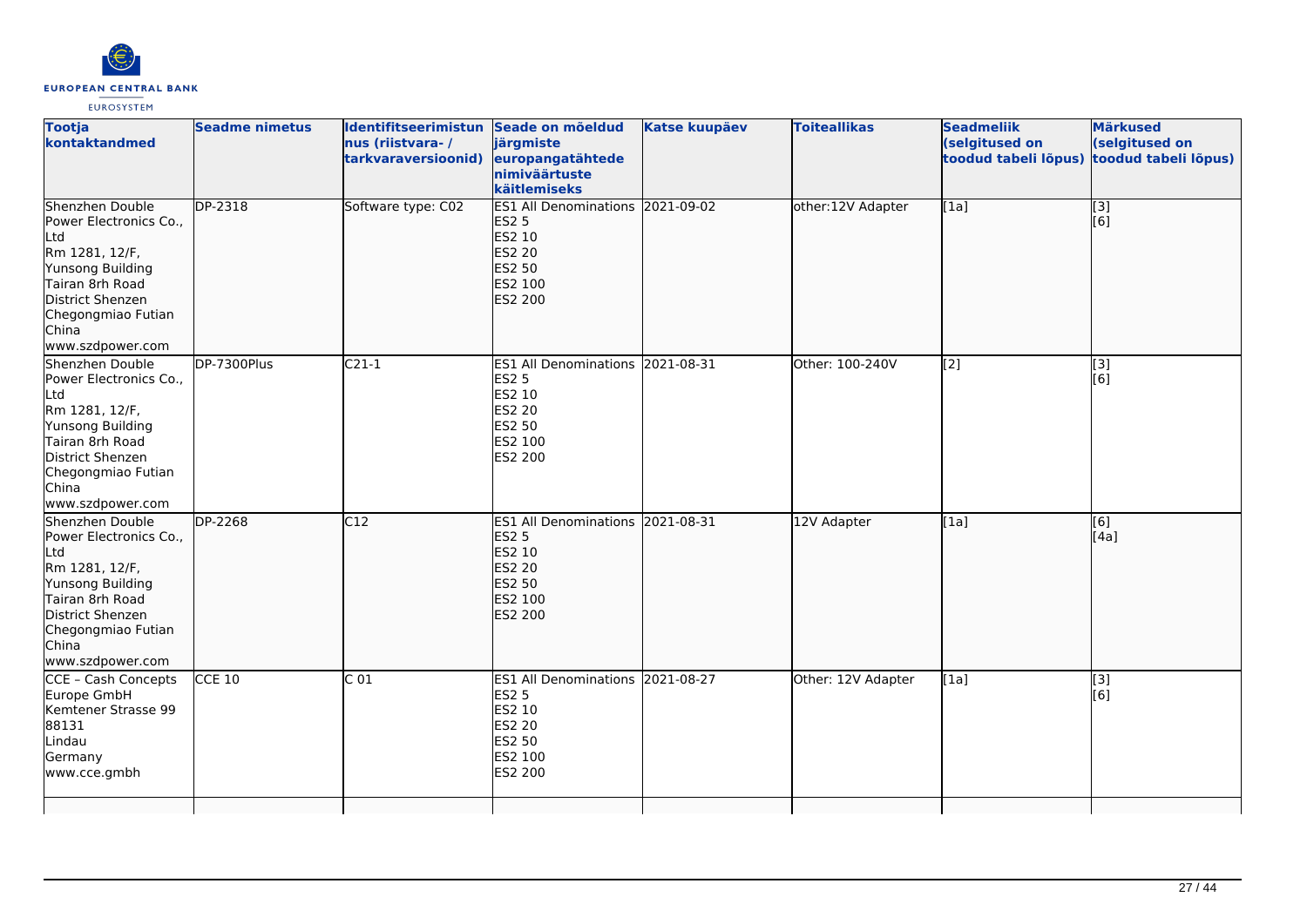

| <b>Tootja</b><br>kontaktandmed                                                                                           | <b>Seadme nimetus</b> | Identifitseerimistun Seade on mõeldud<br>nus (riistvara-/<br>tarkvaraversioonid) | järgmiste<br>europangatähtede<br>nimiväärtuste<br>käitlemiseks                                                     | <b>Katse kuupäev</b> | <b>Toiteallikas</b> | <b>Seadmeliik</b><br>(selgitused on<br>toodud tabeli lõpus) | <b>Märkused</b><br>(selgitused on<br>toodud tabeli lõpus) |
|--------------------------------------------------------------------------------------------------------------------------|-----------------------|----------------------------------------------------------------------------------|--------------------------------------------------------------------------------------------------------------------|----------------------|---------------------|-------------------------------------------------------------|-----------------------------------------------------------|
| CCE - Cash Concepts<br>Europe GmbH<br>Kemtener Strasse 99<br>88131<br>Lindau<br>Germany<br>www.cce.gmbh                  | $CCE$ 20              | C <sub>01</sub>                                                                  | ES1 All Denominations 2021-08-27<br><b>ES2 5</b><br>ES2 10<br><b>ES2 20</b><br><b>ES2 50</b><br>ES2 100<br>ES2 200 |                      | Other: 12V Adapter  | [1a]                                                        | $\sqrt{3}$<br>[6]                                         |
| <b>JCM Europe GmbH</b><br>Mündelheimer Weg 60<br>40472<br>Düsseldorf<br>Germany<br>info@jcmglobal.eu<br>www.jcmglobal.eu | <b>UBA Pro Series</b> | <b>UBA-500</b><br>V1.49-38                                                       | ES1 All Denominations 2021-08-20<br>ES2 5<br>ES2 10<br><b>ES2 20</b><br>ES2 50<br>ES2 100<br>ES2 200               |                      | $12/24V$            | [1b]                                                        | $\overline{[3]}$<br>[6]<br>[8]                            |
| <b>JCM Europe GmbH</b><br>Mündelheimer Weg 60<br>40472<br>Düsseldorf<br>Germany<br>info@jcmglobal.eu<br>www.jcmglobal.eu | <b>UBA-10</b>         | <b>UBA-10</b><br>V3.04-52                                                        | ES1 All Denominations 2021-08-20<br><b>ES2 5</b><br>ES2 10<br><b>ES2 20</b><br>ES2 50<br>ES2 100<br><b>ES2 200</b> |                      | 12V                 | [1b]                                                        | [3]<br>[6]                                                |
| JCM Europe GmbH<br>Mündelheimer Weg 60<br>40472<br>Düsseldorf<br>Germany<br>info@jcmglobal.eu<br>www.jcmglobal.eu        | UBA-10-RC             | <b>UBA-10</b><br>V2.01-23                                                        | ES1 All Denominations 2021-08-20<br><b>ES2 5</b><br>ES2 10<br><b>ES2 20</b><br>ES2 50<br>ES2 100<br>ES2 200        |                      | 24V                 | [1b]                                                        | [3]<br>[6]<br>[8]                                         |
| <b>JCM Europe GmbH</b><br>Mündelheimer Weg 60<br>40472<br>Düsseldorf<br>Germany<br>info@jcmglobal.eu                     | iVizion-100           | IVIZION-100<br>V2.98-44                                                          | ES1 All Denominations 2021-08-19<br><b>ES2 5</b><br>ES2 10<br><b>ES2 20</b><br><b>ES2 50</b><br>ES2 100            |                      | 12V/24V             | [1b]                                                        | [3]<br>[6]<br>[8]                                         |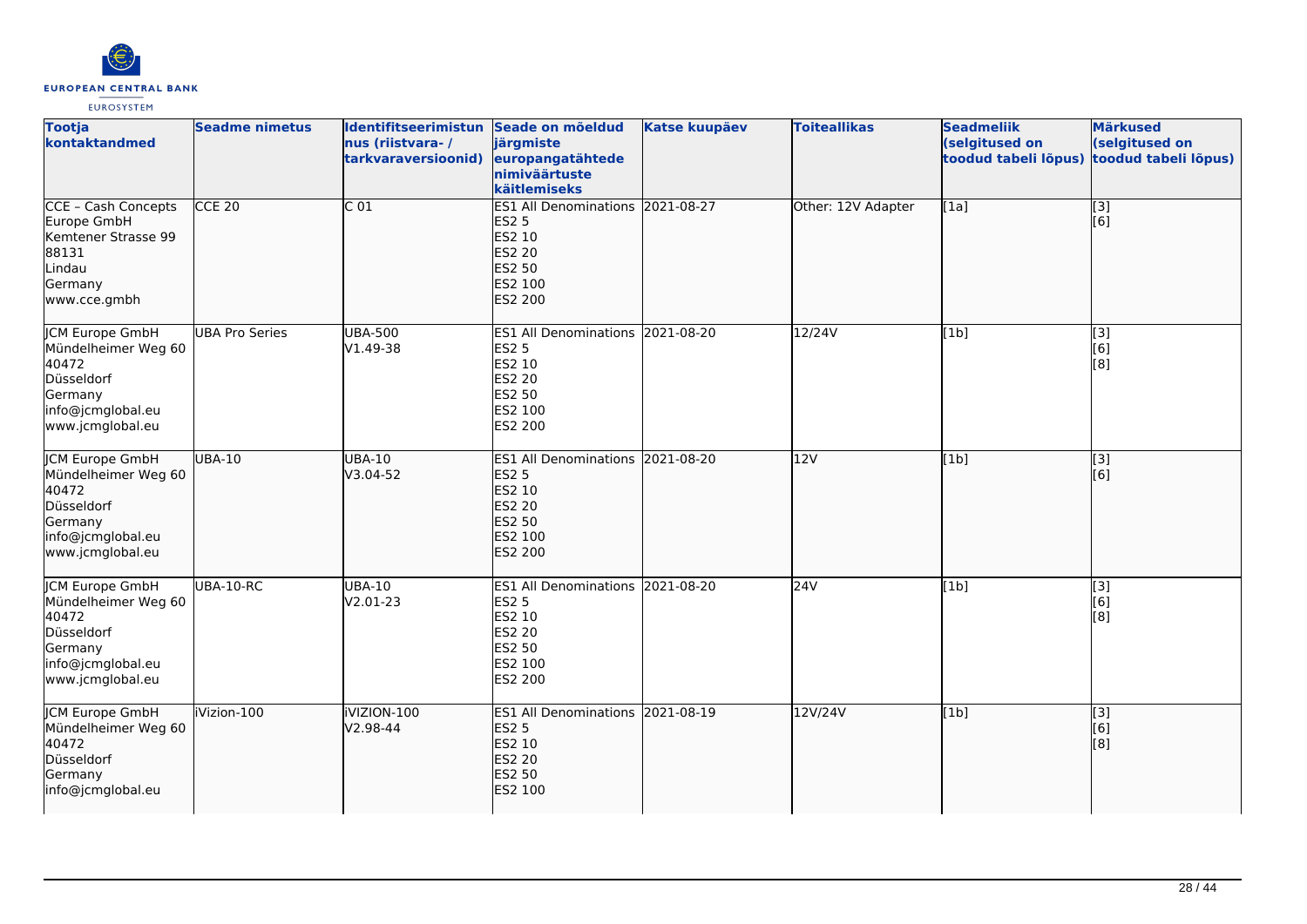

| <b>Tootja</b><br>kontaktandmed                                                                                                       | <b>Seadme nimetus</b>    | Identifitseerimistun Seade on mõeldud<br>nus (riistvara-/<br>tarkvaraversioonid) | järgmiste<br>europangatähtede<br>nimiväärtuste<br>käitlemiseks                                                     | <b>Katse kuupäev</b> | <b>Toiteallikas</b> | <b>Seadmeliik</b><br>(selgitused on<br>toodud tabeli lõpus) | <b>Märkused</b><br>(selgitused on<br>toodud tabeli lõpus)                           |
|--------------------------------------------------------------------------------------------------------------------------------------|--------------------------|----------------------------------------------------------------------------------|--------------------------------------------------------------------------------------------------------------------|----------------------|---------------------|-------------------------------------------------------------|-------------------------------------------------------------------------------------|
| www.jcmglobal.eu                                                                                                                     |                          |                                                                                  | <b>ES2 200</b>                                                                                                     |                      |                     |                                                             |                                                                                     |
| JCM Europe GmbH<br>Mündelheimer Weg 60<br>40472<br>Düsseldorf<br>Germany<br>info@jcmglobal.eu<br>www.jcmglobal.eu                    | <b>UBA-Pro RC Series</b> | UBA-500-SH2-RT<br>V1.49-38                                                       | ES1 All Denominations 2021-08-19<br><b>ES2 5</b><br>ES2 10<br><b>ES2 20</b><br>ES2 50<br>ES2 100<br>ES2 200        |                      | 24V                 | [1b]                                                        | $\overline{[3]}$<br>[6]<br>[8]                                                      |
| <b>JCM Europe GmbH</b><br>Mündelheimer Weg 60<br>40472<br>Düsseldorf<br>Germany<br>info@jcmglobal.eu<br>www.jcmglobal.eu             | TBV-100 Series           | <b>TBV-100-FSH</b><br>V1.28-93                                                   | ES1 All Denominations 2021-08-19<br><b>ES2 5</b><br>ES2 10<br>ES2 20<br><b>ES2 50</b><br>ES2 100<br><b>ES2 200</b> |                      | 24V                 | $\left[2\right]$                                            | [3]<br>[6]<br>$\left[ \begin{smallmatrix} 1 & 0 \\ 0 & 1 \end{smallmatrix} \right]$ |
| <b>CM Europe GmbH</b><br>Mündelheimer Weg 60<br>40472<br>Düsseldorf<br>Germany<br>info@jcmglobal.eu<br>www.jcmglobal.eu              | iPRO-100 Series          | V3.06-38                                                                         | ES1 All Denominations 2021-08-18<br><b>ES2 5</b><br>ES2 10<br>ES2 20<br>ES2 50<br>ES2 100<br>ES2 200               |                      | 12V                 | [1b]                                                        | [3]<br>[6]<br>$\left[ \begin{smallmatrix} 8 \end{smallmatrix} \right]$              |
| Cashtester/Amwit<br>Security B.V.<br>De Corridor 9<br>3621 ZA<br>Breukelen<br>Netherlands<br>mw@cashtester.com<br>www.cashtester.com | <b>CT 432 SD</b>         | CO <sub>2</sub>                                                                  | ES1 All Denominations 2021-08-18<br><b>ES2 5</b><br>ES2 10<br>ES2 20<br>ES2 50<br>ES2 100<br><b>ES2 200</b>        |                      | 12V                 | [1a]                                                        | $\overline{[3]}$<br>[6]                                                             |
| Cashtester/Amwit<br>Security B.V.<br>De Corridor 9<br>3621 ZA                                                                        | <b>CT 433 SD</b>         | CO <sub>2</sub>                                                                  | ES1 All Denominations 2021-08-18<br><b>ES2 5</b><br>ES2 10<br>ES2 20                                               |                      | 12V                 | [1a]                                                        | $\overline{[}3]$<br>[6]                                                             |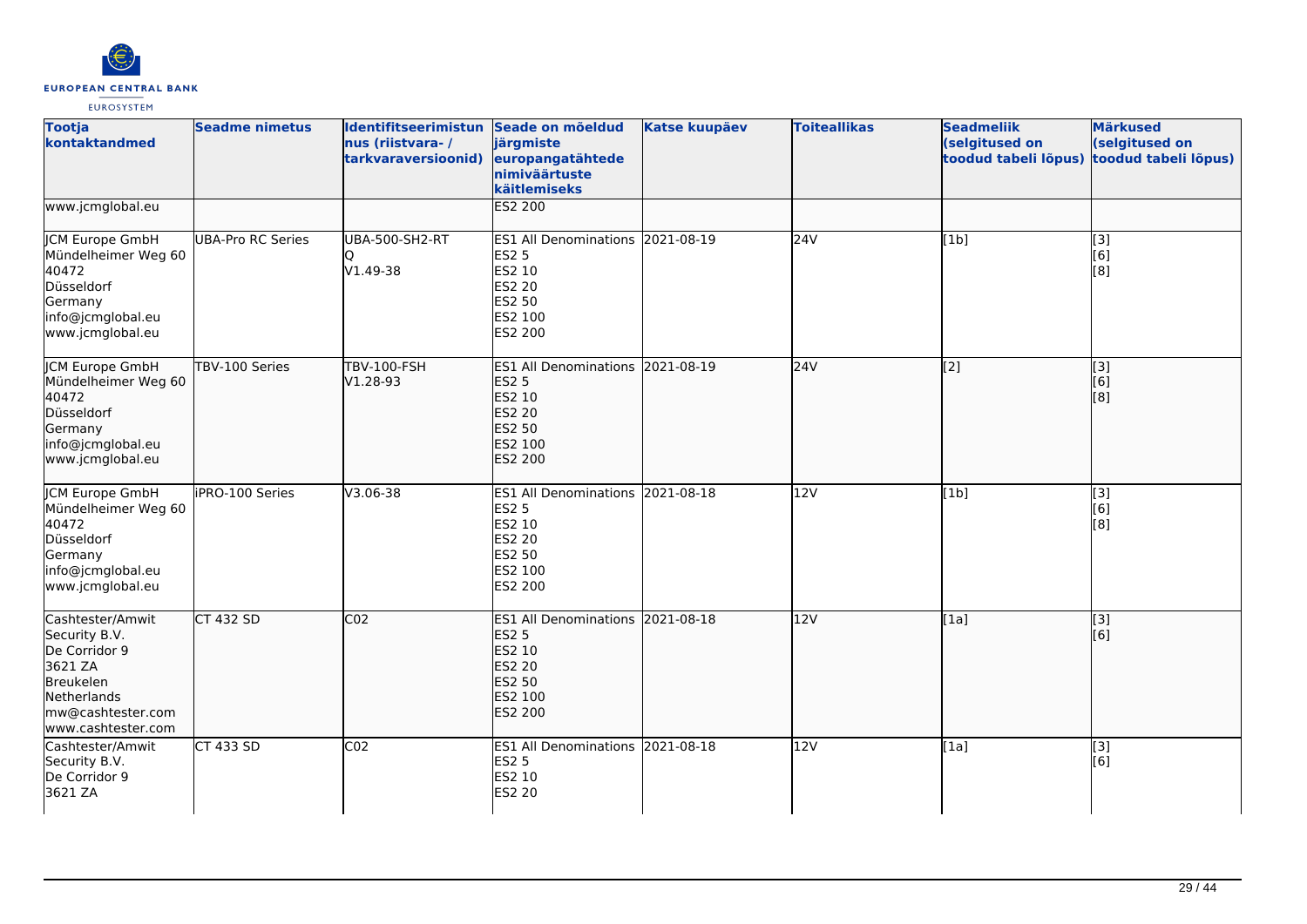

| <b>Tootja</b><br>kontaktandmed                                                                                                       | <b>Seadme nimetus</b> | Identifitseerimistun<br>nus (riistvara-/<br>tarkvaraversioonid) | Seade on mõeldud<br>järgmiste<br>europangatähtede<br>nimiväärtuste<br>käitlemiseks                                                 | <b>Katse kuupäev</b> | <b>Toiteallikas</b> | <b>Seadmeliik</b><br>(selgitused on<br>toodud tabeli lõpus) | <b>Märkused</b><br>(selgitused on<br>toodud tabeli lõpus)                                     |
|--------------------------------------------------------------------------------------------------------------------------------------|-----------------------|-----------------------------------------------------------------|------------------------------------------------------------------------------------------------------------------------------------|----------------------|---------------------|-------------------------------------------------------------|-----------------------------------------------------------------------------------------------|
| Breukelen<br>Netherlands<br>mw@cashtester.com<br>www.cashtester.com                                                                  |                       |                                                                 | <b>ES2 50</b><br>ES2 100<br>ES2 200                                                                                                |                      |                     |                                                             |                                                                                               |
| JCM Europe GmbH<br>Mündelheimer Weg 60<br>40472<br>Düsseldorf<br>Germany<br>info@jcmglobal.eu<br>www.jcmglobal.eu                    | <b>DBV-500</b>        | DBV-50x<br>$V1.54-38$                                           | <b>ES15</b><br>ES1 10<br><b>ES1 20</b><br><b>ES1 50</b><br><b>ES2 5</b><br>ES2 10<br><b>ES2 20</b><br>ES2 50<br>ES2 100<br>ES2 200 | 2021-08-18           | 12V/24V             | [1b]                                                        | $\sqrt{2}$<br>$\left[$ [3]<br>[6]<br>$\left[ \begin{smallmatrix} 8 \end{smallmatrix} \right]$ |
| <b>ICM Europe GmbH</b><br>Mündelheimer Weg 60<br>40472<br>Düsseldorf<br>Germany<br>info@jcmglobal.eu<br>www.jcmglobal.eu             | <b>iPRO-SH2-RC</b>    | <b>iPRO-100</b><br>V3.08-38                                     | ES1 All Denominations 2021-08-18<br>ES2 5<br>ES2 10<br>ES2 20<br>ES2 50<br>ES2 100<br>ES2 200                                      |                      | 24V                 | [1b]                                                        | [3]<br>[6]<br>[8]                                                                             |
| Giesecke+Devrient<br>Currency Technology<br><b>GmbH</b><br>Prinzregentenstraße<br>159<br>81677<br>Munich<br>Germany<br>www.gi-de.com | ProNote 300           | EUR V1.010                                                      | ES1 All Denominations 2021-08-12<br><b>ES2 5</b><br>ES2 10<br>ES2 20<br>ES2 50<br>ES2 100<br>ES2 200                               |                      | 110V, 220V          | [2]                                                         | $\vert$ [3]<br>[6]                                                                            |
| <b>GO Europe GmbH</b><br>Zum Kraftwerk 1<br>45527<br>Hattingen<br>Germany<br>Bemd.koenig@go-                                         | Olympia NC 355        | $B$ -219<br>V11                                                 | ES1 All Denominations 2021-08-06<br><b>ES2 5</b><br>ES2 10<br>ES2 20<br>ES2 50<br>ES2 100                                          |                      | DC12V               | $\overline{[1a]}$                                           | $\overline{[}3]$<br>[6]                                                                       |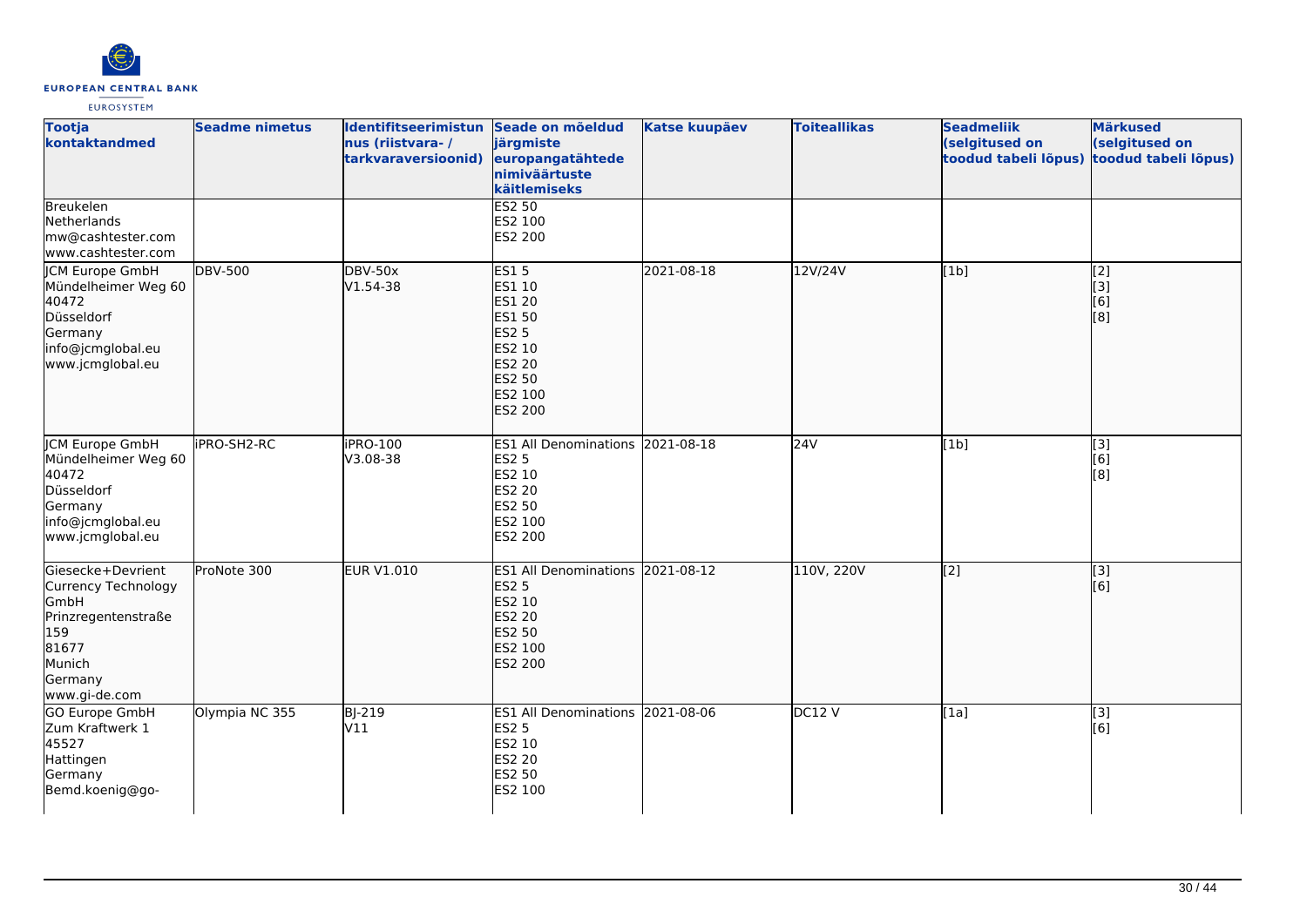

| <b>Tootja</b><br>kontaktandmed                                                                       | <b>Seadme nimetus</b> | Identifitseerimistun Seade on mõeldud<br>nus (riistvara-/<br>tarkvaraversioonid) | järgmiste<br>europangatähtede<br>nimiväärtuste<br>käitlemiseks                                                                         | <b>Katse kuupäev</b> | <b>Toiteallikas</b> | <b>Seadmeliik</b><br>(selgitused on<br>toodud tabeli lõpus) | <b>Märkused</b><br>(selgitused on<br>toodud tabeli lõpus) |
|------------------------------------------------------------------------------------------------------|-----------------------|----------------------------------------------------------------------------------|----------------------------------------------------------------------------------------------------------------------------------------|----------------------|---------------------|-------------------------------------------------------------|-----------------------------------------------------------|
| europe.com<br>www.go-europe.com                                                                      |                       |                                                                                  | <b>ES2 200</b>                                                                                                                         |                      |                     |                                                             |                                                           |
| Arca Technologies srl<br>Via Statale 17<br>10012<br>Bollengo (TO)<br>ltaly<br>lwww.arca.com          | CS1one                | <b>CS1 Ver 1.1</b><br>EUR_06_00                                                  | <b>ES15</b><br>ES1 10<br><b>ES1 20</b><br>ES1 50<br>ES1 200<br><b>ES2 5</b><br>ES2 10<br><b>ES2 20</b><br>ES2 50<br>ES2 100<br>ES2 200 | 2021-07-26           | 110V - 220V         | $\overline{[1a]}$                                           | $\sqrt{2}$<br> 3]<br>[6]                                  |
| Arca Technologies srl<br>Via Statale 17<br>10012<br>Bollengo (TO)<br>Italy<br>www.arca.com           | $CS1$ oneT            | CS1 Ver 1.1<br>EUR_06_00                                                         | <b>ES15</b><br>ES1 10<br>ES1 20<br>ES1 50<br>ES1 200<br><b>ES2 5</b><br>ES2 10<br><b>ES2 20</b><br>ES2 50<br>ES2 100<br>ES2 200        | 2021-07-26           | 110V - 220V         | [1a]                                                        | [3]<br>[6]                                                |
| Ratiotec GmbH & Co<br>lKG<br>Max Keith Strasse 66<br>D-45136<br>Essen<br>Germany<br>www.ratio-tec.de | Smart Protect         | $C-03$                                                                           | ES1 All Denominations 2021-07-26<br><b>ES2 5</b><br>ES2 10<br><b>ES2 20</b><br><b>ES2 50</b><br>ES2 100<br>ES2 200                     |                      | 12V                 | [1a]                                                        | [3]<br>[6]<br>[8]                                         |
| Ratiotec GmbH & Co<br>KG<br>Max Keith Strasse 66<br>D-45136                                          | Smart Protect Plus    | 020                                                                              | ES1 All Denominations 2021-07-26<br><b>ES2 5</b><br>ES2 10<br><b>ES2 20</b>                                                            |                      | 12V                 | [1a]                                                        | [3]<br>[6]                                                |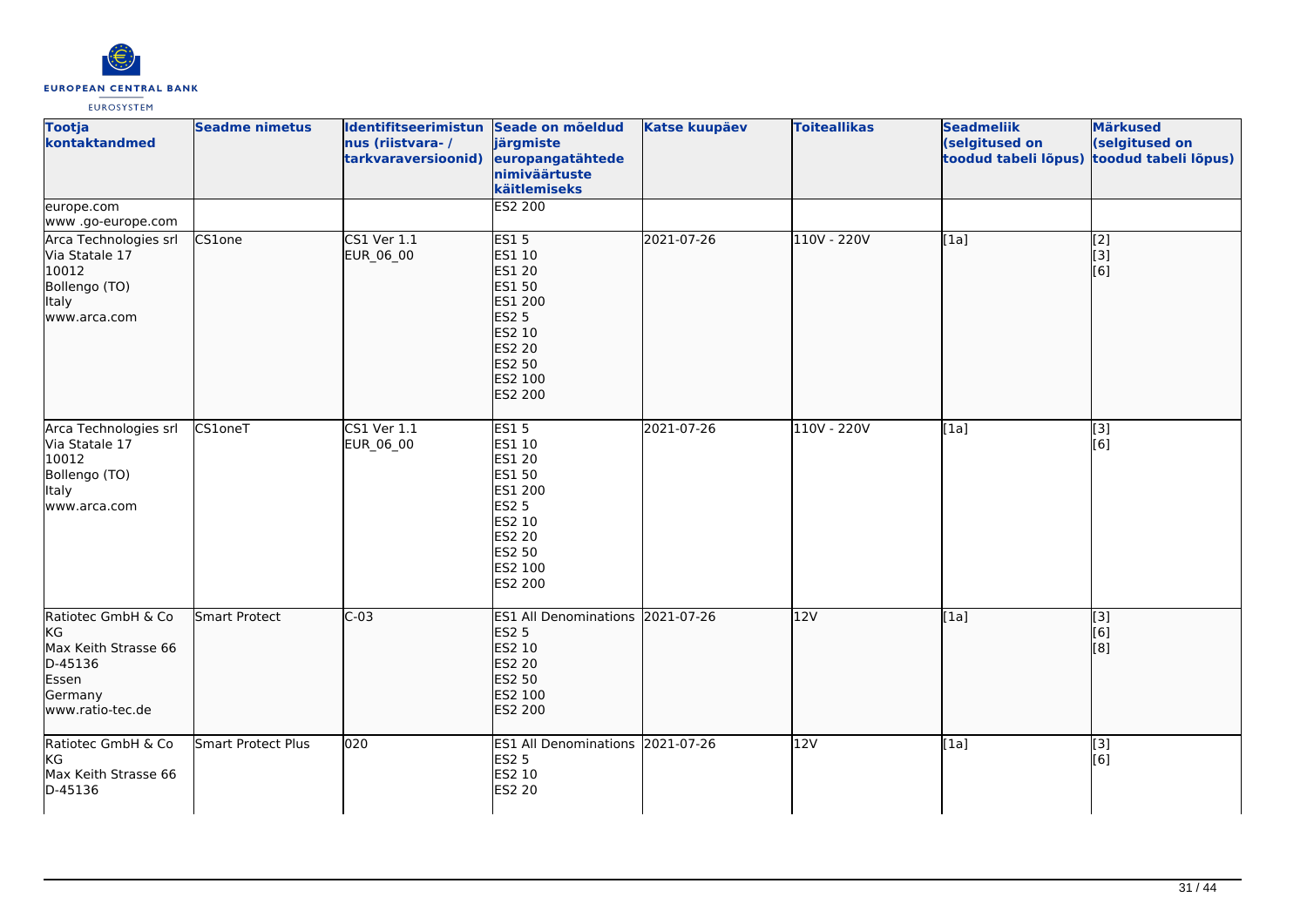

| <b>Tootja</b><br>kontaktandmed                                                                                                                                       | <b>Seadme nimetus</b> | Identifitseerimistun Seade on mõeldud<br>nus (riistvara-/<br>tarkvaraversioonid) | järgmiste<br>europangatähtede<br>nimiväärtuste<br>käitlemiseks                                                     | <b>Katse kuupäev</b> | <b>Toiteallikas</b>                                  | <b>Seadmeliik</b><br>(selgitused on<br>toodud tabeli lõpus) toodud tabeli lõpus) | <b>Märkused</b><br>(selgitused on |
|----------------------------------------------------------------------------------------------------------------------------------------------------------------------|-----------------------|----------------------------------------------------------------------------------|--------------------------------------------------------------------------------------------------------------------|----------------------|------------------------------------------------------|----------------------------------------------------------------------------------|-----------------------------------|
| Essen<br>Germany<br>www.ratio-tec.de                                                                                                                                 |                       |                                                                                  | ES2 50<br>ES2 100<br>ES2 200                                                                                       |                      |                                                      |                                                                                  |                                   |
| Kisan Electronics Co<br>Ltd<br>273-1 Sungsoo-Dong<br>2GA 3 Dong<br>Sungdong-Gu 133, 831<br>Seoul<br>South Korea<br>yshin21@kisane.com<br>www.kisane.com              | NEWTON mini           | Main: v1.3, Reco: v1.3 ES1 All Denominations                                     | <b>ES2 5</b><br>ES2 10<br><b>ES2 20</b><br>ES2 50<br>ES2 100<br><b>ES2 200</b>                                     | 2021-07-22           | 110-220V                                             | [2]                                                                              | [3]<br>[6]                        |
| CI Tech Components<br>AG<br>Oberburgstrasse 10<br>3400<br>Burgdorf<br>Switzerland<br>info@citech.com<br>www.citech.com                                               | CI Note Line Recycle  | CI Note Line Recycle<br>13-EU-16                                                 | ES1 All Denominations 2021-07-21<br><b>ES2 5</b><br><b>ES2 10</b><br><b>ES2 20</b><br>ES2 50<br>ES2 100<br>ES2 200 |                      | other: 24V; 220 V with [1b]<br>external power supply |                                                                                  | $[3]$<br>[6]                      |
| Francopost srl<br>Via Prina 15<br>20154<br>Milano<br>Italy<br>www.francopost.it                                                                                      | 920                   | CIS20D5:ALC<br>02021000                                                          | <b>ES1 All Denominations</b><br><b>ES2 5</b><br>ES2 10<br><b>ES2 20</b><br><b>ES2 50</b><br>ES2 100<br>ES2 200     | 2021-07-19           | 100V-240V                                            | $\left[2\right]$                                                                 | [[3]<br>[6]                       |
| <b>SHENZEN POLYFIT</b><br>TECHNOLOGY Co.Ltd.<br>6/F, Blk Hengtemei,<br>No. 3 Ganli Road,<br>Longgang District<br>518112<br>Shenzhen<br>China<br>info@futuremoneydete | FMD-920CIS            | CIS20D5:ALC<br>02021000                                                          | ES1 All Denominations 2021-07-19<br><b>ES2 5</b><br><b>ES2 10</b><br><b>ES2 20</b><br>ES2 50<br>ES2 100<br>ES2 200 |                      | 100-240V                                             | $\overline{[2]}$                                                                 | $\overline{[3]}$<br>[6]           |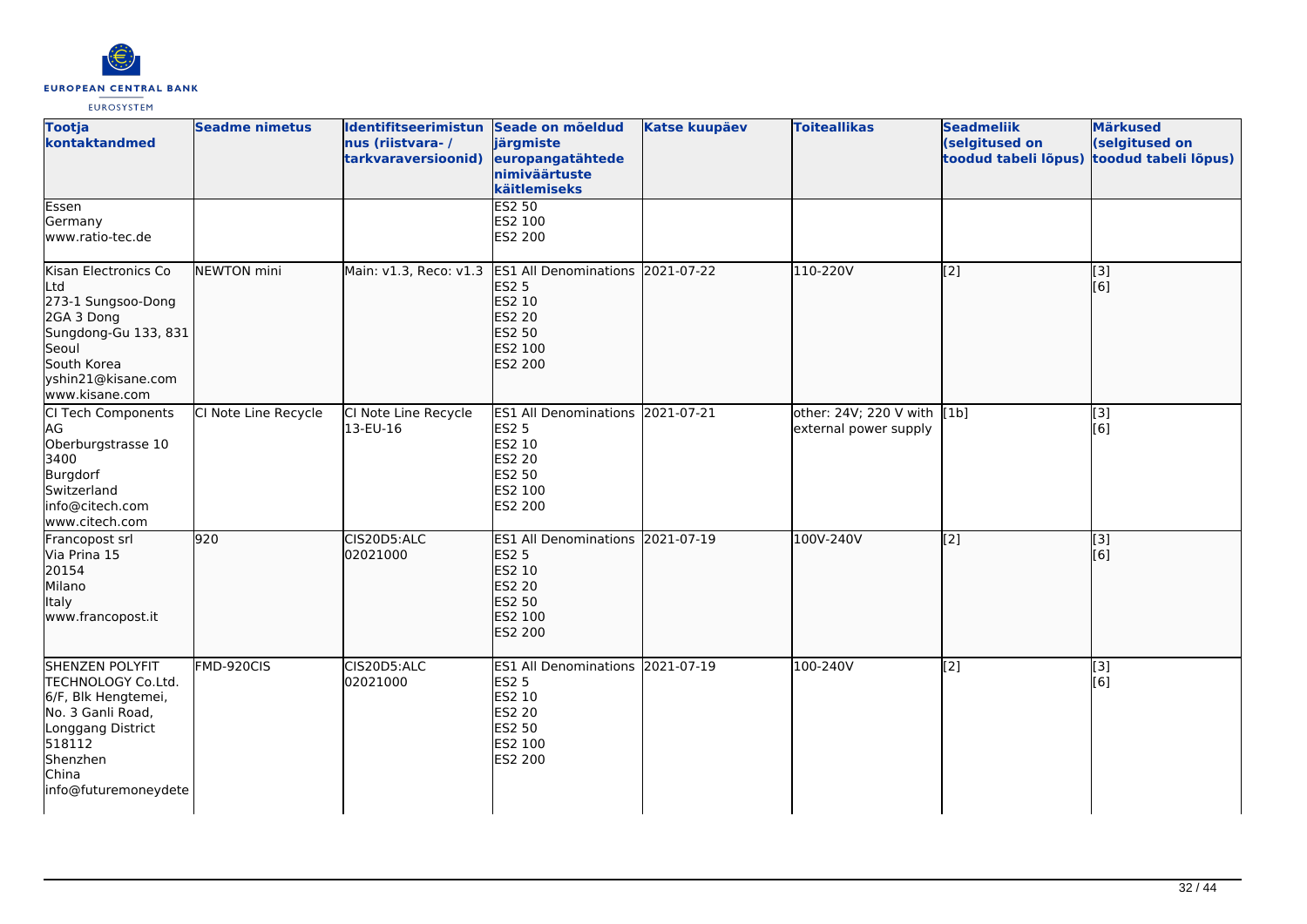

| <b>Tootja</b><br>kontaktandmed                                                                                                  | <b>Seadme nimetus</b> | Identifitseerimistun Seade on mõeldud<br>nus (riistvara-/<br>tarkvaraversioonid) | järgmiste<br>europangatähtede<br>nimiväärtuste<br>käitlemiseks                                                                                                  | <b>Katse kuupäev</b> | <b>Toiteallikas</b> | <b>Seadmeliik</b><br>(selgitused on<br>toodud tabeli lõpus) | <b>Märkused</b><br>(selgitused on<br>toodud tabeli lõpus) |
|---------------------------------------------------------------------------------------------------------------------------------|-----------------------|----------------------------------------------------------------------------------|-----------------------------------------------------------------------------------------------------------------------------------------------------------------|----------------------|---------------------|-------------------------------------------------------------|-----------------------------------------------------------|
| ctor.com<br>http://www.futuremone<br>vdetector.com                                                                              |                       |                                                                                  |                                                                                                                                                                 |                      |                     |                                                             |                                                           |
| <b>GO Europe GmbH</b><br>Zum Kraftwerk 1<br>45527<br>Hattingen<br>Germany<br>Bemd.koenig@go-<br>europe.com<br>www.go-europe.com | Olympia NC 345        | <b>BJ-219</b><br>V11                                                             | ES1 All Denominations 2021-07-14<br><b>ES2 5</b><br>ES2 10<br><b>ES2 20</b><br><b>ES2 50</b><br>ES2 100<br>ES2 200                                              |                      | DC12V               | [1a]                                                        | $\overline{[3]}$<br>[6]                                   |
| GO Europe GmbH<br>Zum Kraftwerk 1<br>45527<br>Hattingen<br>Germany<br>Bemd.koenig@go-<br>europe.com<br>www.go-europe.com        | Olympia NC 365        | BJ-219<br>V11                                                                    | <b>ES1 All Denominations</b><br><b>ES2 5</b><br>ES2 10<br><b>ES2 20</b><br>ES2 50<br>ES2 100<br>ES2 200                                                         | 2021-07-14           | <b>DC12 V</b>       | [1a]                                                        | [3]<br>[6]                                                |
| Ratiotec GmbH & Co<br>KG<br>Max Keith Strasse 66<br>D-45136<br>Essen<br>Germany<br>www.ratio-tec.de                             | Smart Protect         | $C-02$                                                                           | ES15<br>ES1 10<br><b>ES1 20</b><br><b>ES1 50</b><br>ES1 100<br><b>ES1 200</b><br><b>ES2 5</b><br>ES2 10<br><b>ES2 20</b><br><b>ES2 50</b><br>ES2 100<br>ES2 200 | 2021-07-12           | 12V                 | [1a]                                                        | $\overline{[2]}$<br>$\overline{[}3]$<br>[6]<br>[8]        |
| Ratiotec GmbH & Co<br>KG<br>Max Keith Strasse 66<br>D-45136<br>Essen<br>Germany                                                 | Rapidcount T 575      | 2.001                                                                            | ES1 All Denominations 2021-07-12<br><b>ES2 5</b><br>ES2 10<br>ES2 20<br>ES2 50<br>ES2 100                                                                       |                      | 220V                | $\overline{[2]}$                                            | [3]<br>[6]                                                |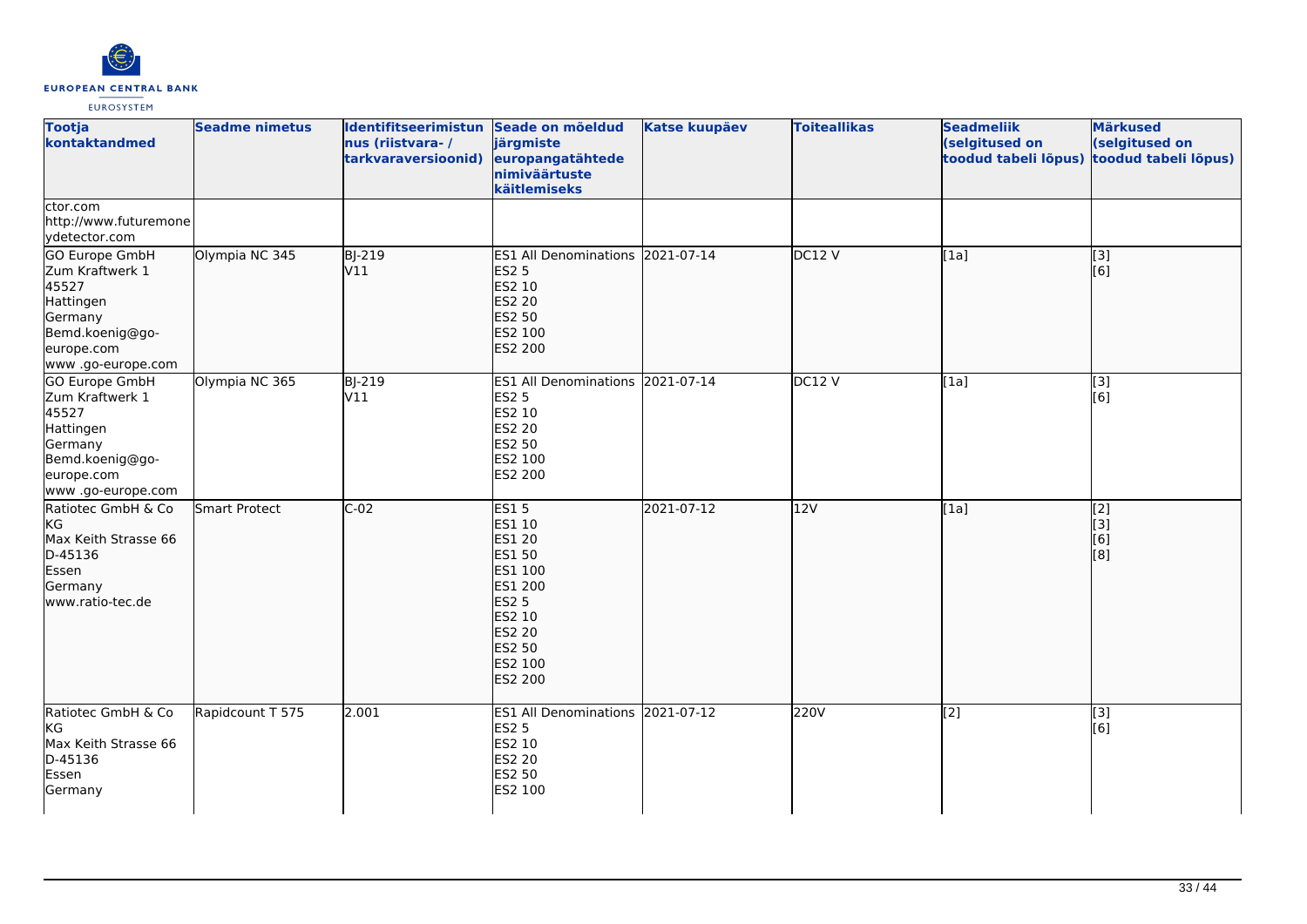

| <b>Tootja</b><br>kontaktandmed                                                                      | <b>Seadme nimetus</b> | Identifitseerimistun Seade on mõeldud<br>nus (riistvara-/<br>tarkvaraversioonid) | järgmiste<br>europangatähtede<br>nimiväärtuste<br>käitlemiseks                                                                             | <b>Katse kuupäev</b> | <b>Toiteallikas</b> | <b>Seadmeliik</b><br>(selgitused on<br>toodud tabeli lõpus) | <b>Märkused</b><br>(selgitused on<br>toodud tabeli lõpus) |
|-----------------------------------------------------------------------------------------------------|-----------------------|----------------------------------------------------------------------------------|--------------------------------------------------------------------------------------------------------------------------------------------|----------------------|---------------------|-------------------------------------------------------------|-----------------------------------------------------------|
| www.ratio-tec.de                                                                                    |                       |                                                                                  | ES2 200                                                                                                                                    |                      |                     |                                                             |                                                           |
| Ratiotec GmbH & Co<br>KG<br>Max Keith Strasse 66<br>D-45136<br>Essen<br>Germany<br>www.ratio-tec.de | Rapidcount X 400      | 1.4.0.4                                                                          | ES1 All Denominations 2021-07-12<br><b>ES2 5</b><br>ES2 10<br><b>ES2 20</b><br><b>ES2 50</b><br>ES2 100<br><b>ES2 200</b>                  |                      | 220V                | [2]                                                         | $\overline{[3]}$<br>[6]                                   |
| Ratiotec GmbH & Co<br>KG<br>Max Keith Strasse 66<br>D-45136<br>Essen<br>Germany<br>www.ratio-tec.de | Smart Protect Plus    | 016                                                                              | <b>ES15</b><br>ES1 10<br><b>ES1 20</b><br>ES1 50<br>ES1 100<br>ES1 200<br><b>ES2 5</b><br>ES2 10<br>ES2 20<br>ES2 50<br>ES2 100<br>ES2 200 | 2021-07-12           | 12V                 | [1a]                                                        | $[2]$<br>[3]<br>[6]                                       |
| Gunnebo Cash<br>Automation AB<br>Stora Åvägen 1<br>SE-436 34<br>Askim<br>Sweden<br>www.gunnebo.com  | NV4                   | <b>EUR 3.7</b>                                                                   | ES1 All Denominations 2021-07-08<br><b>ES2 5</b><br><b>ES2 10</b><br><b>ES2 20</b><br>ES2 50<br>ES2 100<br><b>ES2 200</b>                  |                      | 24VDC               | [1b]                                                        | $\overline{[}3]$<br>[6]                                   |
| Azkoyen S.A.<br>Adva San Silvestre S/N<br>31550<br>Peralta Navarra<br>Spain<br>www.azkoyen.com      | POS 1500 EU           | $V$ 5.7                                                                          | ES1 All Denominations 2021-06-25<br><b>ES2 5</b><br>ES2 10<br><b>ES2 20</b><br>ES2 50<br>ES2 100<br>ES2 200                                |                      | Mains, 220V         | [1a]                                                        | $\overline{[3]}$                                          |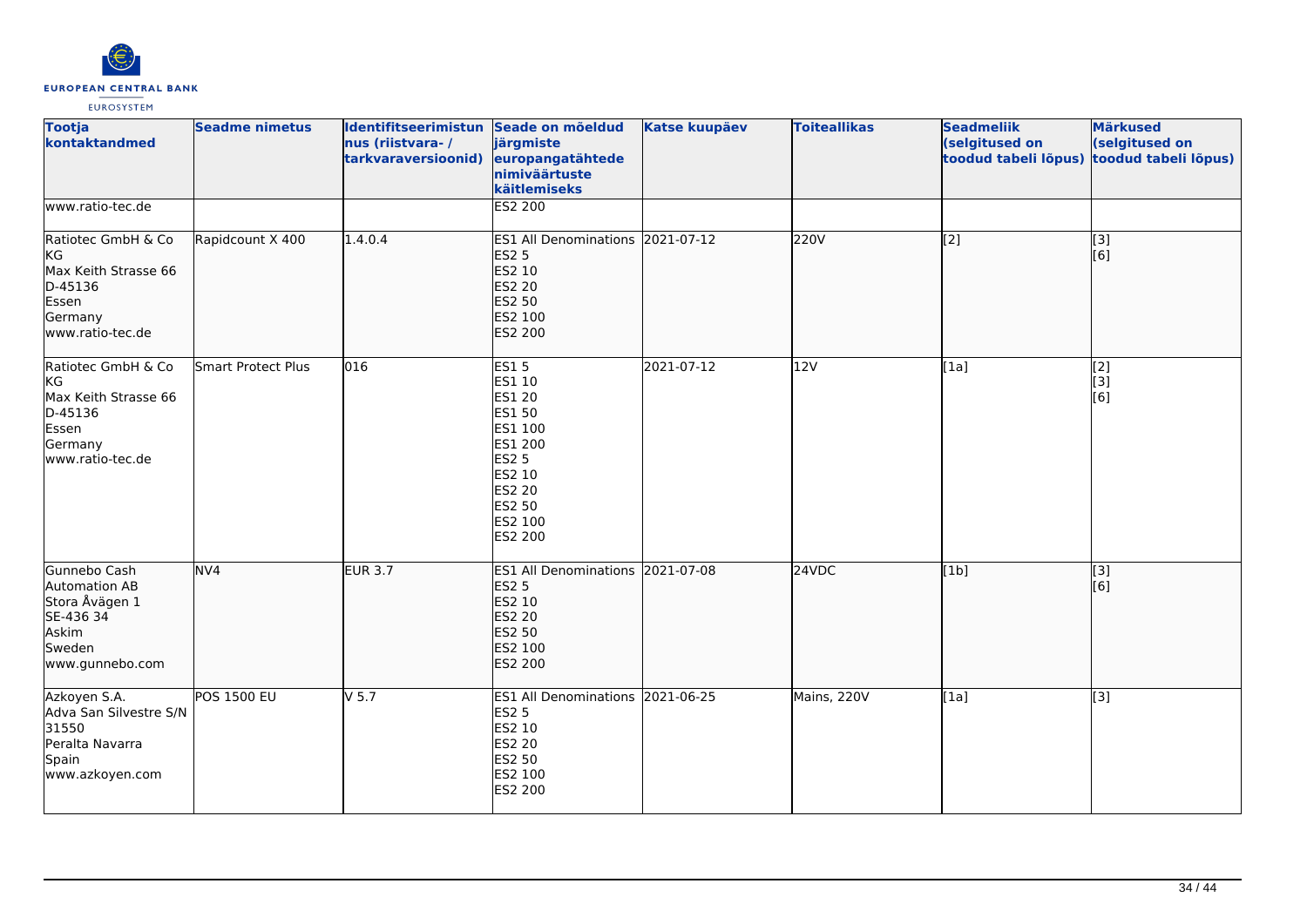

| <b>Tootja</b><br>kontaktandmed                                                                                              | <b>Seadme nimetus</b> | Identifitseerimistun Seade on mõeldud<br>nus (riistvara-/<br>tarkvaraversioonid) | järgmiste<br>europangatähtede<br>nimiväärtuste<br>käitlemiseks                                                     | <b>Katse kuupäev</b> | <b>Toiteallikas</b> | <b>Seadmeliik</b><br>(selgitused on<br>toodud tabeli lõpus) | <b>Märkused</b><br>(selgitused on<br>toodud tabeli lõpus) |
|-----------------------------------------------------------------------------------------------------------------------------|-----------------------|----------------------------------------------------------------------------------|--------------------------------------------------------------------------------------------------------------------|----------------------|---------------------|-------------------------------------------------------------|-----------------------------------------------------------|
| Azkoyen S.A.<br>Adva San Silvestre S/N<br>31550<br>Peralta Navarra<br>Spain<br>www.azkoyen.com                              | POS 1000 EU           | V <sub>15.5</sub>                                                                | ES1 All Denominations 2021-06-24<br><b>ES2 5</b><br>ES2 10<br><b>ES2 20</b><br>ES2 50<br>ES2 100<br><b>ES2 200</b> |                      | Mains, 220V         | [1a]                                                        | $\overline{[}3]$                                          |
| Iternet-European<br>Distribution<br>Via S. Merli 64/66<br>29122<br>Piacenza<br>Italy<br>www.iternet-<br>securitysystems.com | HolenBecky HT 2800    | C41                                                                              | ES1 All Denominations 2021-06-10<br><b>ES2 5</b><br>ES2 10<br><b>ES2 20</b><br>ES2 50<br>ES2 100<br>ES2 200        |                      | Mains - 220V        | $\overline{[2]}$                                            | $\overline{[}3]$<br>[6]                                   |
| Iternet-European<br>Distribution<br>Via S. Merli 64/66<br>29122<br>Piacenza<br>Italy<br>www.iternet-<br>securitysystems.com | Holenburg HT-2320     | C41                                                                              | ES1 All Denominations 2021-06-10<br><b>ES2 5</b><br>ES2 10<br><b>ES2 20</b><br>ES2 50<br>ES2 100<br><b>ES2 200</b> |                      | Other: 100-240V     | $\overline{[2]}$                                            | $\overline{[}3]$<br>[6]                                   |
| Iternet-European<br>Distribution<br>Via S. Merli 64/66<br>29122<br>Piacenza<br>Italy<br>www.iternet-<br>securitysystems.com | Holenburg HT-6600     | C41                                                                              | ES1 All Denominations 2021-06-10<br><b>ES2 5</b><br>ES2 10<br><b>ES2 20</b><br><b>ES2 50</b><br>ES2 100<br>ES2 200 |                      | 220V                | [2]                                                         | [3]<br>[6]                                                |
| <b>JCM Europe GmbH</b><br>Mündelheimer Weg 60<br>40472<br>Düsseldorf<br>Germany<br>info@jcmglobal.eu                        | <b>EBA-40</b>         | EBA-4x<br>$V1.55 - 38$                                                           | ES1 All Denominations 2021-05-28<br><b>ES2 5</b><br>ES2 10<br><b>ES2 20</b><br><b>ES2 50</b><br>ES2 100            |                      | Other: 12V/24V      | [1b]                                                        | $\overline{[3]}$<br>[6]<br>[8]                            |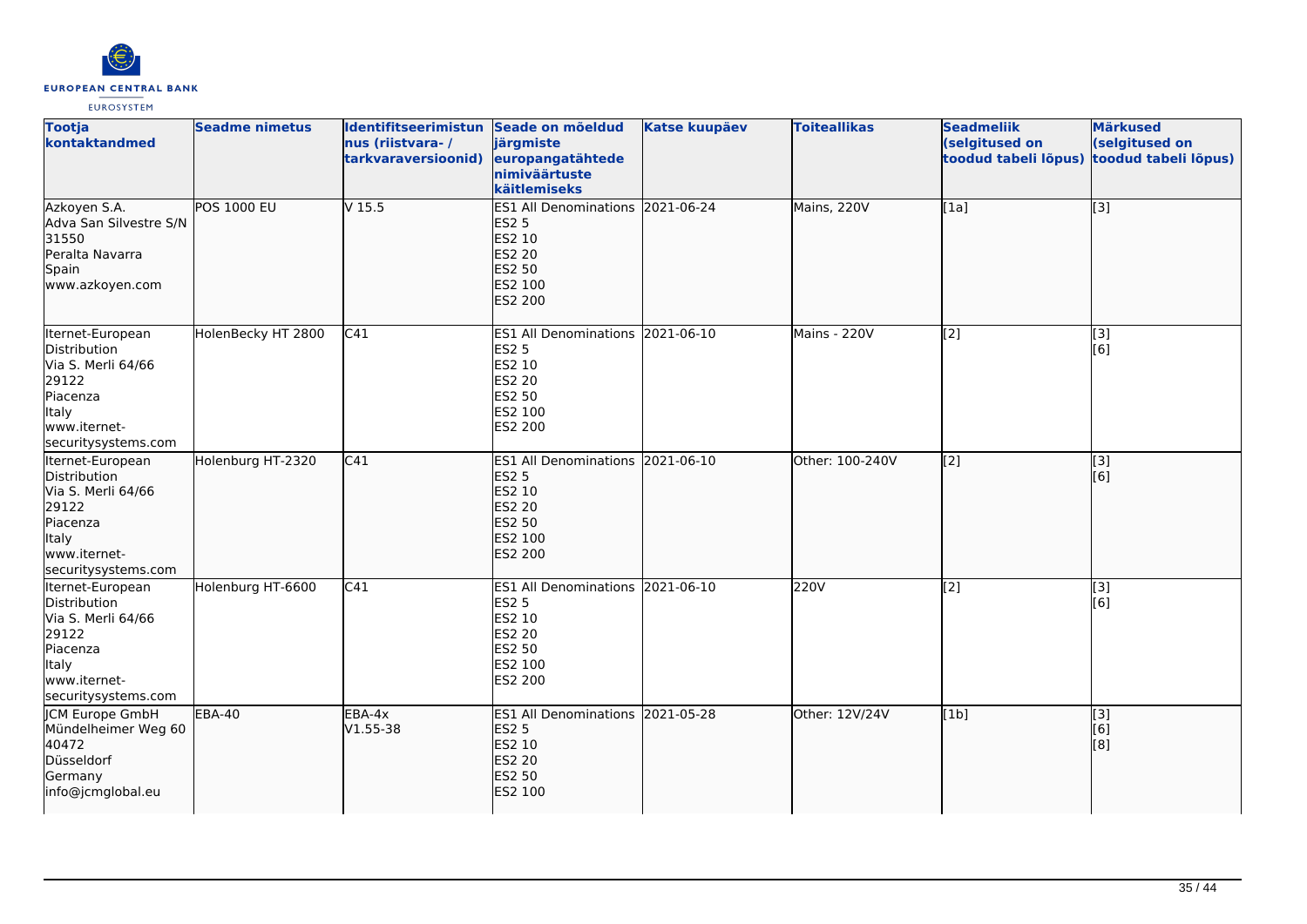

| <b>Tootja</b><br>kontaktandmed                                                                                       | <b>Seadme nimetus</b> | Identifitseerimistun Seade on mõeldud<br>nus (riistvara-/<br>tarkvaraversioonid) | järgmiste<br>europangatähtede<br>nimiväärtuste<br>käitlemiseks                                              | <b>Katse kuupäev</b> | <b>Toiteallikas</b> | <b>Seadmeliik</b><br>(selgitused on<br>toodud tabeli lõpus) | <b>Märkused</b><br>(selgitused on<br>toodud tabeli lõpus) |
|----------------------------------------------------------------------------------------------------------------------|-----------------------|----------------------------------------------------------------------------------|-------------------------------------------------------------------------------------------------------------|----------------------|---------------------|-------------------------------------------------------------|-----------------------------------------------------------|
| www.jcmglobal.eu                                                                                                     |                       |                                                                                  | ES2 200                                                                                                     |                      |                     |                                                             |                                                           |
| <b>Buic VIP srl</b><br>Via Marconi 11<br>20080<br>Vermezzo (MI)<br><b>Italy</b><br>info@buicvip.it<br>www.buicvip.it | CD330                 | 329                                                                              | ES1 All Denominations 2021-05-20<br>ES2 5<br>ES2 10<br>ES2 20<br>ES2 50<br>ES2 100<br>ES2 200               |                      | Mains - 110V - 220V | [1a]                                                        | [3]<br>[6]                                                |
| <b>Buic VIP srl</b><br>Via Marconi 11<br>20080<br>Vermezzo (MI)<br>Italy<br>info@buicvip.it<br>www.buicvip.it        | CD350                 | 329                                                                              | ES1 All Denominations 2021-05-20<br><b>ES2 5</b><br>ES2 10<br>ES2 20<br>ES2 50<br>ES2 100<br><b>ES2 200</b> |                      | Mains - 110V - 220V | [1a]                                                        | $\overline{[3]}$<br>[6]                                   |
| <b>HBW Cash Solutions</b><br>GmbH<br>Jurastrasse 1<br>73119<br>Zell<br>Germany<br>Info@hbw-cs.de<br>www.hbw-cs.de    | <b>BT 500</b>         | 329                                                                              | ES1 All Denominations 2021-05-20<br><b>ES2 5</b><br>ES2 10<br>ES2 20<br>ES2 50<br>ES2 100<br>ES2 200        |                      | 220V                | [1a]                                                        | [3]<br>[6]                                                |
| <b>HBW Cash Solutions</b><br>GmbH<br>Jurastrasse 1<br>73119<br>Zell<br>Germany<br>Info@hbw-cs.de<br>www.hbw-cs.de    | <b>BT 600</b>         | 329                                                                              | ES1 All Denominations 2021-05-20<br><b>ES2 5</b><br>ES2 10<br>ES2 20<br>ES2 50<br>ES2 100<br><b>ES2 200</b> |                      | 220V                | [1a]                                                        | $\overline{[3]}$<br>[6]                                   |
| Shenzhen Easycount<br>Technology Co., Ltd.<br>Building A2, YiFang<br>Huigu Technology Park                           | <b>EC330</b>          | 329                                                                              | ES1 All Denominations 2021-05-20<br><b>ES2 5</b><br>ES2 10<br>ES2 20                                        |                      | Mains, 110V, 220V   | [1a]                                                        | $\overline{[}3]$<br>[6]                                   |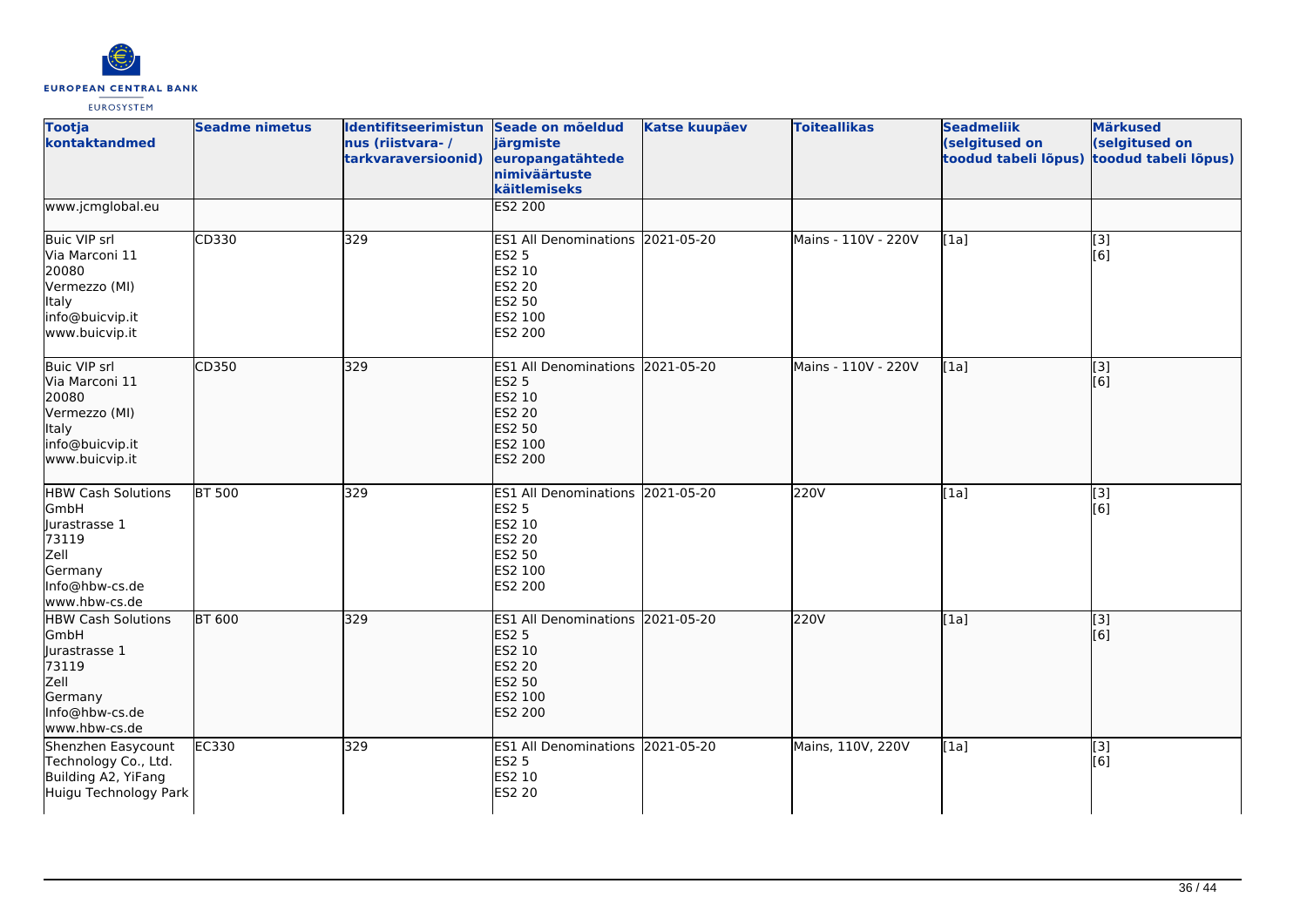

| <b>Tootja</b><br>kontaktandmed                                                                                                                                                                                  | <b>Seadme nimetus</b> | Identifitseerimistun Seade on mõeldud<br>nus (riistvara-/<br>tarkvaraversioonid) | järgmiste<br>europangatähtede<br>nimiväärtuste<br>käitlemiseks                                                     | <b>Katse kuupäev</b> | <b>Toiteallikas</b>            | <b>Seadmeliik</b><br>(selgitused on<br>toodud tabeli lõpus) | <b>Märkused</b><br>(selgitused on<br>toodud tabeli lõpus) |
|-----------------------------------------------------------------------------------------------------------------------------------------------------------------------------------------------------------------|-----------------------|----------------------------------------------------------------------------------|--------------------------------------------------------------------------------------------------------------------|----------------------|--------------------------------|-------------------------------------------------------------|-----------------------------------------------------------|
| LingNan Road, Tanxia<br>Town<br>523729<br>Dongguan<br>China<br>sales@easycount.com.<br>lcn<br>www.easycount.com.c                                                                                               |                       |                                                                                  | <b>ES2 50</b><br>ES2 100<br>ES2 200                                                                                |                      |                                |                                                             |                                                           |
| Shenzhen Easycount<br>Technology Co., Ltd.<br>Building A2, YiFang<br>Huigu Technology Park<br>LingNan Road, Tanxia<br>Town<br>523729<br>Dongguan<br>China<br>sales@easycount.com.<br>lcn<br>www.easycount.com.c | <b>EC350</b>          | 329                                                                              | ES1 All Denominations 2021-05-20<br><b>ES2 5</b><br>ES2 10<br>ES2 20<br><b>ES2 50</b><br>ES2 100<br><b>ES2 200</b> |                      | Mains, 110V, 220V              | [1a]                                                        | [3]<br>[6]                                                |
| Shenzhen Easycount<br>Technology Co., Ltd.<br>Building A2, YiFang<br>Huigu Technology Park<br>LingNan Road, Tanxia<br>Town<br>523729<br>Dongguan<br>China<br>sales@easycount.com.<br>lcn<br>www.easycount.com.c | <b>EC500</b>          | 329                                                                              | ES1 All Denominations 2021-05-20<br><b>ES2 5</b><br>ES2 10<br>ES2 20<br>ES2 50<br>ES2 100<br>ES2 200               |                      | 220V - Rechargeable<br>battery | [1a]                                                        | [3]<br>[6]                                                |
| Shenzhen Easycount<br>Technology Co., Ltd.<br>Building A2, YiFang<br>Huigu Technology Park                                                                                                                      | <b>EC580</b>          | 329                                                                              | ES1 All Denominations 2021-05-20<br><b>ES2 5</b><br><b>ES2 10</b><br><b>ES2 20</b>                                 |                      | 220V - Rechargeable<br>battery | [1a]                                                        | [3]<br>[6]                                                |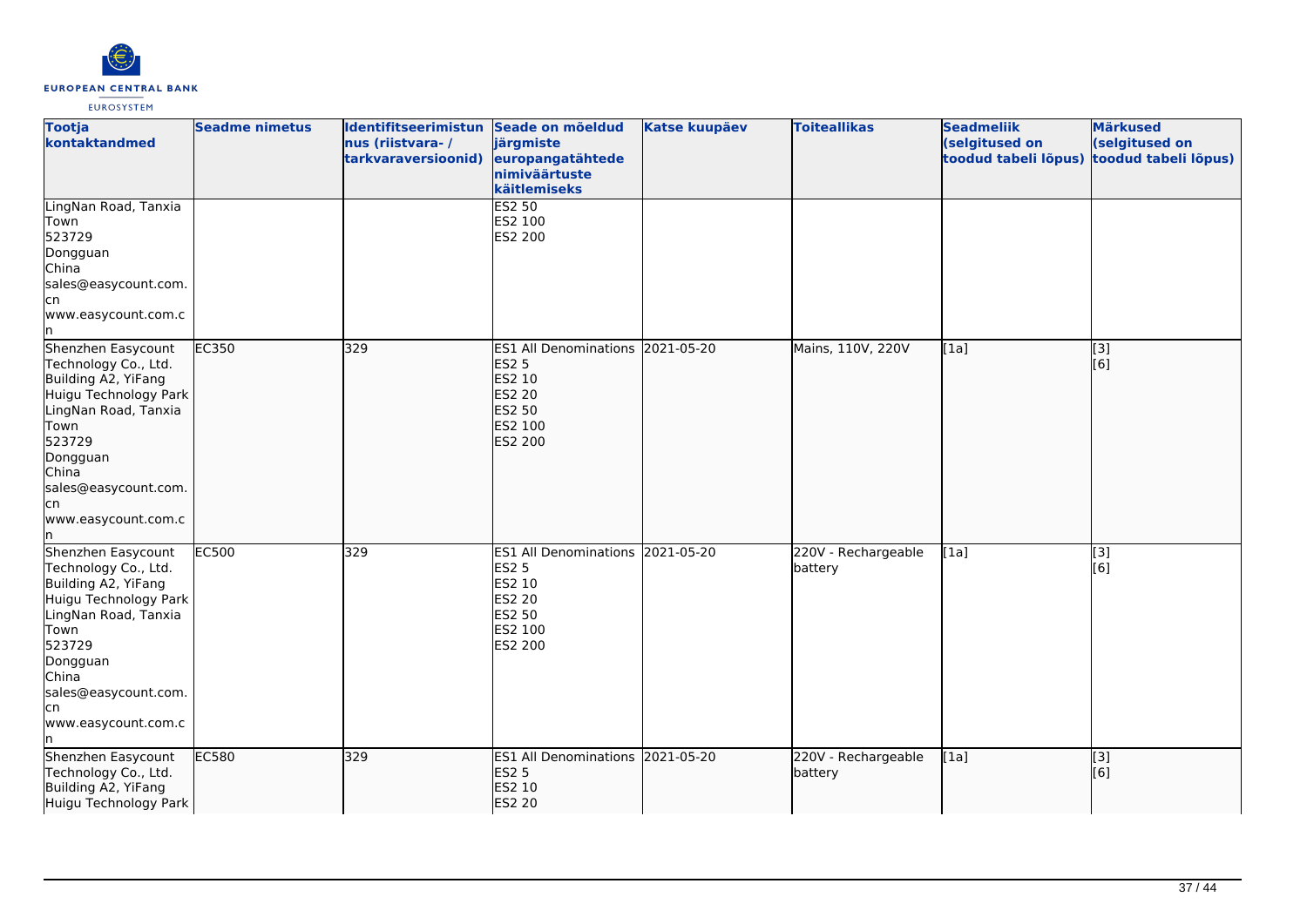

| <b>Tootja</b><br>kontaktandmed                                                                                                                                                                                  | <b>Seadme nimetus</b> | Identifitseerimistun Seade on mõeldud<br>nus (riistvara-/<br>tarkvaraversioonid) | järgmiste<br>europangatähtede<br>nimiväärtuste<br>käitlemiseks                                                     | <b>Katse kuupäev</b> | <b>Toiteallikas</b>            | <b>Seadmeliik</b><br>(selgitused on<br>toodud tabeli lõpus) | <b>Märkused</b><br>(selgitused on<br>toodud tabeli lõpus) |
|-----------------------------------------------------------------------------------------------------------------------------------------------------------------------------------------------------------------|-----------------------|----------------------------------------------------------------------------------|--------------------------------------------------------------------------------------------------------------------|----------------------|--------------------------------|-------------------------------------------------------------|-----------------------------------------------------------|
| LingNan Road, Tanxia<br>Town<br>523729<br>Dongguan<br>China<br>sales@easycount.com.<br>lcn<br>www.easycount.com.c                                                                                               |                       |                                                                                  | <b>ES2 50</b><br>ES2 100<br><b>ES2 200</b>                                                                         |                      |                                |                                                             |                                                           |
| Shenzhen Easycount<br>Technology Co., Ltd.<br>Building A2, YiFang<br>Huigu Technology Park<br>LingNan Road, Tanxia<br>Town<br>523729<br>Dongguan<br>China<br>sales@easycount.com.<br>lcn<br>www.easycount.com.c | <b>EC 1800</b>        | 1.9                                                                              | ES1 All Denominations 2021-05-20<br><b>ES2 5</b><br>ES2 10<br>ES2 20<br>ES2 50<br>ES2 100<br>ES2 200               |                      | Mains, 110V, 220V              | $\overline{[2]}$                                            | [3]<br>[6]                                                |
| Sourxing Ltd<br>G1, 13/F, World Tech<br>Centre<br>95 How Ming Street<br>Kwun Tong<br>Kowloon<br>Hong Kong<br>China<br>info@sourxing.com<br>www.sourxing.com                                                     | SX530                 | 329                                                                              | ES1 All Denominations 2021-05-20<br><b>ES2 5</b><br>ES2 10<br><b>ES2 20</b><br><b>ES2 50</b><br>ES2 100<br>ES2 200 |                      | 220V - rechargeable<br>battery | [1a]                                                        | $\overline{[}3]$<br>[6]                                   |
| <b>HBW Cash Solutions</b><br>GmbH<br>Jurastrasse 1<br>73119<br>Zell<br>Germany<br>Info@hbw-cs.de                                                                                                                | <b>BT 700</b>         | 329                                                                              | ES1 All Denominations 2021-05-20<br><b>ES2 5</b><br>ES2 10<br><b>ES2 20</b><br>ES2 50<br>ES2 100<br>ES2 200        |                      | 220V                           | [1a]                                                        | $\overline{[3]}$<br>[6]                                   |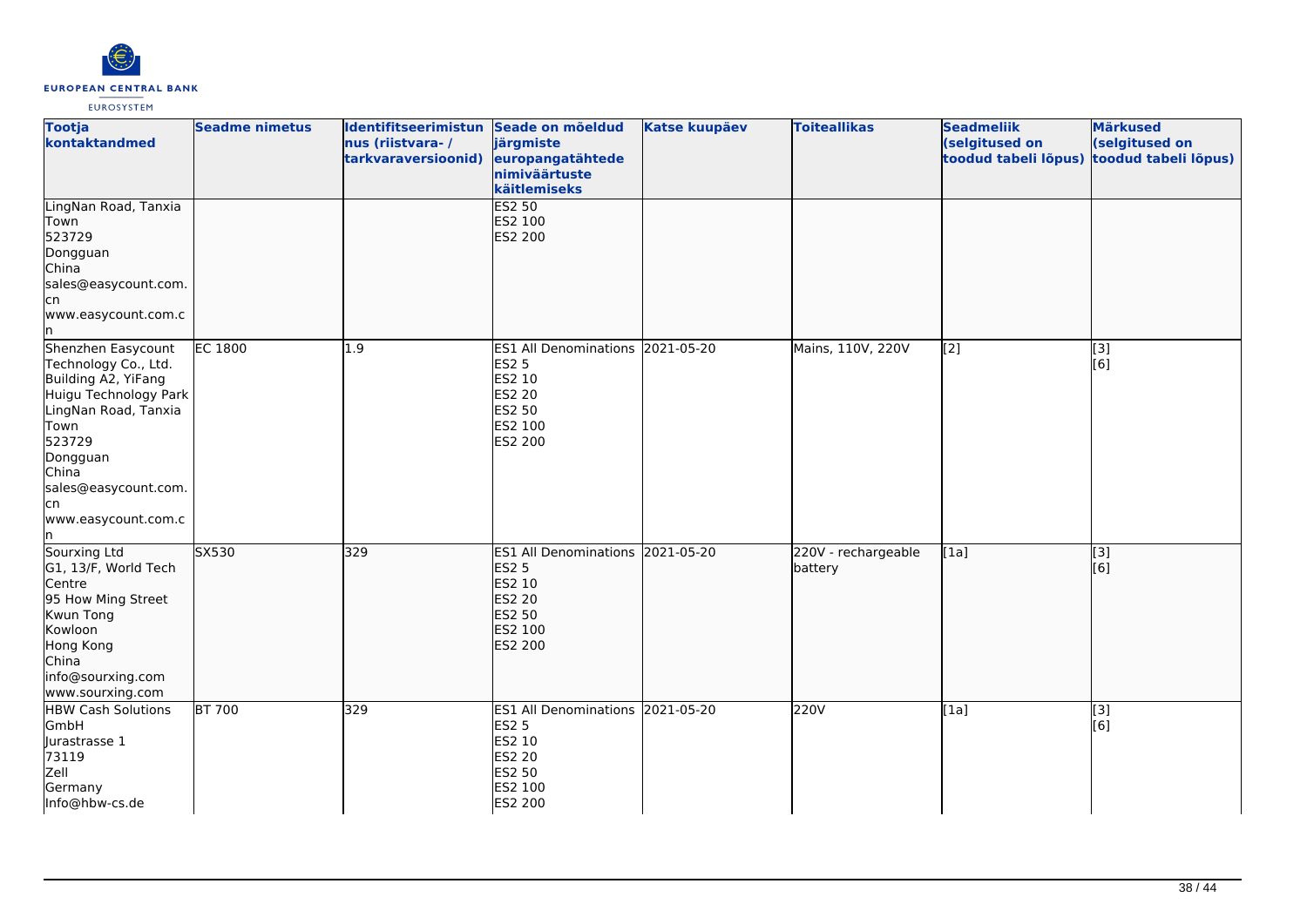

| <b>Tootja</b><br>kontaktandmed                                                                                                                                                                                         | <b>Seadme nimetus</b> | Identifitseerimistun Seade on mõeldud<br>nus (riistvara-/<br>tarkvaraversioonid) | järgmiste<br>europangatähtede<br>nimiväärtuste<br>käitlemiseks                                              | <b>Katse kuupäev</b> | <b>Toiteallikas</b>            | <b>Seadmeliik</b><br>(selgitused on<br>toodud tabeli lõpus) | <b>Märkused</b><br>(selgitused on<br>toodud tabeli lõpus) |
|------------------------------------------------------------------------------------------------------------------------------------------------------------------------------------------------------------------------|-----------------------|----------------------------------------------------------------------------------|-------------------------------------------------------------------------------------------------------------|----------------------|--------------------------------|-------------------------------------------------------------|-----------------------------------------------------------|
| www.hbw-cs.de                                                                                                                                                                                                          |                       |                                                                                  |                                                                                                             |                      |                                |                                                             |                                                           |
| Sourxing Ltd<br>G1, 13/F, World Tech<br>Centre<br>95 How Ming Street<br>Kwun Tong<br>Kowloon<br>Hong Kong<br>China<br>info@sourxing.com<br>www.sourxing.com                                                            | SX333                 | 329                                                                              | ES1 All Denominations 2021-05-20<br><b>ES2 5</b><br>ES2 10<br>ES2 20<br>ES2 50<br>ES2 100<br><b>ES2 200</b> |                      | Mains - 110V - 220v            | [1a]                                                        | $\overline{[3]}$<br>[6]                                   |
| Sourxing Ltd<br>G1, 13/F, World Tech<br>Centre<br>95 How Ming Street<br>Kwun Tong<br>Kowloon<br>Hong Kong<br>China<br>info@sourxing.com<br>www.sourxing.com                                                            | SX580                 | 329                                                                              | ES1 All Denominations 2021-05-20<br><b>ES2 5</b><br>ES2 10<br>ES2 20<br>ES2 50<br>ES2 100<br>ES2 200        |                      | 220V - rechargeable<br>battery | [1a]                                                        | [3]<br>[6]                                                |
| Shenzhen Easycount<br>Technology Co., Ltd.<br>Building A2, YiFang<br>Huigu Technology Park<br>LingNan Road, Tanxia<br>Town<br>523729<br>Dongguan<br>China<br>sales@easycount.com.<br>lcn<br>www.easycount.com.c<br>In. | EC600                 | 329                                                                              | ES1 All Denominations 2021-05-20<br><b>ES2 5</b><br>ES2 10<br>ES2 20<br>ES2 50<br>ES2 100<br><b>ES2 200</b> |                      | Mains, 110V, 220V              | [1a]                                                        | [3]<br>[6]                                                |
| POSIFLEX NORESTE SL<br>C/ Entenza, 202<br>08029<br>Barcelona                                                                                                                                                           | Mustek D8             | 329                                                                              | ES1 All Denominations 2021-05-20<br><b>ES2 5</b><br>ES2 10<br><b>ES2 20</b>                                 |                      | 220V                           | [1a]                                                        | [3]<br>[6]                                                |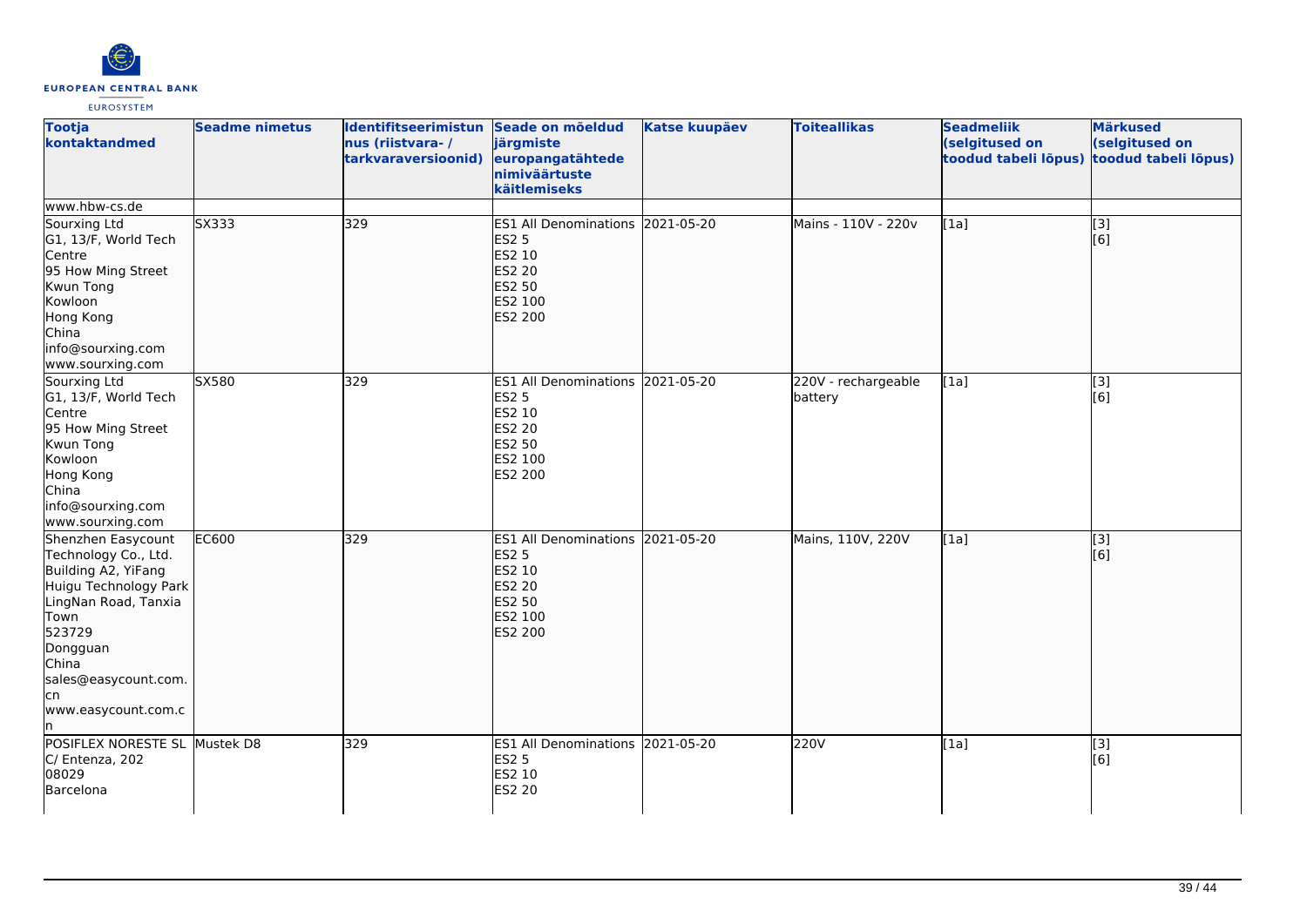

| <b>Tootja</b><br>kontaktandmed                                                                                               | <b>Seadme nimetus</b> | Identifitseerimistun Seade on mõeldud<br>nus (riistvara-/<br>tarkvaraversioonid) | järgmiste<br>europangatähtede<br>nimiväärtuste<br>käitlemiseks                                                     | <b>Katse kuupäev</b> | <b>Toiteallikas</b>            | <b>Seadmeliik</b><br>(selgitused on<br>toodud tabeli lõpus) | <b>Märkused</b><br>(selgitused on<br>toodud tabeli lõpus) |
|------------------------------------------------------------------------------------------------------------------------------|-----------------------|----------------------------------------------------------------------------------|--------------------------------------------------------------------------------------------------------------------|----------------------|--------------------------------|-------------------------------------------------------------|-----------------------------------------------------------|
| Spain<br>compras@posiflex.es<br>www.posiflex.es                                                                              |                       |                                                                                  | <b>ES2 50</b><br>ES2 100<br>ES2 200                                                                                |                      |                                |                                                             |                                                           |
| <b>HBW Cash Solutions</b><br><b>GmbH</b><br>Jurastrasse 1<br>73119<br>Zell<br>Germany<br>Info@hbw-cs.de<br>www.hbw-cs.de     | VC 4040               | 1.9                                                                              | ES1 All Denominations 2021-05-20<br><b>ES2 5</b><br>ES2 10<br><b>ES2 20</b><br>ES2 50<br>ES2 100<br><b>ES2 200</b> |                      | Mains - 110V - 220V            | $\left[2\right]$                                            | [3]<br>[6]                                                |
| POSIFLEX NORESTE SL Mustek C1800<br>C/ Entenza, 202<br>08029<br>Barcelona<br>Spain<br>compras@posiflex.es<br>www.posiflex.es |                       | 1.9                                                                              | ES1 All Denominations 2021-05-20<br><b>ES2 5</b><br>ES2 10<br>ES2 20<br>ES2 50<br>ES2 100<br>ES2 200               |                      | Mains-110V-220V                | [2]                                                         | $\overline{[3]}$<br>[6]                                   |
| POSIFLEX NORESTE SL Mustek D9<br>C/ Entenza, 202<br>08029<br>Barcelona<br>Spain<br>compras@posiflex.es<br>www.posiflex.es    |                       | 329                                                                              | ES1 All Denominations 2021-05-20<br><b>ES2 5</b><br>ES2 10<br>ES2 20<br><b>ES2 50</b><br>ES2 100<br><b>ES2 200</b> |                      | 220V                           | [1a]                                                        | $\overline{[3]}$<br>[6]                                   |
| Francopost srl<br>Via Prina 15<br>20154<br>Milano<br><b>I</b> taly<br>www.francopost.it                                      | <b>SPEEDY UV</b>      | 329                                                                              | ES1 All Denominations 2021-05-20<br><b>ES2 5</b><br>ES2 10<br>ES2 20<br>ES2 50<br>ES2 100<br>ES2 200               |                      | 220V - Rechargeable<br>battery | [1a]                                                        | [3]<br>$\overline{[}6\overline{)}$                        |
| Francopost srl<br>Via Prina 15                                                                                               | <b>SPEEDY</b>         | 329                                                                              | ES1 All Denominations 2021-05-20<br><b>ES2 5</b>                                                                   |                      | 220V - Rechargeable<br>battery | [1a]                                                        | [3]<br>[6]                                                |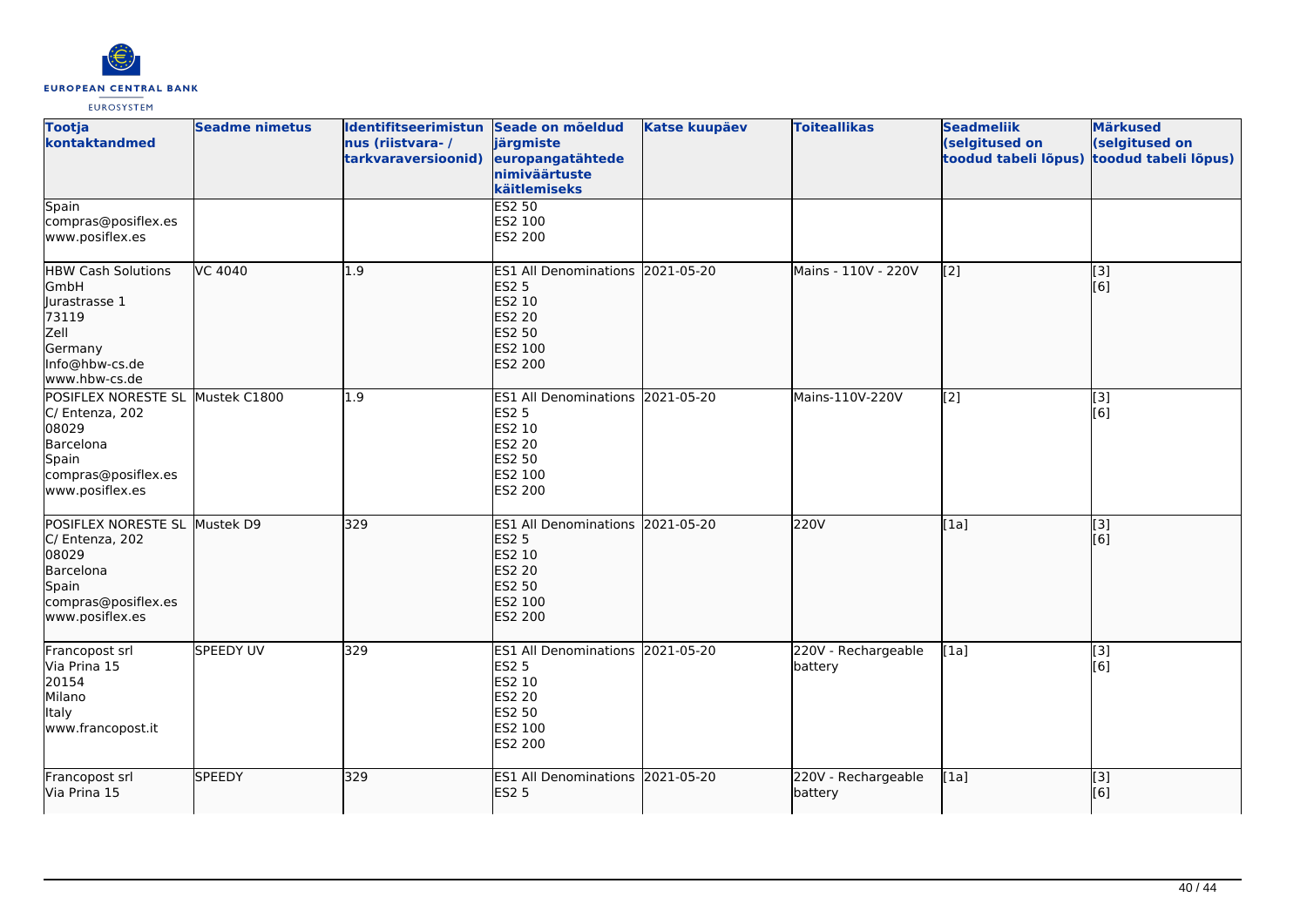

| <b>Tootja</b><br>kontaktandmed                                                                                                                             | <b>Seadme nimetus</b>                    | Identifitseerimistun Seade on mõeldud<br>nus (riistvara-/<br>tarkvaraversioonid) | järgmiste<br>europangatähtede<br>nimiväärtuste<br>käitlemiseks                                                        | <b>Katse kuupäev</b> | <b>Toiteallikas</b> | <b>Seadmeliik</b><br>(selgitused on<br>toodud tabeli lõpus) | <b>Märkused</b><br>(selgitused on<br>toodud tabeli lõpus) |
|------------------------------------------------------------------------------------------------------------------------------------------------------------|------------------------------------------|----------------------------------------------------------------------------------|-----------------------------------------------------------------------------------------------------------------------|----------------------|---------------------|-------------------------------------------------------------|-----------------------------------------------------------|
| 20154<br>Milano<br>Italy<br>www.francopost.it                                                                                                              |                                          |                                                                                  | <b>ES2 10</b><br><b>ES2 20</b><br><b>ES2 50</b><br>ES2 100<br>ES2 200                                                 |                      |                     |                                                             |                                                           |
| MBS s.r.l.<br>Via Cosenza, 5<br>81030<br>Succivo (CE)<br>Italy<br>info@mbs-srl.com<br>lwww.mbs-srl.com                                                     | <b>EASYCONTROL NEW</b><br><b>AGE PRO</b> | 329                                                                              | ES1 All Denominations 2021-05-20<br><b>ES2 5</b><br>ES2 10<br>ES2 20<br>ES2 50<br>ES2 100<br>ES2 200                  |                      | 220v                | [1a]                                                        | $[3]$<br>[6]                                              |
| MBS s.r.l.<br>Via Cosenza, 5<br>81030<br>Succivo (CE)<br>Italy<br>info@mbs-srl.com<br>www.mbs-srl.com                                                      | <b>MBS 1800N</b>                         | 1.9                                                                              | <b>ES1 All Denominations</b><br><b>ES2 5</b><br>ES2 10<br><b>ES2 20</b><br><b>ES2 50</b><br>ES2 100<br>ES2 200        | 2021-05-20           | mains-110v-220v     | $\left[ \begin{matrix} 2 \end{matrix} \right]$              | [3]<br>[6]                                                |
| <b>DISTRIBUCIONES</b><br>MYLAR S.A.U.<br>Avda. De la Industria 1,<br>Pol. Ind. Guadalquivir<br>41120<br>Gelves<br>Spain<br>mariaj@mylar.es<br>www.mylar.es | appBILLDETECTOR                          | 329                                                                              | ES1 All Denominations 2021-05-20<br><b>ES2 5</b><br>ES2 10<br><b>ES2 20</b><br>ES2 50<br>ES2 100<br>ES2 200           |                      | Mains - 110V - 220V | [1a]                                                        | $\overline{[3]}$<br>[6]                                   |
| Guangzhou SuperEyes SE330<br>Electronics Technology<br>Co. Ltd<br>3/F, No. 5, East Eleven<br>Heng Road, Xingye<br>Avenue, Chenchong Vil<br>511400          |                                          | 329                                                                              | <b>ES1 All Denominations</b><br><b>ES2 5</b><br>ES2 10<br><b>ES2 20</b><br><b>ES2 50</b><br>ES2 100<br><b>ES2 200</b> | 2021-05-20           | Mains - 110V - 220V | [1a]                                                        | [3]<br>[6]                                                |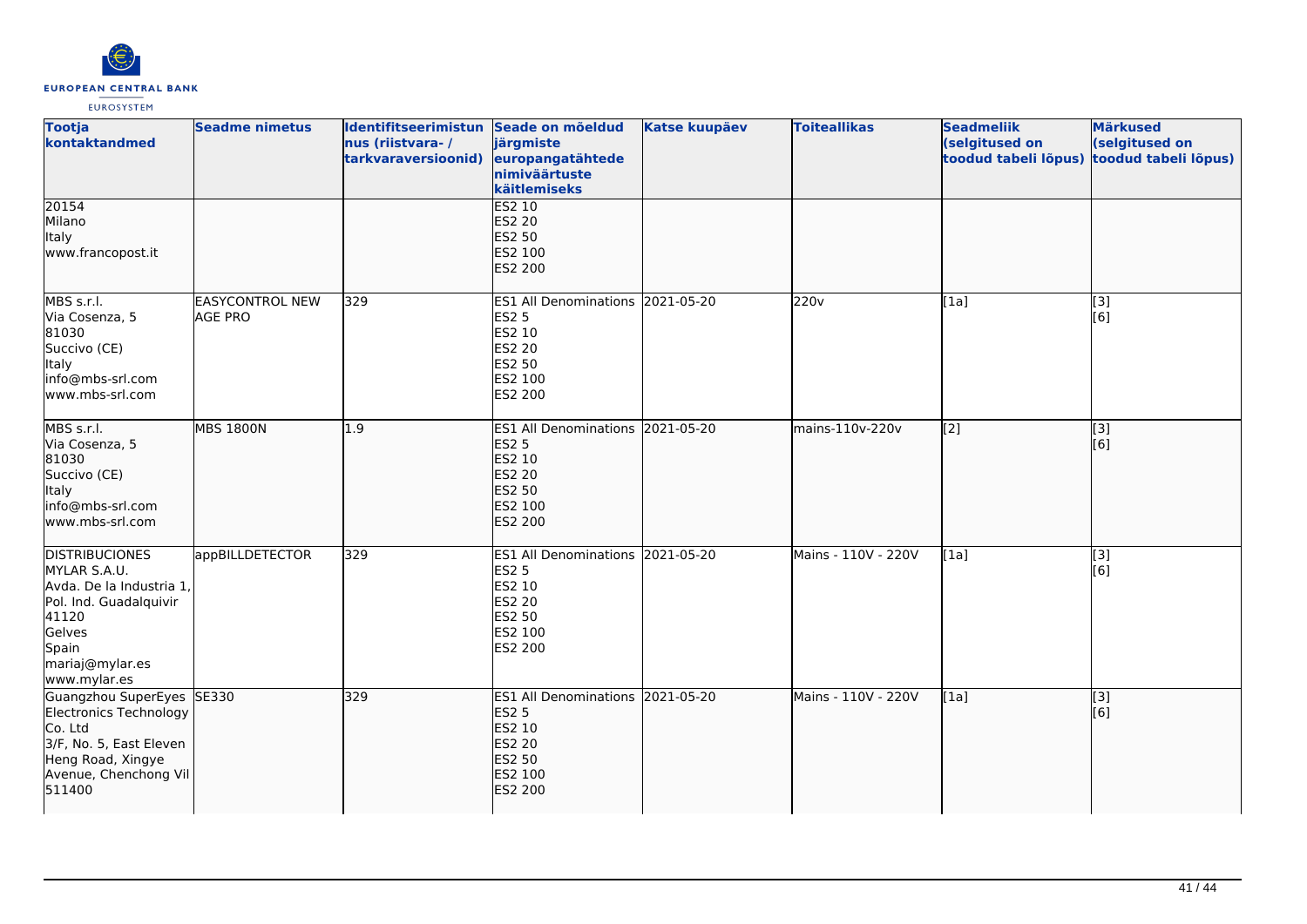

| <b>Tootja</b><br>kontaktandmed                                                                                                                                                                                       | <b>Seadme nimetus</b> | Identifitseerimistun Seade on mõeldud<br>nus (riistvara-/<br>tarkvaraversioonid) | järgmiste<br>europangatähtede<br>nimiväärtuste<br>käitlemiseks                                                            | <b>Katse kuupäev</b> | <b>Toiteallikas</b> | <b>Seadmeliik</b><br>(selgitused on<br>toodud tabeli lõpus) | <b>Märkused</b><br>(selgitused on<br>toodud tabeli lõpus) |
|----------------------------------------------------------------------------------------------------------------------------------------------------------------------------------------------------------------------|-----------------------|----------------------------------------------------------------------------------|---------------------------------------------------------------------------------------------------------------------------|----------------------|---------------------|-------------------------------------------------------------|-----------------------------------------------------------|
| Guangzhou<br>China<br>info@super-eyes.com<br>www.super-eyes.com                                                                                                                                                      |                       |                                                                                  |                                                                                                                           |                      |                     |                                                             |                                                           |
| Guangzhou SuperEyes SE350<br>Electronics Technology<br>Co. Ltd<br>3/F, No. 5, East Eleven<br>Heng Road, Xingye<br>Avenue, Chenchong Vil<br>511400<br>Guangzhou<br>China<br>info@super-eyes.com<br>www.super-eyes.com |                       | 329                                                                              | <b>ES1 All Denominations</b><br><b>ES2 5</b><br>ES2 10<br><b>ES2 20</b><br><b>ES2 50</b><br>ES2 100<br>ES2 200            | 2021-05-20           | Mains - 110V - 220V | [1a]                                                        | [3]<br>[6]                                                |
| Guangzhou SuperEyes SE500<br>Electronics Technology<br>Co. Ltd<br>3/F, No. 5, East Eleven<br>Heng Road, Xingye<br>Avenue, Chenchong Vil<br>511400<br>Guangzhou<br>China<br>info@super-eyes.com<br>www.super-eyes.com |                       | 329                                                                              | ES1 All Denominations 2021-05-20<br><b>ES2 5</b><br>ES2 10<br><b>ES2 20</b><br><b>ES2 50</b><br>ES2 100<br><b>ES2 200</b> |                      | Mains - 110V - 220V | [1a]                                                        | $\overline{[}3]$<br>[6]                                   |
| Guangzhou SuperEyes SE580<br>Electronics Technology<br>Co. Ltd<br>3/F, No. 5, East Eleven<br>Heng Road, Xingye<br>Avenue, Chenchong Vil<br>511400<br>Guangzhou<br>China<br>info@super-eyes.com<br>www.super-eyes.com |                       | 329                                                                              | ES1 All Denominations 2021-05-20<br><b>ES2 5</b><br>ES2 10<br><b>ES2 20</b><br><b>ES2 50</b><br>ES2 100<br>ES2 200        |                      | Mains - 110V - 220V | [1a]                                                        | $\overline{[3]}$<br>[6]                                   |
| Guangzhou SuperEyes SE600                                                                                                                                                                                            |                       | 329                                                                              | ES1 All Denominations 2021-05-20                                                                                          |                      | Mains - 110V - 220V | [1a]                                                        | [[3]                                                      |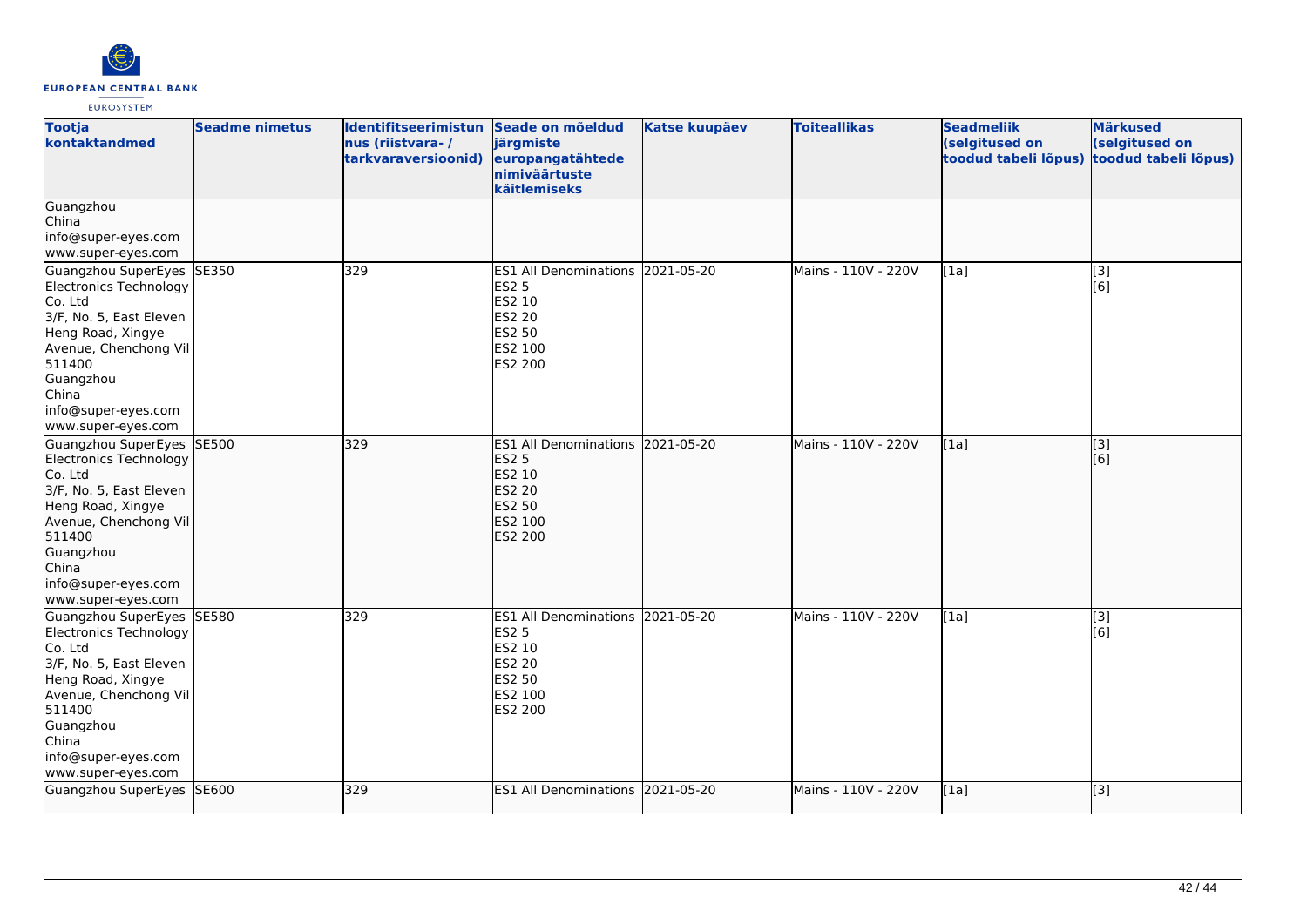

| <b>Tootja</b><br>kontaktandmed                                                                                                                                                                                        | <b>Seadme nimetus</b> | Identifitseerimistun Seade on mõeldud<br>nus (riistvara-/<br>tarkvaraversioonid) | järgmiste<br>europangatähtede<br>nimiväärtuste<br>käitlemiseks                                                      | <b>Katse kuupäev</b> | <b>Toiteallikas</b> | <b>Seadmeliik</b><br>(selgitused on<br>toodud tabeli lõpus) | <b>Märkused</b><br>(selgitused on<br>toodud tabeli lõpus) |
|-----------------------------------------------------------------------------------------------------------------------------------------------------------------------------------------------------------------------|-----------------------|----------------------------------------------------------------------------------|---------------------------------------------------------------------------------------------------------------------|----------------------|---------------------|-------------------------------------------------------------|-----------------------------------------------------------|
| <b>Electronics Technology</b><br>Co. Ltd<br>3/F, No. 5, East Eleven<br>Heng Road, Xingye<br>Avenue, Chenchong Vil<br>511400<br>Guangzhou<br>China<br>info@super-eyes.com<br>www.super-eyes.com                        |                       |                                                                                  | <b>ES2 5</b><br><b>ES2 10</b><br><b>ES2 20</b><br><b>ES2 50</b><br><b>ES2 100</b><br><b>ES2 200</b>                 |                      |                     |                                                             | [6]                                                       |
| Guangzhou SuperEyes<br>Electronics Technology<br>Co. Ltd<br>3/F, No. 5, East Eleven<br>Heng Road, Xingye<br>Avenue, Chenchong Vil<br>511400<br>Guangzhou<br>China<br>info@super-eyes.com<br>www.super-eyes.com        | SE3020                | $\overline{1.9}$                                                                 | ES1 All Denominations 2021-05-20<br><b>ES2 5</b><br>ES2 10<br><b>ES2 20</b><br>ES2 50<br><b>IES2 100</b><br>ES2 200 |                      | Mains - 110V - 220V | [2]                                                         | [3]<br>[6]                                                |
| Hyundai MIB<br>International Co. Ltd.<br>3301, A Bld, 17, Gosan-<br>ro 148beon-gil<br>15850<br>Gunpo-si, Gyeonggi-do,<br>15850, Gunpo City<br>KOREA (Republic)<br>sjpark5423@hyundaim<br>ib.com<br>www.hyundaimib.com | $MIB-15$              | Main: 5.5; Image: 3.0                                                            | ES1 All Denominations 2021-05-17<br><b>ES2 5</b><br>ES2 10<br><b>ES2 20</b><br><b>ES2 50</b><br>ES2 100<br>ES2 200  |                      | <b>Mains</b>        | $\overline{[2]}$                                            | $\overline{[3]}$<br>[6]                                   |

## **Seadmeliik**

- [1a] 1a. Automaatseade, mis võimaldab korraga tuvastada ühe pangatähe ehtsust.
- [1b] 1b. Pangatähti vastuvõttev seade, mis võtab korraga vastu ühe pangatähe.
- [2] 2. Pangatähtede hulgitöötlusseade.